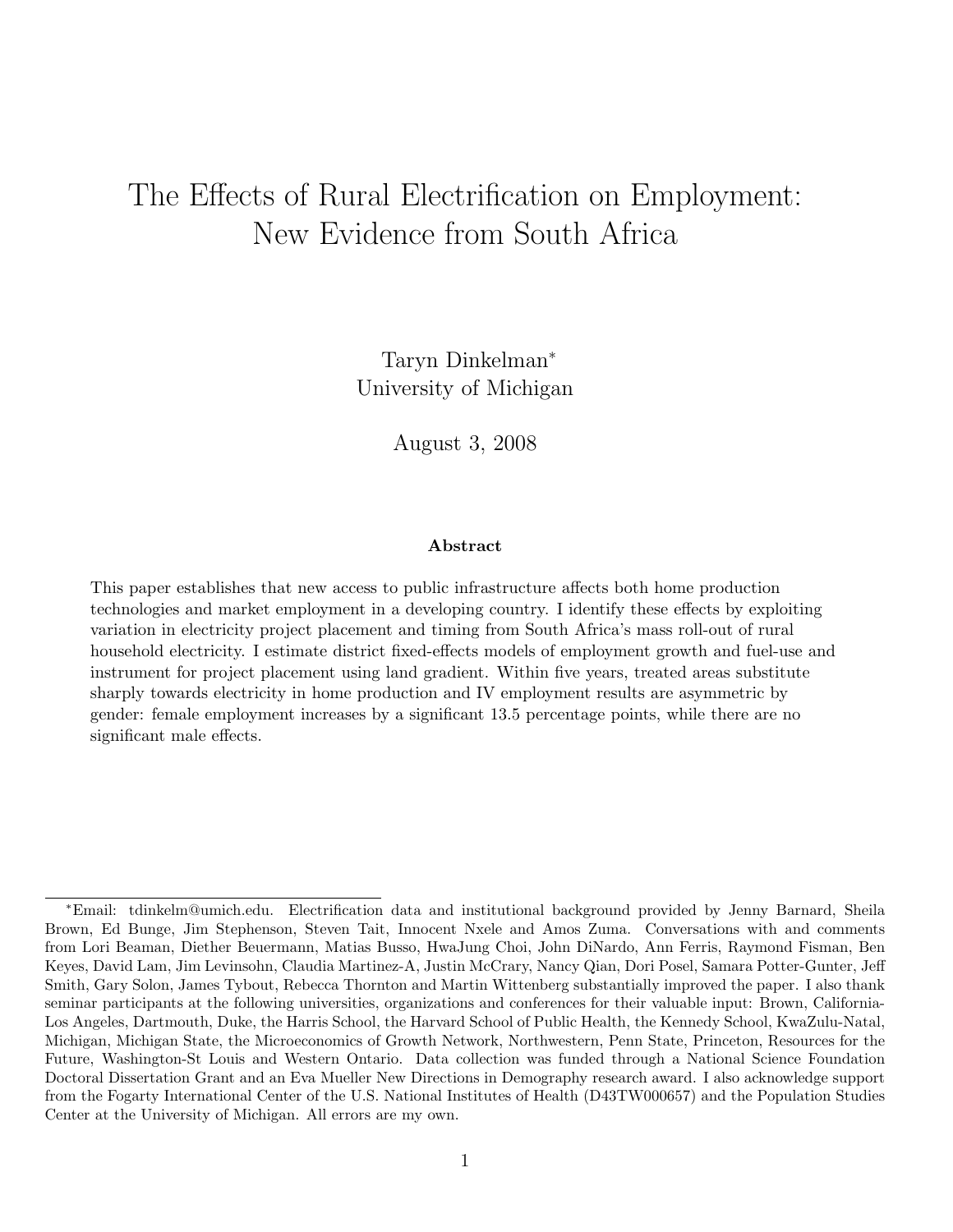# 1 Introduction

Electricity is pervasive in all industrialized countries and largely absent in developing ones. An estimated 1.6 billion people across the globe do not have access to electricity and 75 percent of Africans are without access (Saghir (2005), Sustainable Development Network (2007)). Perhaps because of its symbolic association with modernization, electricity is often part of electoral promises made to constituencies across Africa. While such political promises have not always been honored, access to electricity and other modern energy sources is likely to expand in many poor countries over the next several decades.<sup>1</sup> Some of this planned expansion targets industrial needs while other "Bottom of the Pyramid" initiatives focus on making cheap modern energy available to 250 million Africans by  $2030<sup>2</sup>$  Regardless of the type of infrastructure expansion, the effects of this new access to modern energy on economic growth, health, human capital accumulation and labor market outcomes are largely unknown.

In this paper, I use the experience of post-apartheid electrification roll-out in rural South Africa to analyze the impact of new access to modern energy sources on one microeconomic outcome of considerable interest: the ability of the poor to use their labor resources for market production. If households substitute towards electricity once infrastructure becomes available, potentially large amounts of time spent in fuel-wood collection and in food preparation with traditional fuels could be saved for other economic activities (Charmes (2005), Saghir (2005)).<sup>3</sup> In South Africa in the mid-1990s, over 80% of households collected wood for household needs; over three-quarters of those collecting wood were women; and on average, these individuals spent the equivalent of two working days per week in fuel-wood collection (Budlender et al, 2002).<sup>4</sup> Using data from this environment in

<sup>1</sup>For example, Ellen Johnson-Sirleaf promised and delivered a return of electricity to Monrovia during her Liberian presidential campaign while promises of widespread electrification by Olusegun Obansanjo, the former president of Nigeria, were largely unfulfilled during his 8 years in office. See the New York Times, July 26 2007 "One new light in Libera" and All Africa News, 2 December 2007, "Nigeria: Local official brings power to the people". For details on planned electrification investments, see EnergyNet Limited (2004) and Sustainable Development Network (2007) as well as "Middle East, North Africa to see large energy investments" by Deutsche Presse-Agentur, accessed June 30, 2006 at news.monstersandcritics.com/energywatch/news/article 1172084.php.

<sup>2</sup>World Bank commitments to energy infrastructure in sub-Saharan Africa rose from \$447 million in 2001 to \$790 million in 2007. See also the World Bank's Lighting Africa initiative www.lightingafrica.org.

<sup>3</sup>See also "The Energy Challenge for Achieving the Millenium Development Goals" at http://esa.un.org/unenergy/pdf/UN-ENRG/20paper.pdf accessed 8 August 2006.

<sup>4</sup>Food preparation in rural areas consumes on average 3 hours per day. Data from South African's 1997 October Household Survey.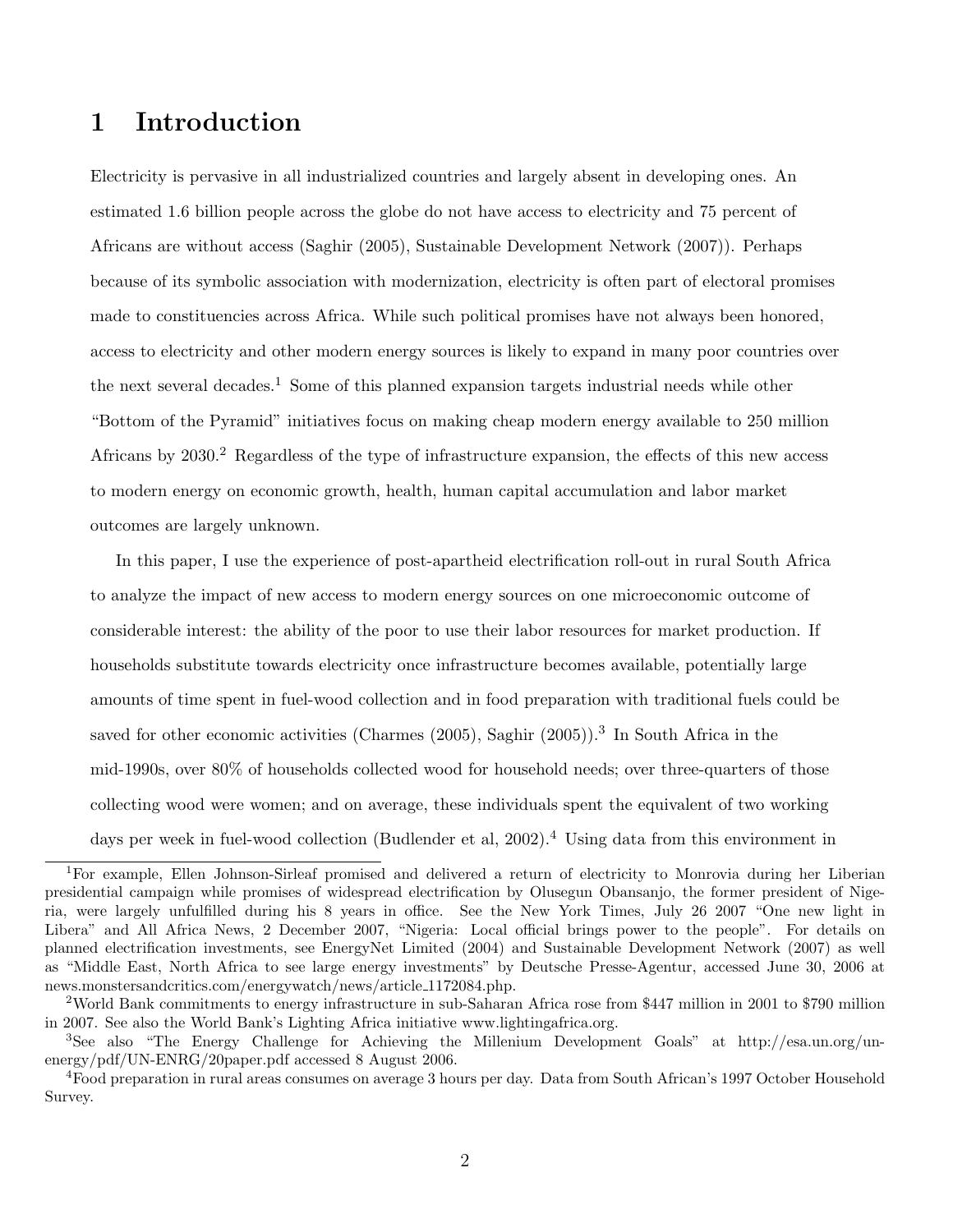rural KwaZulu-Natal (KZN), this paper provides some of the first evidence in support of claims that access to modern energy sources can release time into the labor market. My results also highlight some of the factors which are important for facilitating the entry of women into the labor market– a central aspect of the development experience of most economies.

The roll-out of grid infrastructure in South Africa provides a good opportunity to evaluate the effects of household electrification on market employment and household fuel use. In 1993, one year before the end of apartheid, over two-thirds of South African households were without electricity. Following the new government's commitment to universal electrification, 2 million (out of 8.4 million) households across the country were newly connected to the grid by 2001; 470,000 of these households were in KZN. A key feature of this roll-out was its focus on low-capacity household connections rather than on industrial connections (Gaunt, 2003).

Even with this focus on households, evaluating the effects of electrification is tricky. A large literature on the relationship between infrastructure and economic growth acknowledges that infrastructure spending may be targeted at growth centers, or towards areas that are lagging behind, but politically important. This means that estimates of the effects of infrastructure obtained from a comparison of treated and non-treated areas may be biased upwards or downwards.<sup>5</sup> Furthermore, teasing out the effects of infrastructure on economic variables is difficult without adequate controls for trends in economic conditions. These difficulties characterize South Africa's roll-out: it was socio-politically motivated and occurred during a time of economic restructuring. Non-random placement of electricity projects is likely in this context and the identification problem is unlikely to be solved by comparing employment outcomes in treated and non-treated areas.

To address the indeterminate bias arising from endogenous placement and confounding trends, I collect and use information on the technological constraints on roll-out to generate exogenous variation in electricity project allocation. I match this administrative and spatial data with two waves of Census data covering rural KwaZulu-Natal (KZN), a province containing one-fifth of the population of South Africa.<sup>6</sup> Using this two-wave panel of communities, I compare changes in

<sup>5</sup>An established macroeconomic literature estimates the effects of public infrastructure on total factor productivity using time-series data. Aschauer (1989) is a classic reference on the relationship between public infrastructure and productivity growth in the US, Canning (1998) provides cross-country evidence and Bogotic and Fedderke (2006) perform an analysis for South Africa. See also World Bank (1994) and Jimenez (1995) for good overviews of this literature.

<sup>&</sup>lt;sup>6</sup>Electricity projects are likely to have larger impacts in rural areas where reliance on wood is high in the baseline period.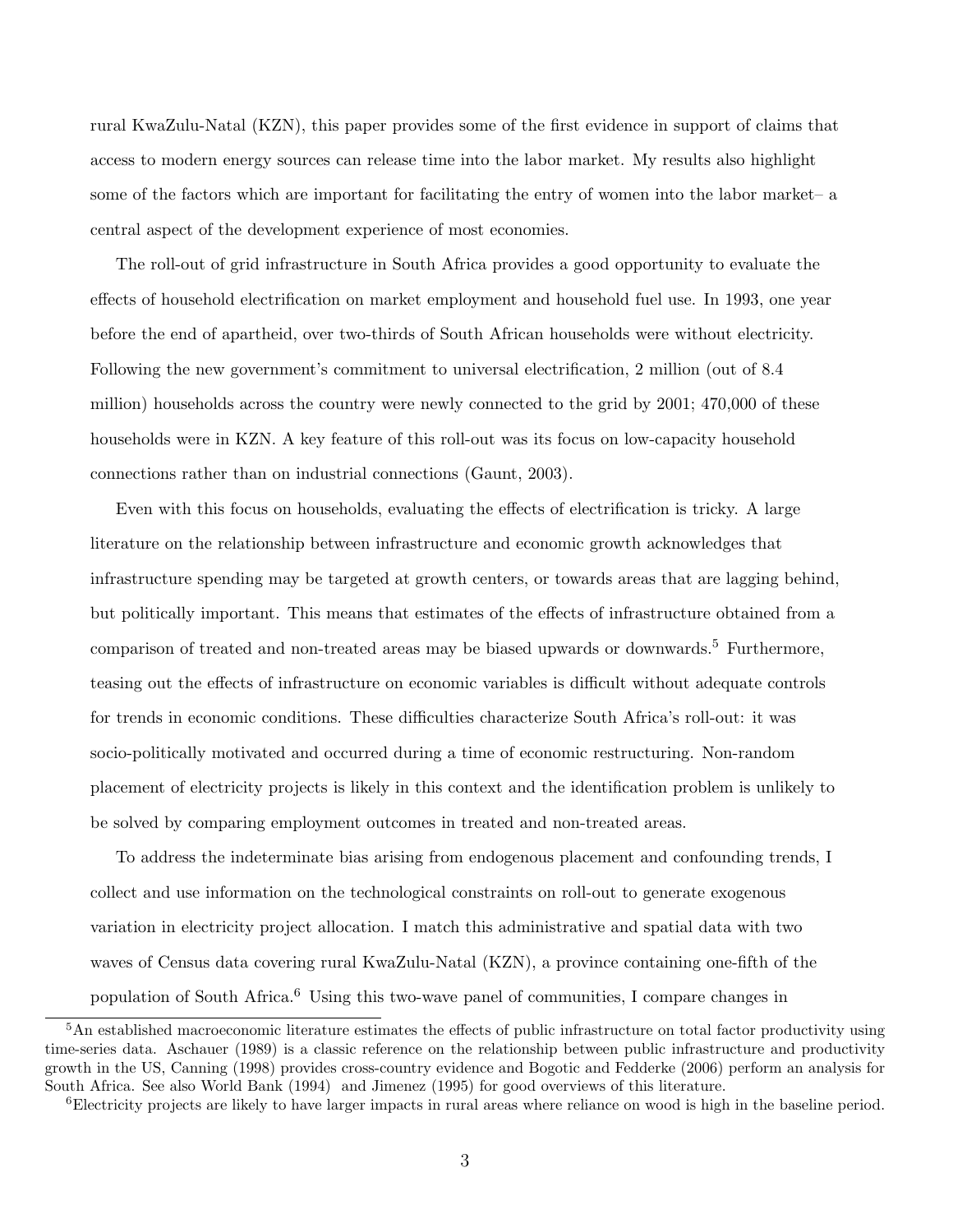employment rates in areas that have had electricity projects (treated areas) to those that have not (control areas). District fixed-effects and baseline controls absorb some differences in local labor market conditions over time. To deal with selection and confounders at the community level, I use community land gradient to instrument for project placement between 1996 and 2001. Gradient directly affects the average cost per household connection – a primary factor in prioritizing areas for electrification – and is unlikely to directly affect employment outcomes, conditional on controls and district fixed-effects. This identification strategy is similar to Duflo and Pande (2007) who use functions of gradient to instrument for dam allocation within Indian districts.

In areas treated with electricity, I estimate large changes in energy use for home production. The share of households using electric lighting rises by 23 percentage points in treated areas and the share of households cooking with wood falls by 4.2 percentage points over the five-year period. Even greater shocks to home production technology occur in communities in which treatment probability is most sensitive to gradient: instrumental variables estimates are three to seven times larger than ordinary least squares (OLS) estimates.

The simple comparison of treated and non-treated areas strongly suggest that projects are targeted to areas which are doing more poorly over time: employment rates are 0.1 percentage points higher for women in treated areas and 1.1 percentage points lower for men in the OLS results.<sup>7</sup> In contrast, instrumental variable results indicate that female employment rises by a significant 13.5 percentage points. This point estimate has a 95 percent confidence interval stretching from 5 to 40 percentage points, indicating a non-trivial positive impact on women's employment. Given the baseline female population of 166,574 in treated areas, this translates into an increase of 22,487 newly employed women. Effects for men are not significantly different from zero in the IV specifications. The female results are notable, since over the same period national unemployment rates are rising.

Gender asymmetries in employment responses are plausible in this context: home production is a domain in which women typically perform most activities and so are more likely to be affected by the rural electrification. In addition, as Gronau (2006) shows for the case of Russia, women have a

Administrative data on these projects is also only available for KZN province.

<sup>7</sup>Reductions in employment are partly the result of industrial restructuring in the 1990s, particularly in male-dominated commercial agriculture and mining sectors.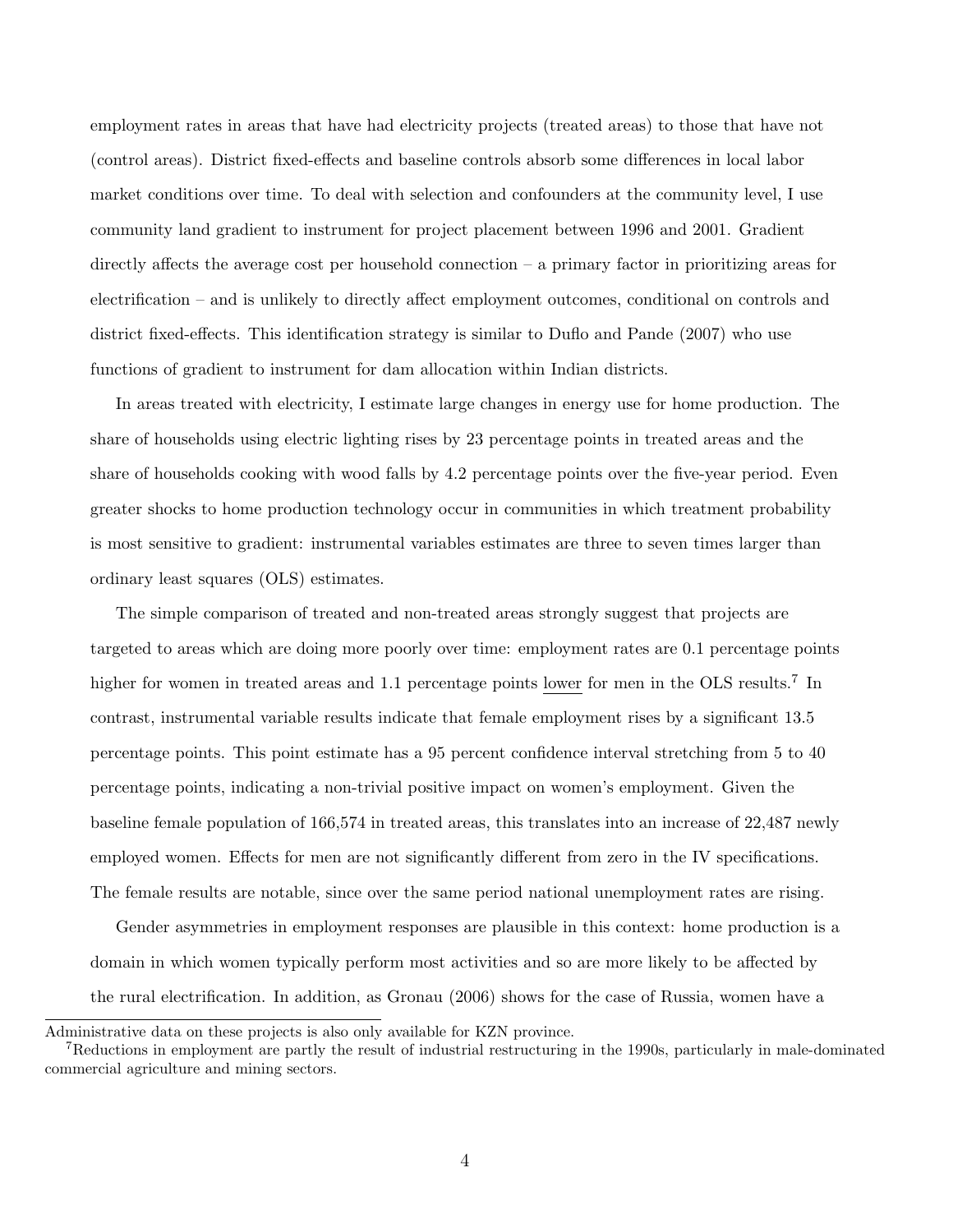much higher elasticity of substitution between work in the market and work at home than men.<sup>8</sup> When less time is required in home production due to technological improvements in the form of electricity, women are more likely than men to substitute this time towards market work.

Several pieces of evidence together suggest that the female employment results are unlikely to be driven by a net increase in labor demand in response to the new household electrification. The capacity of electricity that was supplied to households was too small to be of use to large or mid-size firms (South African Department of Minerals and Energy, 2006); there is no correlation between land gradient and growth in major sources of female employment; and there is no evidence of cross-community employment spillovers, which would be one outcome of increasing labor demand at the firm level. In addition, a placebo test for areas treated prior to 1996 provides no evidence that gradient is directly associated with employment prospects over time. While my research design cannot rule out that electricity lowered the costs of opening new businesses, thereby creating new jobs, the weight of evidence points to household electrification operating as a labor-saving technology shock to home production in rural areas, which led to a corresponding increase in female labor supply.

Measured employment effects are not uniform across all women; rather, the channels through which household electrification affects female employment are connected to other household constraints.<sup>9</sup> I show that treatment probability is significantly higher in flatter, middle-poor communities. Households in these middle-poor communities are just the ones more likely to respond to the new option to use electricity. They contain households that have largely not started to invest in alternative modern technologies like gas or kerosene (as richer areas have), and compared to the poorest communities, they contain more households able to switch towards the new service when it

<sup>8</sup>Gronau (2006) uses longitudinal time-use data from Russia that spans the transition from a controlled to a market economy to show that men and women react differently to employment fluctuations during a recession. When time spent in market work falls during a recession, women split this extra time between home work and leisure while men substitute most of the time towards leisure. This implies that women have a higher elasticity of substitution between market and home work than men do.

<sup>&</sup>lt;sup>9</sup>In some settings, access to cleaner cooking technology may lead to increased ability to work for women who experience improvements in their own health or the health of their children. However, health effects are less likely to drive employment responses in South Africa: the 1998 Demographic and Health Survey indicates that respiratory disease prevalence in rural KZN is substantially lower than prevalence reported in Asian countries where much of the indoor air pollution research is conducted (see www.who.int/indoorair/en/ as well as Rosenzweig, Pitt and Hassan (2006) and Duflo, Greenstone and Hanna (2008)); most respiratory infections are treated within public health clinics and about 30% less time is spent in cooking than in comparable Asian countries (data from South African Time Use Survey.)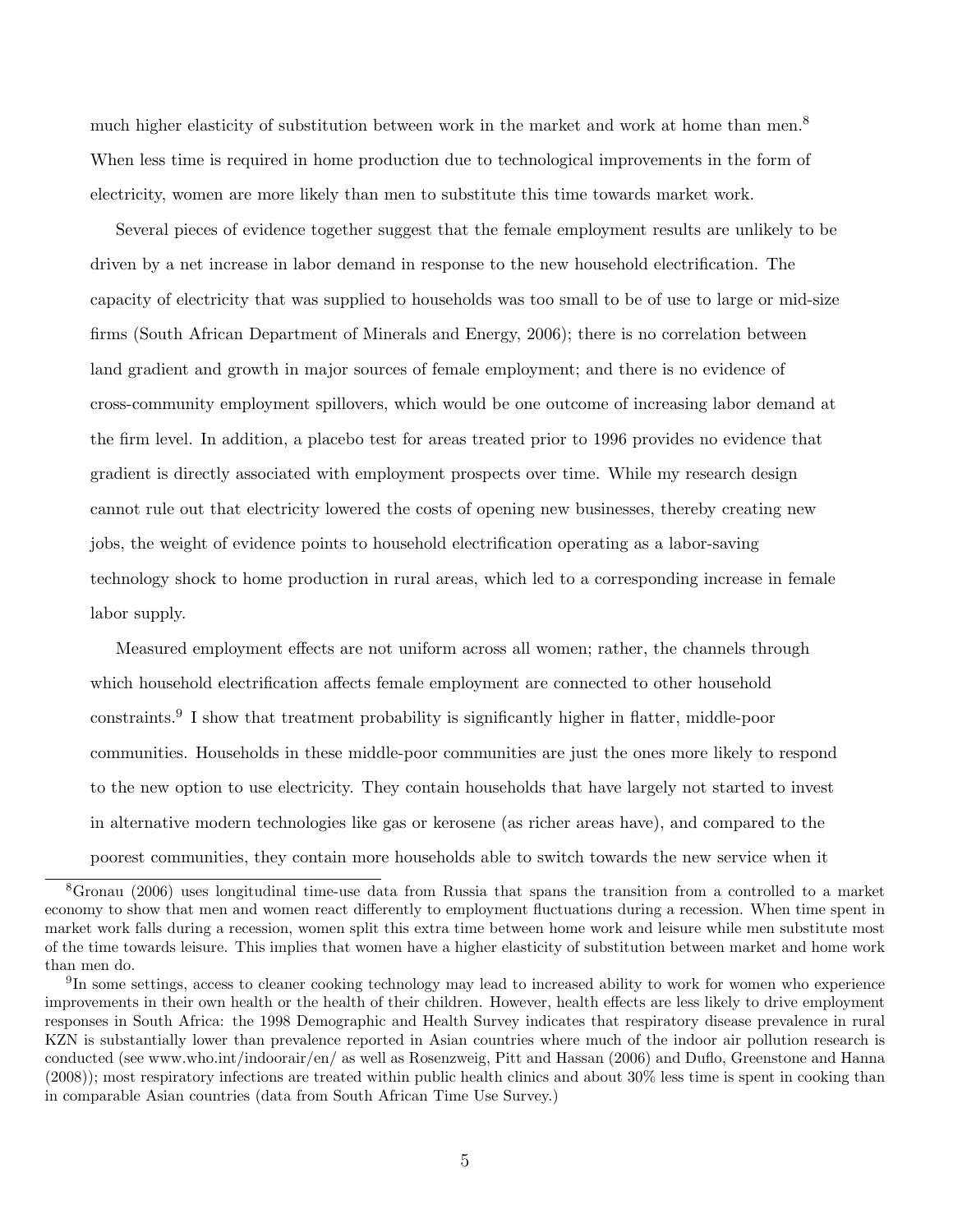arrives. Relatedly, I also find that women most affected by the expansion are those who have more flexibility to respond to the new home-production technology. These are women in their thirties and forties, who are less likely to live with young children requiring full-time care.

This paper contributes to the literature on the effects of physical infrastructure in developing countries in several ways. First, it places a new emphasis on employment effects in an area where the current focus is largely on poverty, health and education outcomes.<sup>10</sup> Studies which do not measure employment effects could be missing important economic impacts, particularly when the infrastructure has a home-production bias, as in the case of water and sanitation services.<sup>11</sup> Second, the results highlight short-run heterogeneity in the effects of infrastructure across types of communities and types of women. This information is useful for predicting the short-run distributional effects of infrastructure. Third, the fact that inference from a comparison of treated and non-treated areas is misleading highlights the importance of designing an identification strategy robust to omitted variables' bias and selection issues. These are critical issues in all infrastructure studies. The strategy used in this paper, which relies on administrative and spatial data to model project allocation, is likely to be feasible in other networked infrastructure settings.

Finally, the results of this paper add to a vast and newly invigorated literature on female labor force participation that connects aspects of economic development, labor economics and economic history.<sup>12</sup> Recent simulations by Greenwood et al (2005) show that price reductions in household appliances contributed over 50 percent of the rise in female labor force participation in the US between 1900 and 1980, and Coen-Pirani, Leon and Lugauer (2008) provide microeconomic evidence that the expansion of dryers and freezers in particular explains about half of the increase in married

<sup>10</sup>See Cutler and Miller (2005) for the effects of clean water technology in the US; Loshkin and Yemtsov (2005) for effects of infrastructure upgrades in Georgia, Russia; Duflo and Pande (2006) on the effects of Indian dam construction; Cattaneo et al (2007) for the effects of cement floors in Mexico. Existing evidence on how infrastructure affects work and wages is limited, but suggests that effects could be large. Banerjee et al (2007) find that Chinese wages are 37 percent higher in areas transected by railroads while Akee (2006) estimates the effects of road construction on wage employment at 27 percent and on agricultural employment at 38 percent.

 $11$ Field (2007) highlights a similar point relating to how the establishment of property rights in urban Peru releases time spent on monitoring household assets for more market work.

 $12$ Many explanations have been proposed for the stylized fact that as countries develop, women tend to work more in the market (Mammen and Paxson, 2000): changing social norms about female work (Goldin (1994) and Fernandez (2002)), economic growth that is more complementary to women's labor than men's labor (Galor, 1996), new access to technologies of fertility control (Goldin and Katz (2000) and Bailey (2006)) and the changes in cost of child care services (Simonsen (2005) and Gelbach (2002)).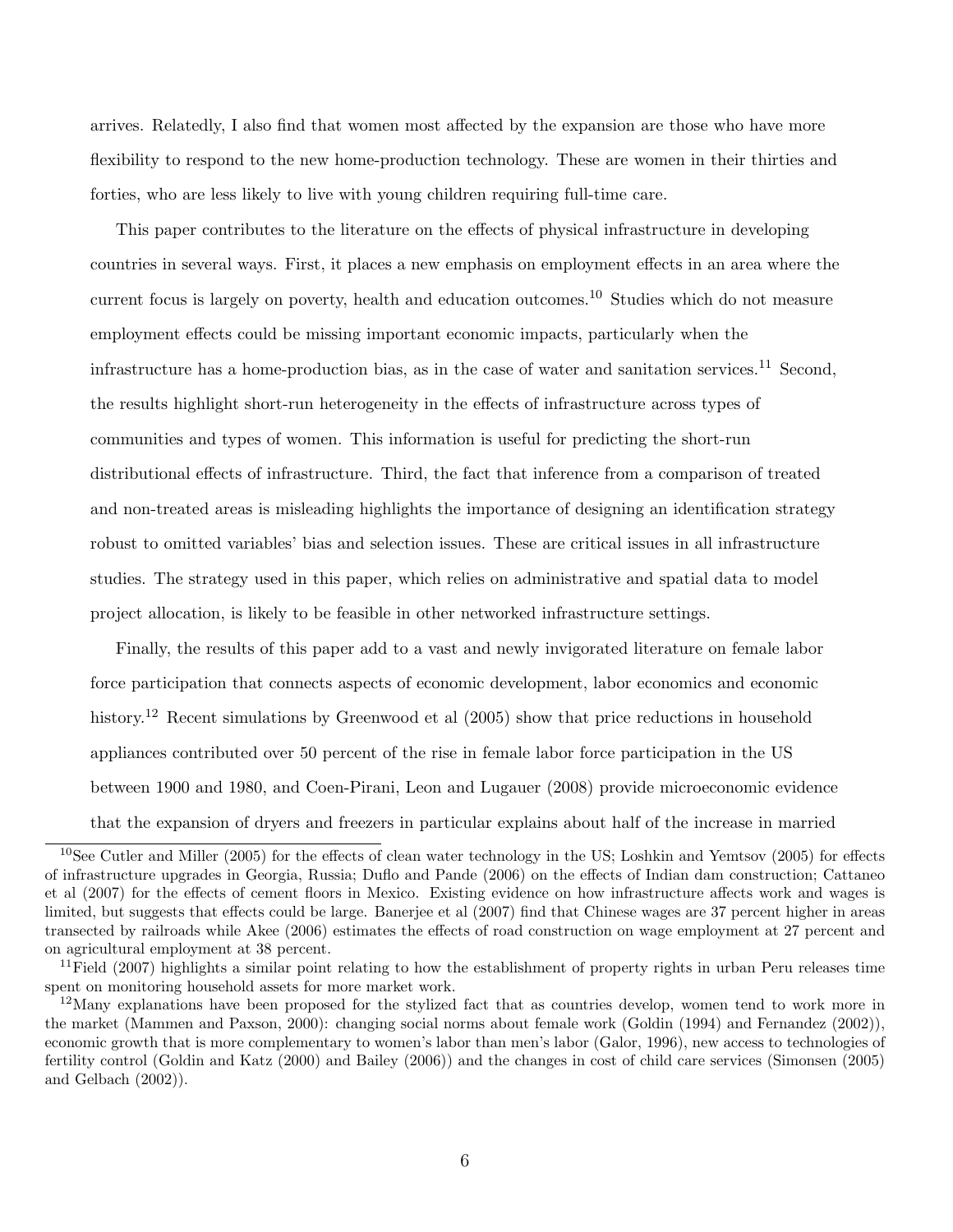women's labor force participation in the US between  $1960$  and  $1970<sup>13</sup>$  The response of female employment to household electrification in South Africa represents complementary evidence that access to infrastructure may have similarly large effects on the extensive margin of female employment in a developing country setting.

The paper begins with a brief discussion of the effects of a positive shock to home production technology on labor supply and describes where we might expect responses to electrification to be largest. Sections 3 and 4 describe the data and context of South Africa's electrification. Section 5 outlines the empirical strategy and sections 6 and 7 present main results and robustness checks. Section 8 investigates some of the channels through which electrification affects employment and section 9 concludes.

### 2 Effects of technology shocks in home production

In a Becker-type home-production model (Becker, 1965), households consume commodities that are produced with a combination of market goods and home time, and market goods can only be bought by supplying time to the labor market. Improvements in the technology of home production can affect the intensive and extensive margins of labor supply in ambiguous ways in this model (Gronau, 1986). To work through the intuition for this, consider a household that consumes two commodities: meals and clothing. Meal production is time-intensive and clothing production is market goods-intensive. Assume that the household has non-homothetic preferences (non-linear Engel curves), so that as income increases, the demand for clothing increases relatively more than the demand for meals.<sup>14</sup>

The arrival of infrastructure for domestic electricity may be characterized as a positive shock to the productivity of time spent in both activities.<sup>15</sup> Labor-saving electrification increases the effective amount of labor available for producing commodities: it reduces the need to fetch wood, speeds up

<sup>&</sup>lt;sup>13</sup>Although see Bailey and Collins (2006) for some counter-evidence using variation in electrification use rates between 1930 and 1960.

<sup>&</sup>lt;sup>14</sup>There is evidence to show that as people get wealthier, expenditure on non-food items increases relatively more than expenditures on food items and that the demand for food and calories is income inelastic (Houthakker (1957), Deaton and Subramanian (1996)).

<sup>&</sup>lt;sup>15</sup>This is similar to Michael (1982) who models the impact that human capital has on non-market productivity.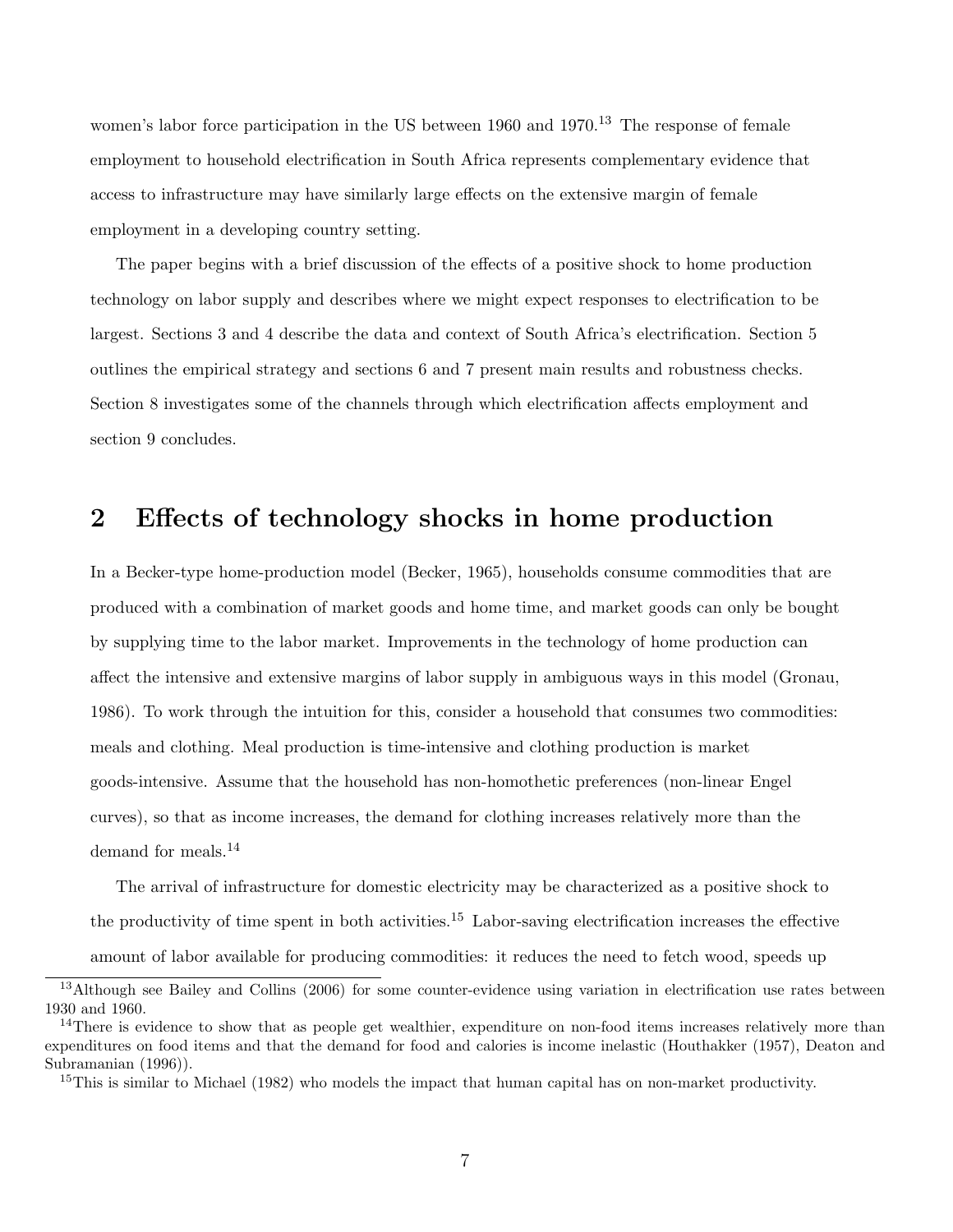cooking time and allows households to shift activities from daytime into nighttime. Since the production of meals is more time intensive than the production of clothing, this shock increases a household's productivity in making meals more than it increases their clothing productivity.

After electricity arrives, substitution and endowment effects operate in different directions on the household's decision about how to allocation time across market work and home production. A higher marginal product of time in meals production encourages the household to move time out of clothing production and into meals. However, the new infrastructure increases the effective amount of time available to the household. The demand for all normal goods rises in response to this increase in endowment, and the demand for income-elastic clothing rises relatively more under the assumption of non-homothetic preferences. Since clothing is market-goods intensive, the household may decide to supply more labor to the market in order to consume more of this commodity. It is therefore possible for the household to produce more meals and more clothing with less total time in home production after the technology shock. This also means that the net effect of the substitution and endowment effects on labor supply to the market is ambiguous.

Differences in responses to this technology shock across households will be linked to heterogenous preferences for time- and market-intensive commodities (which we can't measure) and to differences in initial home production technology (some of which we can measure) which determine how large an effect the given technology shock can have. In a more complex model, households engaging in fewer activities intensive in home-time (e.g. child-care) will be more able to respond to a technology shock by shifting labor into the market, but also experience smaller positive endowment shocks when electricity arrives. Regardless of whether labor supply to the market increases or decreases, we would expect the technology shock to have a larger effect on female time, as women are typically the primary home producers.

One question worth asking is: How plausible is it that household electrification affects the amount of time spent in home production in rural South Africa? Fuel-wood collection is one of the most time-consuming home production activities undertaken by women (as evidenced in time-use data) and large effects are certainly possible (Budlender et al, 2001). Potential beneficiaries also expect to experience large effects: in a 1990 volume of the South African journal Reality, researchers note that Africans without electricity expected its arrival to lengthen the day for productive

8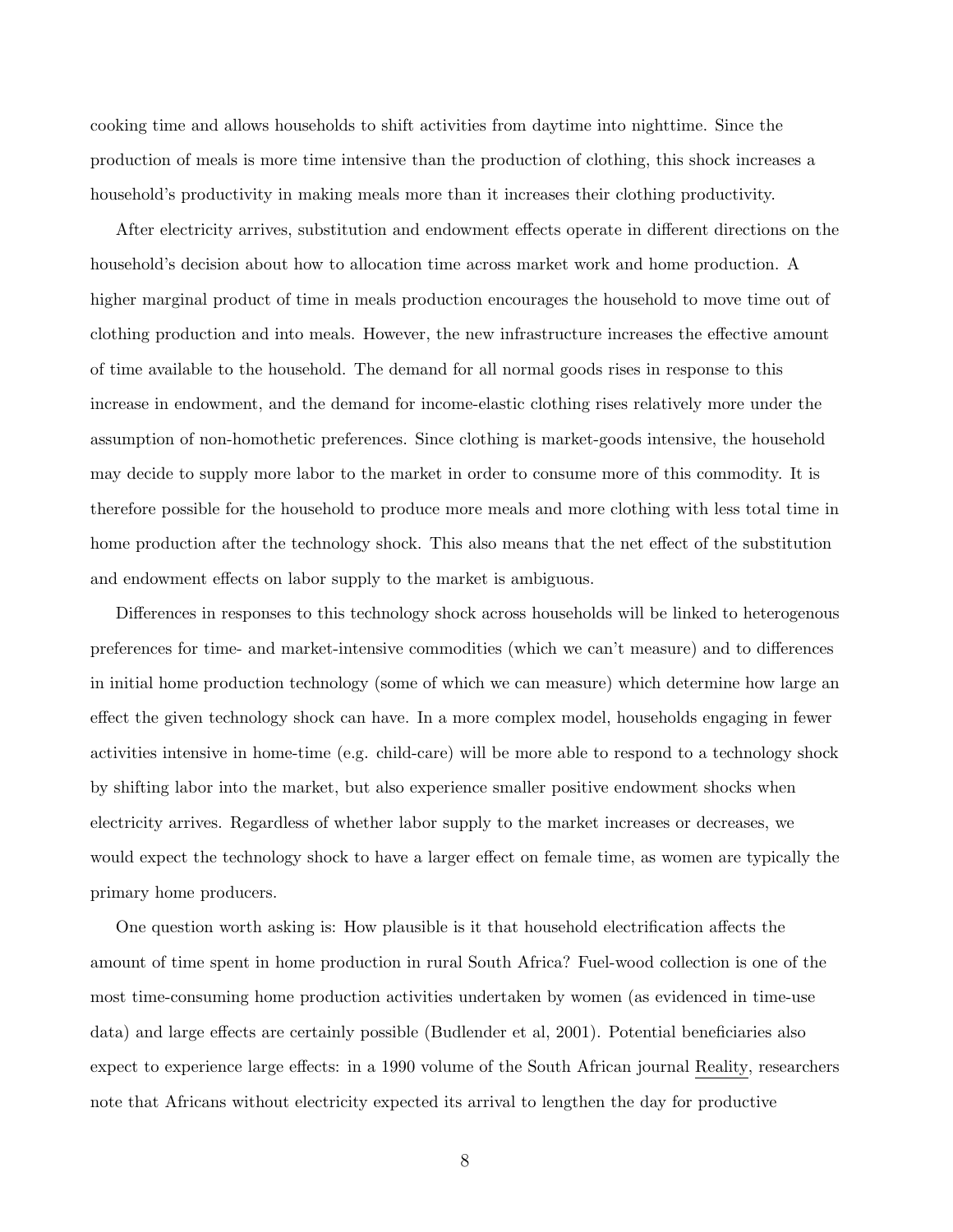activities and ease household work. High-skilled women are also possibly directly affected by this new infrastructure: Census micro data indicate that 30 percent of women with at least a high school certificate live in households where the main cooking fuel is wood, and half of these women live in households using candles for lighting. Household survey data collected in the same area as my study sample indicates that newly connected households report large uptake of appliances that improve the efficiency of home production (electric tea kettles, refrigerators and electric lighting),  $^{16}$  and there is some evidence that access to electricity directly reduces the physical burden of home work.<sup>17</sup>

Of course, new access to electricity may directly affect market production and the demand for labor. Access to electricity may change the nature of enterprizes that can operate in these rural areas. Wage data over time and space could provide evidence consistent with a net labor supply (if wages fall) or demand (if wages rise) effect of electrification. Unfortunately, my data contain no wage information, nor do any surveys that do measure wages contain enough spatial information to be useful. Since new access was limited to a low level of service, medium-size businesses would not have benefited from this roll-out (South African Department of Minerals and Energy, 2004). In addition, if electrification predominantly affected labor demand, we should expect different employment effects when comparing treated areas to non-adjacent control areas that are at less risk of experiencing labor demand spill-overs and growth in the number of major employers in response to treatment. Neither of these effects are evident in my data. With this context as background and these pieces of evidence, I argue that the employment results are consistent with household electrification having a net labor supply impact.

# 3 Electrification roll-out in South Africa

### 3.1 Details of the program

Under apartheid, many African households were denied access to basic services. This was true particularly in homeland areas, which were pockets of land designated for African settlement and

<sup>&</sup>lt;sup>16</sup>Author's own calculations from the KwaZulu-Natal Income Dynamics Study, a small panel study of households from 1993 and 1998.

<sup>&</sup>lt;sup>17</sup>See Wittenberg (2007) for the relationship between household electricity and body mass index in South Africa.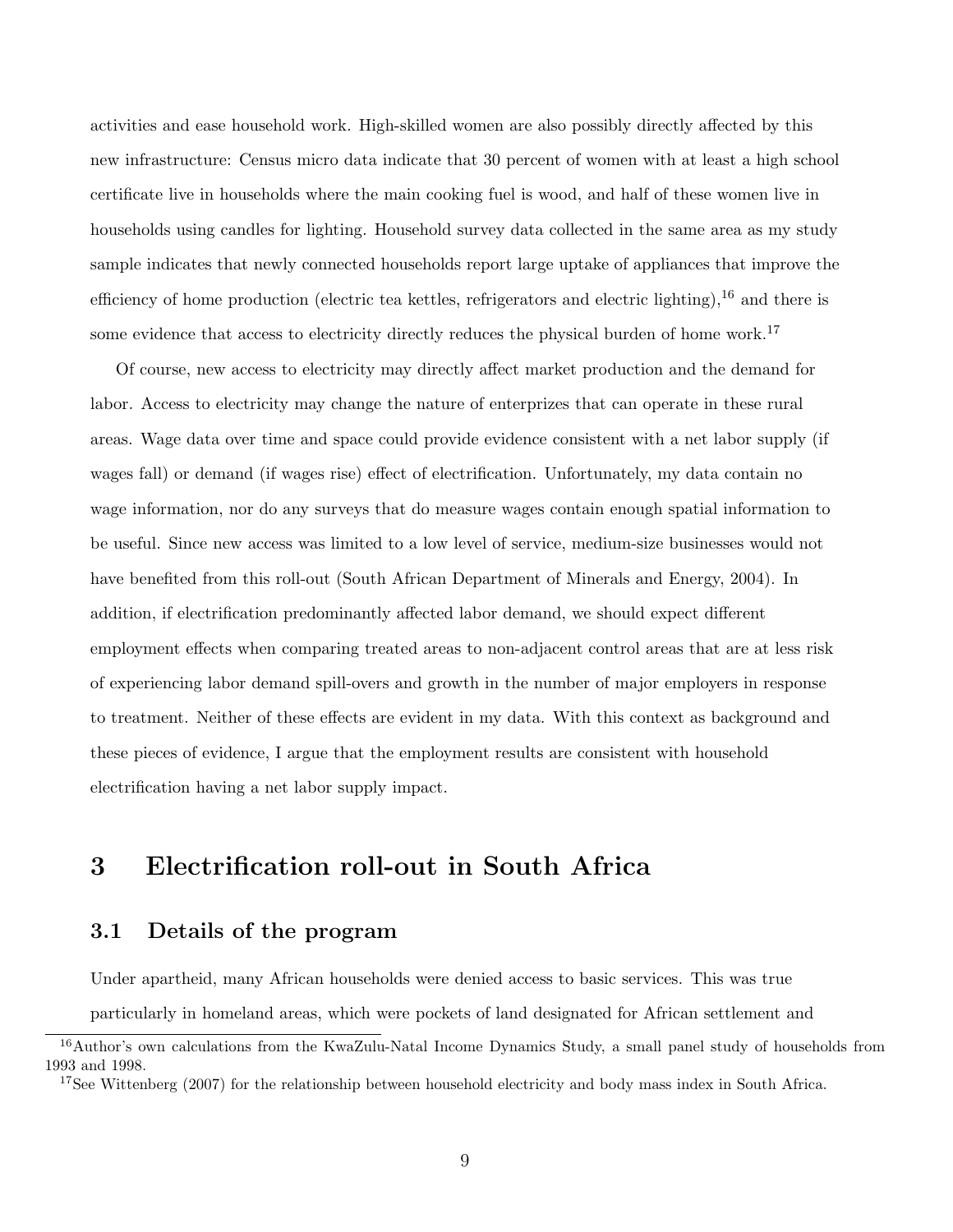which functioned as labor reserves for the white economy.<sup>18</sup> In 1994, all homelands were legally reintegrated into South Africa (Christopher, 2001) and the South African government was again responsible for basic service provision in these areas. By 1990, most economic units and white settlements were electrified and the political concerns of the 1980s had led to extensive electrification of commercial white farms in rural areas (Gaunt, 2003). In contrast, high-voltage lines carrying power from generation plants to white farms and towns often transected homelands that were themselves without power. At the time of the first democratic elections in 1994, over two-thirds of African households had no access to electricity. The National Electrification Programme (NEP) made the elimination of this backlog a development priority.<sup>19</sup>

As part of the NEP, Eskom– South Africa's national electricity utility– committed to electrify 300,000 households annually from 1995 onwards. These targets were regarded as "firm and non-negotiable" (Eskom, 1996) and connections were fully subsidized by the utility (Gaunt, 2003).<sup>20</sup> Since Eskom was a parastatal and a monopolist in electricity generation during this period, internal support for the roll-out was partly strategic. Eskom was interested in signalling to the government that introducing competition to the industry was not necessary to provide full access to previously disadvantaged communities.<sup>21</sup> As a result, Eskom met their connections targets in most years. Between 1993 and 2003, over 10 billion Rands (about USD1.4 billion) was spent on household electrification and over 470,000 households (28% of all KZN households) were electrified in KZN province alone.

Once an area had been targeted for electrification, each household was fitted with the basic connection package, consisting of an electric circuit board, a pre-payment meter, three plug points and one light bulb. Households received a default supply of 2.5 amperes or could upgrade to a 20 ampere supply for a fee of about  $ZAR40$  (USD6.00).<sup>22</sup> The majority of Eskom's 3 million rural

<sup>&</sup>lt;sup>18</sup>Throughout, I retain the use of apartheid-era racial classifications: African for black South Africans, and white and Indian.

<sup>&</sup>lt;sup>19</sup>This section draws on written sources (Gaunt, 2003; Eskom, 1996) and interviews with Eskom engineers and planners (Ed Bunge, Eskom Electrification Engineer, Amos Zuma, prior head of Electrification in Pietermaritzburg, Innocent Nxele, prior head of Electrification in Margate) and energy experts (Gisela Prasad, Energy Research Development Council at the University of Cape Town, Trevor Gaunt in the Department of Engineering at the University of Cape Town) conducted in Durban, Cape Town and Johannesburg between May 2006 and May 2007.

 $^{20}$ In early years, connection fees were charged to consumers but rarely collected.

 $^{21}$ Personal communication with Trevor Gaunt, head of Department of Electrical Engineering at the University of Cape Town, May 31 2006

 $^{22}$ An ampere is a unit of electric current. Larger electrical appliances require a higher amperage.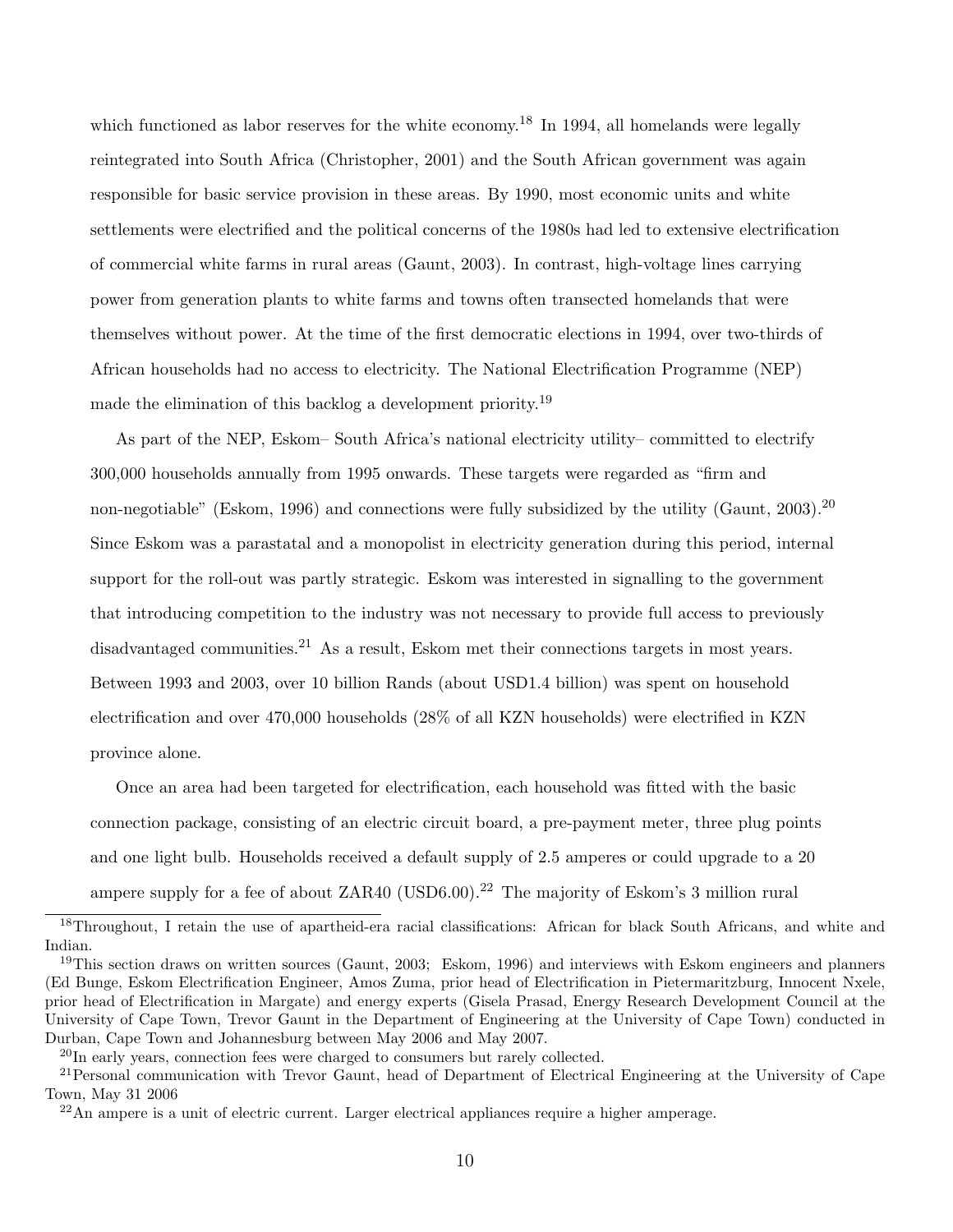customers upgraded to the 20 ampere supply (Gaunt, 2003). Default supply was sufficient for television, radio, two lights and several small kitchen appliances; an upgraded supply could power more appliances simultaneously including a refrigerator and a small water heater (South African Department of Minerals and Energy, 2004).

This subsidized roll-out represented a change in the option to use electricity. Industry experts agreed that "Electric lighting was synonymous with the roll-out"<sup>23</sup>, and that the NEP did reach poor households. However, households still had to pay for the use of this service by purchasing electricity credits loaded on to pre-paid cards. In 1999, household electricity cost \$0.039 per kilowatt hour  $(kWh)$ .<sup>24</sup> Estimates of load demand from Eskom reports suggest that most rural households would have used between 35 and 60kWh per month which translates into energy expenses of between \$1.37 and \$2.34 per month (Gaunt, 2003) or 1.8 percent of median monthly household income in rural KZN in 1995. Because of this non-zero marginal cost, the poorest households may have been least responsive to this new technology in the short-run.

#### 3.2 Selection

Almost by definition, networked infrastructure (whether fixed-line telephony, roads, rail, electricity, piped water or waterborne sanitation) requires that consumers be connected in some order, and identical consumers can seldom be connected simultaneously. In the context of the NEP, local political pressures and connections costs each played an important role in project prioritization.

Gaunt (2003: 91) comments that although objective criteria were identified for ranking communities, political pressures were part of the "not-easily-identifiable but good reasons for selecting particular target groups". In KZN, the African National Congress and Inkatha Freedom Party were fierce competitors for provincial governance in 1994 and for local governance in 1995 and 1996. This political rivalry arguably influenced local public goods allocations.<sup>25</sup> As there is no way to measure these political factors in my data or how they may have affected allocation of projects, I

<sup>&</sup>lt;sup>23</sup>Interview with Gisela Prasad, University of Cape Town Energy Research Centre, May 2007

 $^{24}$ The corresponding residential retail price of electricity per kWh in the USA was \$0.083 in 1996 and \$0.073 in 2001 (US Department of Energy, 2007)

<sup>&</sup>lt;sup>25</sup>See Christopher (2001), Johnston (1997) and Piper (1999) for overviews of the political landscape in KZN. Khan et al (2006) describe how variation in levels of education and ability among tribal authorities affected their ability to lobby government for effective service delivery.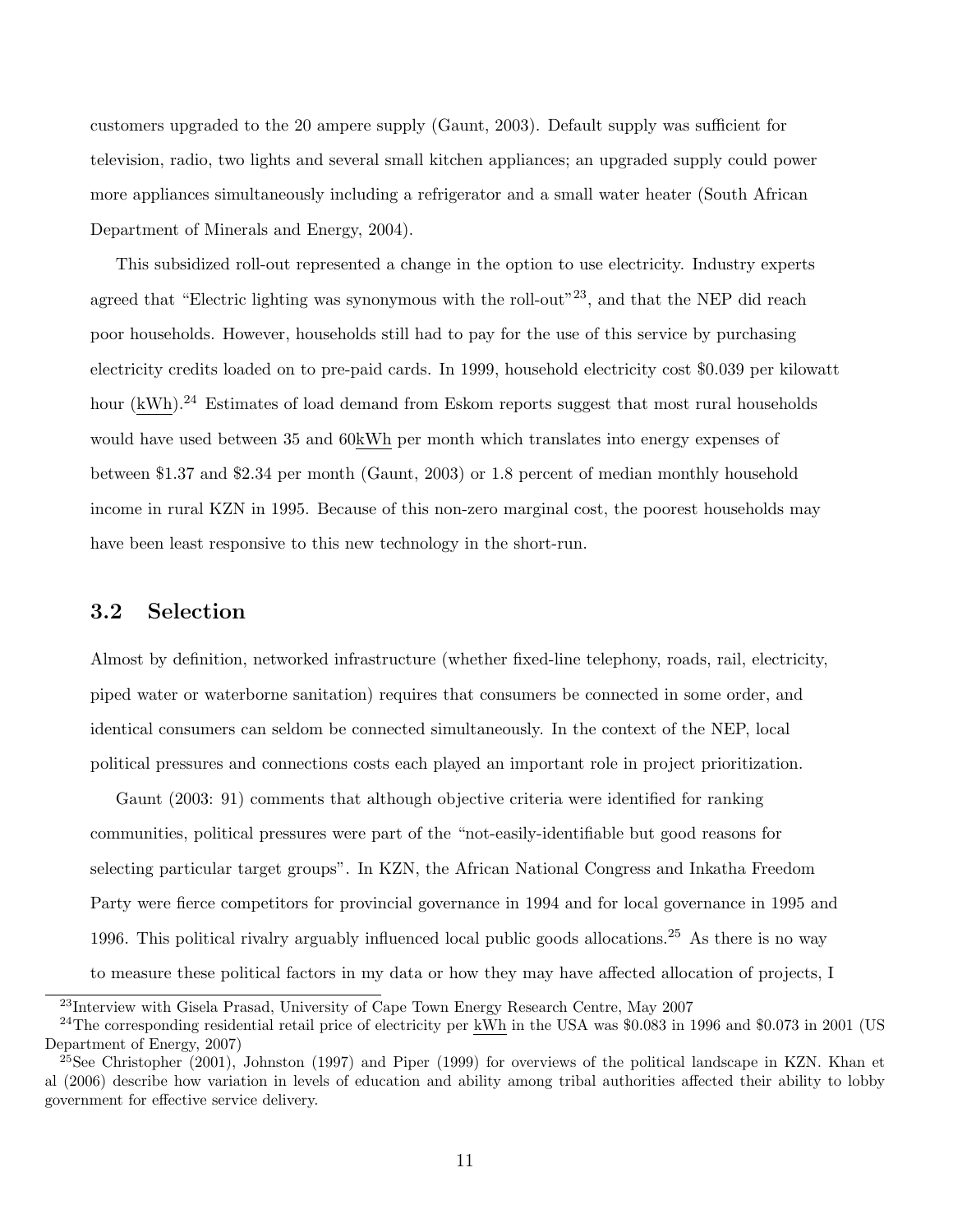treat them as omitted variables.

Annual reports and interviews with planning engineers also point to a central role of costs in allocating projects to places. The dual pressures of connections targets and internal financing meant that Eskom had strong incentives to prioritize areas with lowest average cost per household connection.<sup>26</sup> These cost factors are central to the identification strategy in this paper. The bulk of electrification cost is in laying distribution lines out from electricity sub-stations to households. Three main factors reduce the cost of these distribution lines: proximity to existing sub-stations and power lines; higher density settlement; and land gradient and terrain. The less of an incline the land has, the fewer hills and valleys and the softer the soil, the cheaper it is to lay power lines and erect transmission poles (Eskom, 1996; West et al, 1997).

In my data set, I have assembled measures of each of these cost factors. Distance from the grid and household density are important control variables as both are likely to be correlated with economic opportunities that could directly affect changes in employment. In contrast, land gradient is much less likely to directly affect employment growth, conditional on other spatial variables and district fixed-effects. Land gradient forms the basis of my instrumental variables strategy that addresses the multiple biases arising from selection on unobservables and confounding trends. I discuss further motivation for this particular instrumental variable in section 5.

### 4 Data

Five sources of data are used in the main empirical work: community aggregate data from two publicly available Census surveys, two data sets which I collected on Eskom infrastructure and administrative data and one geographic data set which I constructed using spatial mapping software (ArcGIS). This software was also used to link the five data sets to each other. Details of the data and matching exercise are provided in Data Appendix 1. For some parts of the analysis, I also use the 10% micro Census data for 1996 and 2001. These Census data are reported at the household level, but the public-release data do not contain enough geography to identify areas treated with

<sup>26</sup>Barnard (2006) describes factors affecting network extension to rural communities in KZN: "In the case of an electrical network, ideally the best route would run along the least slope, avoid forests, wetlands and other ecologically sensitive areas, be routed near to roads and avoid households, while running near densely populated areas in order to easily supply them with electricity."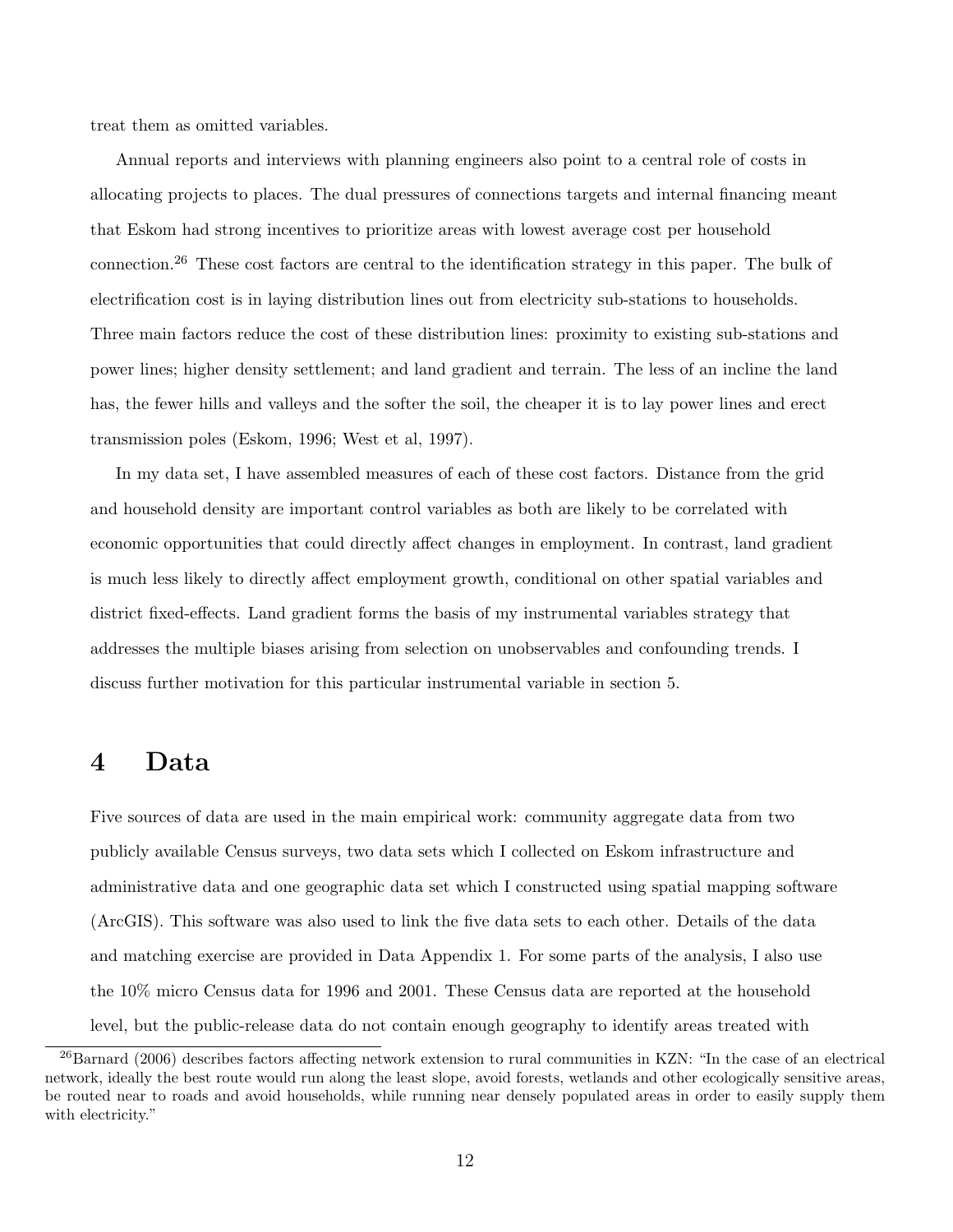electricity projects which is necessary for the main analysis.

The primary unit of analysis in this paper is the community. A community is small, roughly equivalent in size to a US Census tract. The median number of households per community is 146 in 1996, and 187 in 2001. Ninety-five percent of communities have no more than 750 households. Key variables captured in the aggregate community-level Census data include the fraction of households with electricity in each year, the fraction of African adults by age group and labor market state and the fraction of households living below a poverty line. I also create a household density measure using the land area of the community. Results are not weighted, as all variables are derived from the full population Census.<sup>27</sup>

Questions about employment are similar across Census waves. The 2001 employment definition is somewhat more expansive than the 1996 variable, describing individuals who work for even one hour per week as employed. Since the main outcome variable is the change in employment rate, these differences are unlikely to be problematic, as long as reported part-time work does not differentially contribute to new employment in areas that are treated by virtue of having a flatter gradient.

Census geography provides measures of the distance from each community (its centroid) to the nearest main road and town in 1996. These variables capture some information about access to local economies and job opportunities. I collected technical data on the location of the electricity distribution network in 1996 from Eskom planning engineers to create the second of the electrification cost variables: the distance from each community to the closest 1996 electrical substation.

To assign treatment status to each community, I collected administrative data from Eskom on the location and number of new household connections made between 1990 and 2007. The strength of defining treatment status with project data is that I can identify when a community gets new access to infrastructure rather than rely on time variation in the use of electricity at the household level, which is likely to be strongly correlated with changes in wealth.

An area is treated  $(T = 1)$  if the community had its first electricity project between 1996 and 2001 (inclusive) and untreated  $(T = 0)$  if it never received an electricity project or only had a

<sup>&</sup>lt;sup>27</sup>Statistics South Africa adjusts for under-count after enumeration (Personal Communication with Piet Alberts, Senior Statistician in the Census department of Statistics South Africa, May 2007).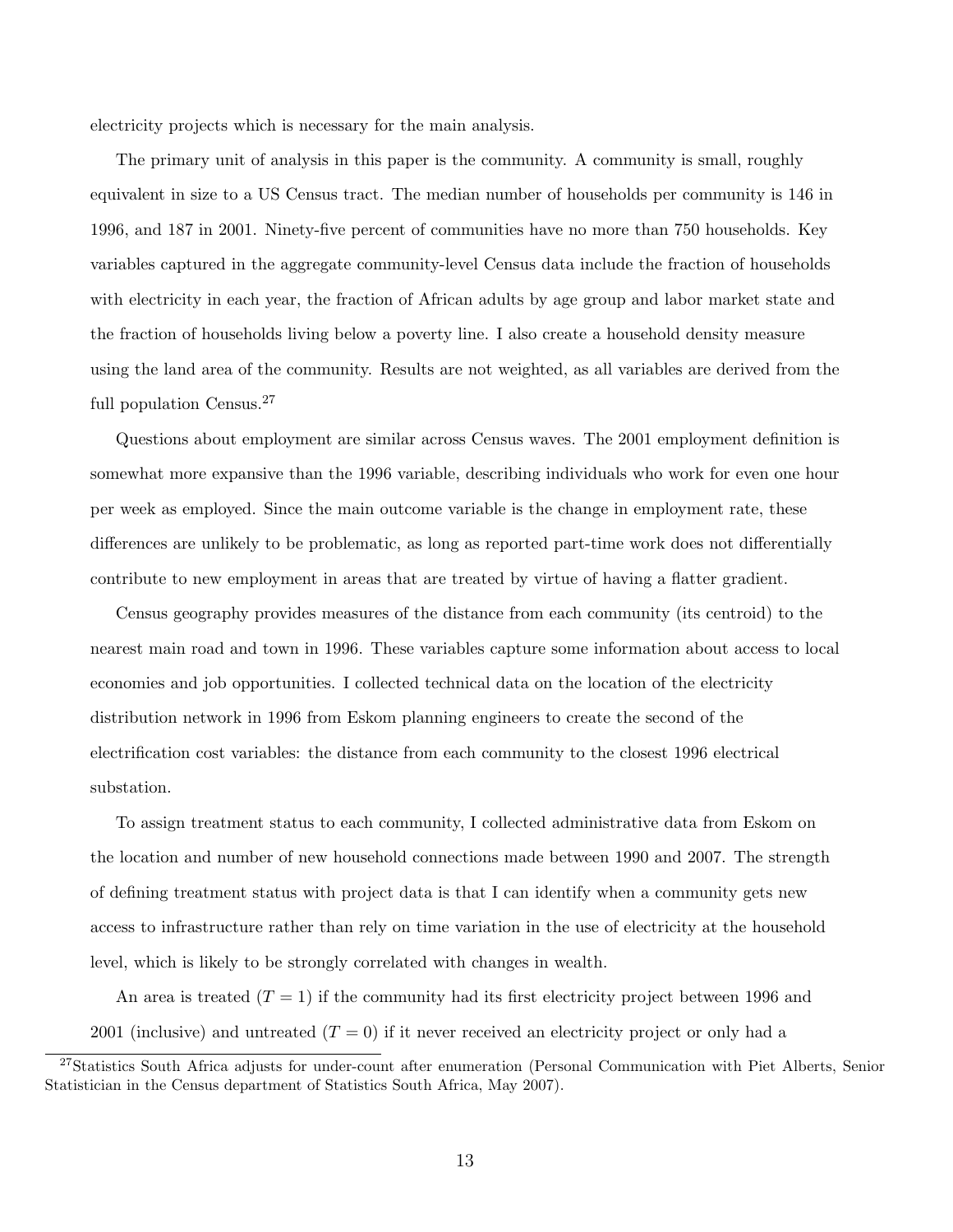project post-2001. Areas with pre-1996 projects are excluded from the main analysis; there are 406 of these out of the total 2,398 tribal areas in the sample (17 percent). I use these communities to conduct a placebo test in support of the exclusion restriction. Two other treatment measures are constructed for sensitivity tests: time since treatment and treatment exposure that calculates the cumulative proportion of households connected between 1996 and 2001.

Finally, I construct measures of land gradient for each community using digital elevation data. Gradient is the third main factor affecting the average cost of a household connection.

Rural ex-homeland areas in KwaZulu-Natal (KZN) are selected to be part of the sample. KZN is home to one-fifth of the population of South Africa (about 9.5 million people in 2001). The period from 1996 to 2001 is a relevant window for examining the effects of rural electrification since the appropriate technology for supplying smaller power loads to rural areas had been developed by the mid-1990s. Since rural households are more likely to rely on time-consuming traditional fuels than urban households, we should see larger effects of electrification in this group. Census micro data from 1996 confirms that 63.4 percent of rural households used wood for cooking, whereas only 2.7 percent of urban African households did so. Expansion of service in rural areas is also more straightforward to analyze than urban areas, since Eskom is the sole distributor of power for rural areas. In urban areas, distribution rights are shared with local municipalities, which complicates decision-making about roll-out. In addition, there are potentially fewer economic confounders in rural areas than in urban areas in the first years after the end of apartheid. Access to other development services is one source of confounding in rural settings and I control for this in the empirical work. Migration is another challenge to identification and I address this issue in detail in section 8.

Boundaries of the sample of 1,992 rural communities and the spatial distribution of land gradients are illustrated in Figure 1. The geographical fragmentation that characterized the former KwaZulu is evident; the apartheid government forcefully resettled Africans to areas deemed inhospitable for white settlement, wherever those happened to be (Christopher, 2001). Gradient varies widely across the region and is very steep (dark shaded areas) in some areas. The Food and Agriculture Organisation categorizes the average gradient of this area as "strongly sloping" (FAO, 1998).

Several important features of project placement are evident in Figure 2, which shows the distribution of (dark shaded) treatment and control areas. Treated areas are not all positioned close

14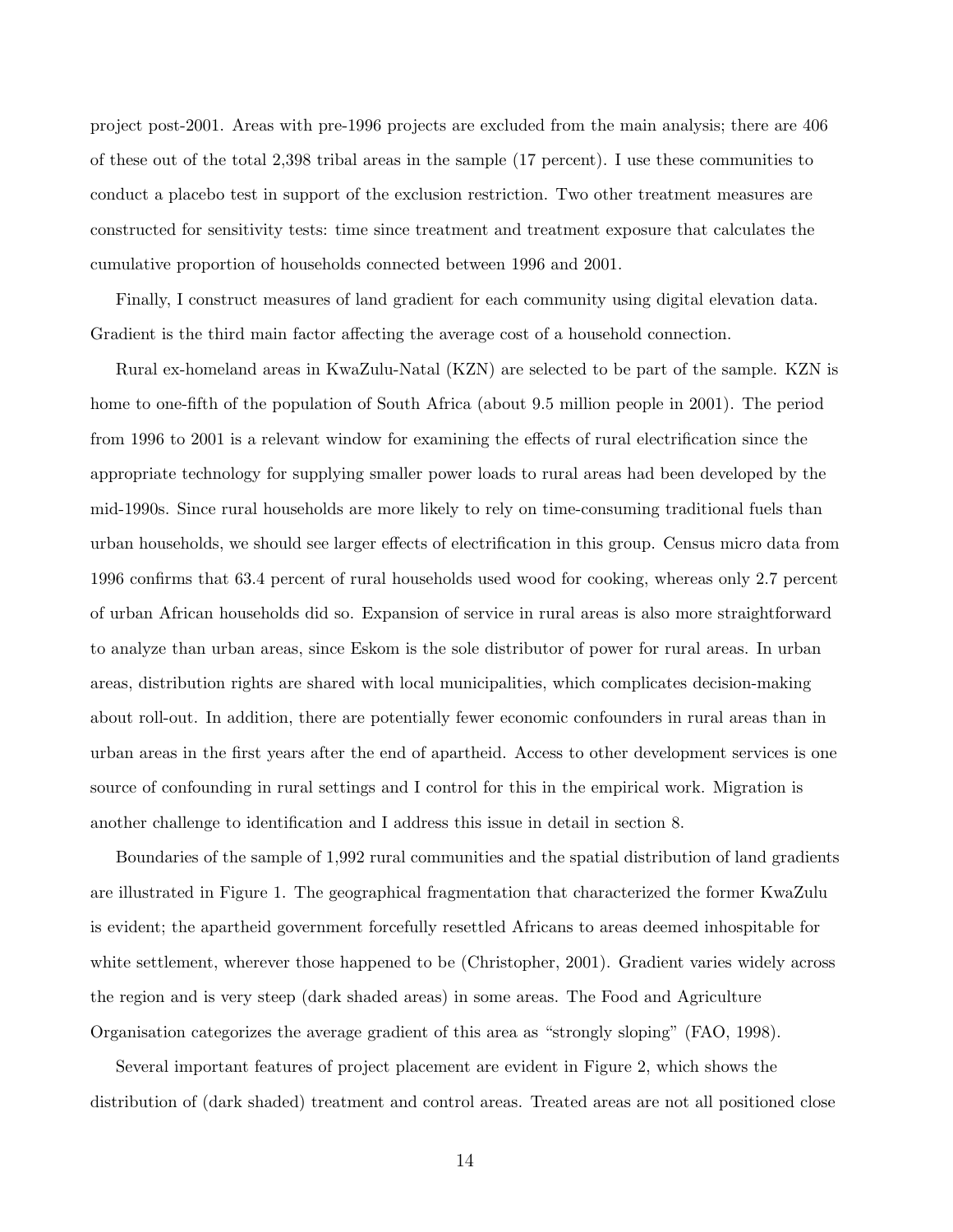to the 1996 grid infrastructure, and many areas adjacent to the grid are control areas. Being close to the original grid is neither necessary nor sufficient for electrification between 1996 and 2001, although the first stage shows that proximity does raise the probability of treatment. Proximity to a town is also not necessary for treatment. Finally, treated areas are distributed across the province rather than clustered in one area. This allows for the inclusion of district fixed-effects that can absorb aggregate differences in employment growth rates across local labor markets. In the next section, I describe how pairing the variation in land gradient with the variation in project status helps to identify the effects of rural electrification.

# 5 Empirical strategy

Let  $y_{jdt}$  be outcome y for community j and district d in time period  $t = [0, 1]$ .  $y_{jdt}$  measures (for example) the fraction of households using different fuels for cooking, or the fraction of men or women employed.<sup>28</sup>  $T_{jdt}$  is an indicator variable for whether a community has had an electrification project by time period t. If treatment  $T_{jdt}$  was randomly assigned across communities, we could estimate the average treatment effect of electrification  $\alpha_2$  by ordinary least squares:

$$
y_{jdt} = \alpha_0 + \alpha_1 t + \alpha_2 T_{jdt} + \mu_j + \delta_j t + \lambda_d t + \epsilon_{jdt}
$$
\n<sup>(1)</sup>

where  $\mu_j$  is a community fixed-effect,  $\delta_j$  is a community trend,  $\lambda_d$  is a district trend and  $\epsilon_{jdt}$  is remaining idiosyncratic error. With two years of data at the community level, it is possible to include the community fixed effect  $\mu_j$  and the district trend term  $\lambda_d t$  but not  $\delta_j$ , the community trend term.<sup>29</sup>

As outlined in section 3.2, electricity projects are unlikely to be randomly assigned across space or time, and positive or negative selection on community- and district-level unobservable characteristics is possible. To eliminate the community fixed-effect, re-write equation (1) in first differences so that  $\Delta T_{jdt}$  is 1 if the community has an electricity project in between t and  $t + 1$ , otherwise 0.

 $^{28}$ This definition of labor market participation is typically used in the literature on female employment (see Costa  $(2000)$ , Goldin (1994) and Mammen and Paxson (2000)).

 $^{29}$ A linear relationship between employment and treatment is adopted for simplicity. Appendix 2 discusses results using an alternative specification for the outcome variable that allows for all variables to impact employment non-linearly. This logistic specification produces qualitatively similar results to the linear model.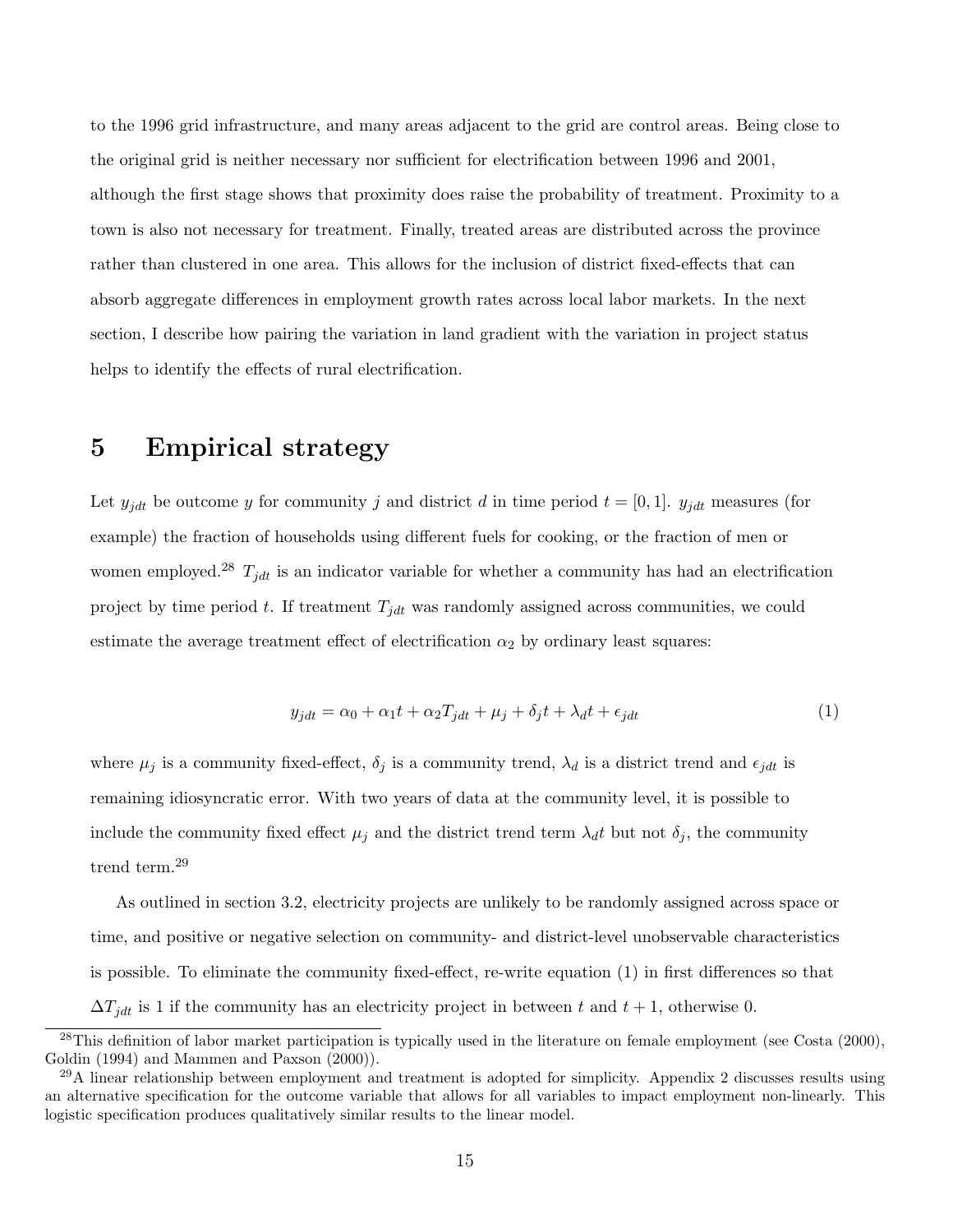$$
\Delta y_{jdt} = (y_{jdt+1} - y_{jdt}) = \alpha_1 + \alpha_2 \Delta T_{jdt} + \lambda_d + (\delta_j + \Delta \epsilon_{jdt})
$$
\n(2)

Since  $\delta_j + \Delta \epsilon_{jdt}$  are unobserved in this formulation, there are reasons to expect that estimating (2) by OLS will not provide the correct answer to the question: what is the causal effect of electrification on employment?

Positive selection on community trend  $(\delta_i)$  could occur and  $\hat{\alpha}_{2,OLS}$  would be biased upwards if electricity projects are allocated to communities growing faster for unobservable reasons. This is a typical concern when estimating the economic effects of infrastructure. However, reports suggest that Eskom was not cherry-picking wealthier areas and that the expansion was in fact an unprofitable undertaking for the company (Gaunt, 2003; South African Department of Minerals and Energy, 2001).

Negative selection on the community trend is also possible if projects are targeted to more disadvantaged areas.<sup>30</sup> Since electrification was driven by a socio-political compact between Eskom and the newly-elected government, political concerns for disadvantaged communities could well have directed some of the placement. In addition, during this period, South Africa's economy is restructuring and jobs are being lost in certain sectors and areas (Banerjee et al (2006)). If the areas that are losing jobs are also the ones targeted for projects,  $\hat{\alpha}_{2,OLS}$  would be biased downwards. With only two years of data, we cannot identify  $\alpha_2$  separately from the community trend  $\delta_j$ .

Measurement error in the treatment variable  $\Delta T_{jdt}$  presents a third practical challenge for estimating (2). Since Eskom region boundaries do not line up with Census boundaries, treatment is assigned in the following way: for any community that lies even partially inside an Eskom project area, all information from that project is assigned to that community. This means some communities are assigned full treatment status when only a fraction of households in the area are treated. In addition, non-NEP electrification continued during this period in areas where households were willing to pay for their connections. With measurement error in a binary variable, the estimate of the treatment effect  $\hat{\alpha}_{2,OLS}$  would be downwards biased, and IV will tend to be biased upwards, as

<sup>&</sup>lt;sup>30</sup>Banerjee and Somanathan (2007) show that access to public goods in India increases more among more politically mobilized disadvantaged groups.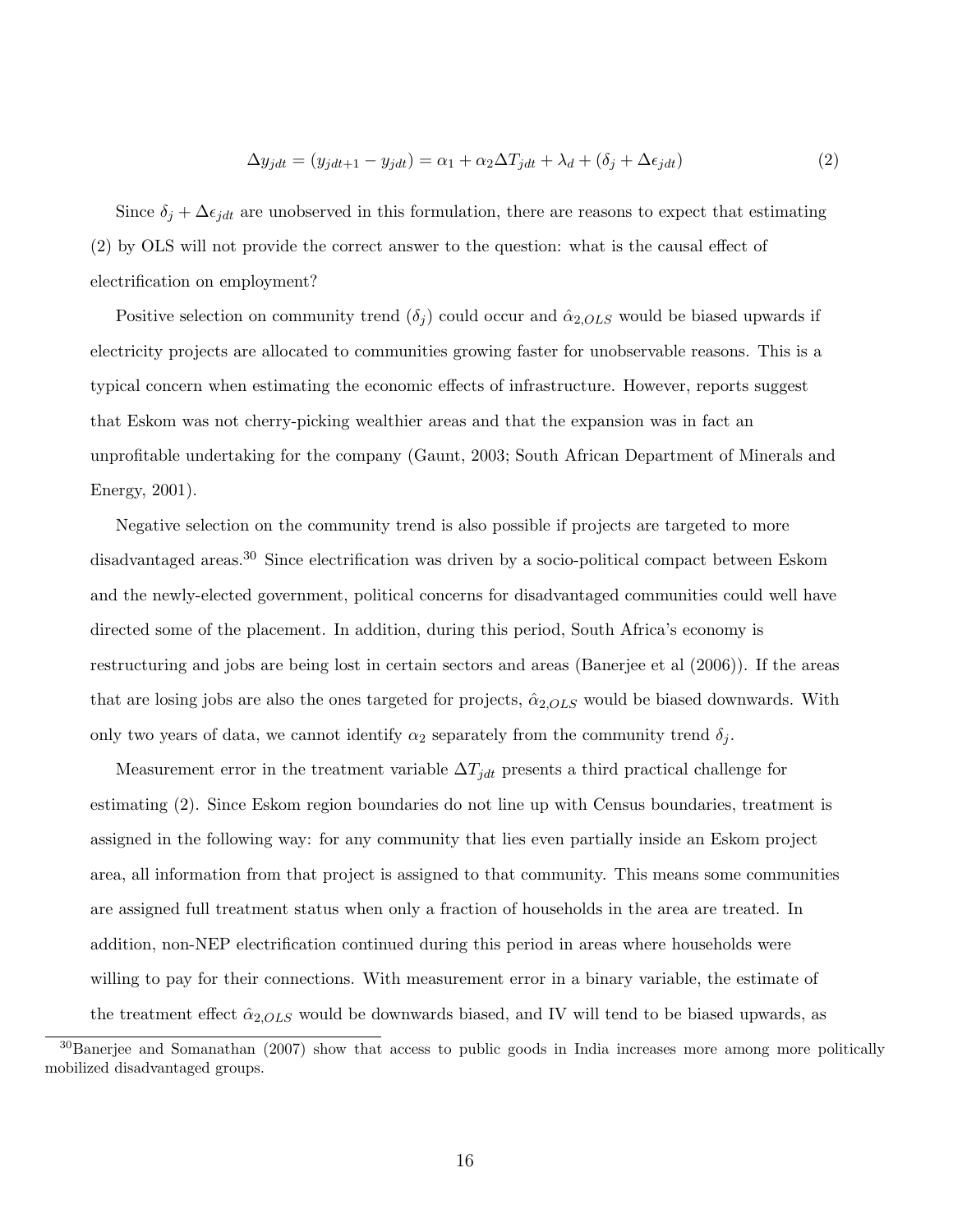long as the measurement error is not too large. $^{31}$ 

I take two approaches to dealing with these three sources of bias. I include a vector of baseline covariates  $(X_{jd0})$  to control for some factors affecting a community's growth path  $(\delta_j)$ , where the baseline year is 1996. These include household density, fraction of households living in poverty, distance to the 1996 grid, distance to the nearest road and town, fraction of adults that are white or Indian (as a proxy for local employers) and measures of adult educational attainment in the area. Since the Census crudely captures income– in intervals and only at the household level– I also include two measures often used to provide additional information about the extent of poverty: the share of female-headed households and the female/male sex ratio (Standing et al, 1996).

Confounding trends in community-level employment and unmeasured political factors are still of concern.<sup>32</sup> Most individuals in this area are Zulu and Zulu-speaking, precluding the construction of an ethnic- or linguistic-heterogeneity index which is often used in the analysis of the political allocation of public goods. To overcome these issues, I instrument for program placement using average community land gradient  $(Z<sub>j</sub>)$ . The system of equations to be estimated is then:

$$
\Delta y_{jdt} = (y_{jdt+1} - y_{jdt}) = \alpha_1 + \alpha_2 \Delta T_{jdt} + X_{jd0}\beta + \lambda_d + \delta_j + \Delta \epsilon_{jdt}
$$
\n(3)

$$
\Delta T_{jdt} = \pi_0 + \pi_1 Z_j + X_{jd0}\pi_2 + \gamma_d + \tau_{jdt} \tag{4}
$$

where  $\delta_j + \Delta \epsilon_{jdt}$  and  $\tau_{jdt}$  are unobserved. The identification assumption is that conditional on baseline community characteristics, proximity to local economic centers and grid infrastructure, land gradient of the community should not affect changes in employment outcomes independently of being assigned an electrification project.

To bolster confidence in the research design, I test for whether gradient is correlated with outcomes for areas treated before 1996, and whether it is correlated with changes in other development services including access to water and to flush toilets. I also test for whether gradient is correlated with changes in two possible sources of employment. In each case where we might be

 $31$ See Bound and Solon (1999) and Kane, Rouse and Staiger (1998) for a discussion of what the IV estimator is consistent for in the presence of non-classical measurement error.

 $32$ One alternative would be to use a third difference to eliminate unobservable economic growth trends. This is not possible with only two waves of data. It is also not sensible in the context in which the 1994 transition to democracy heralded new national governance and national policies.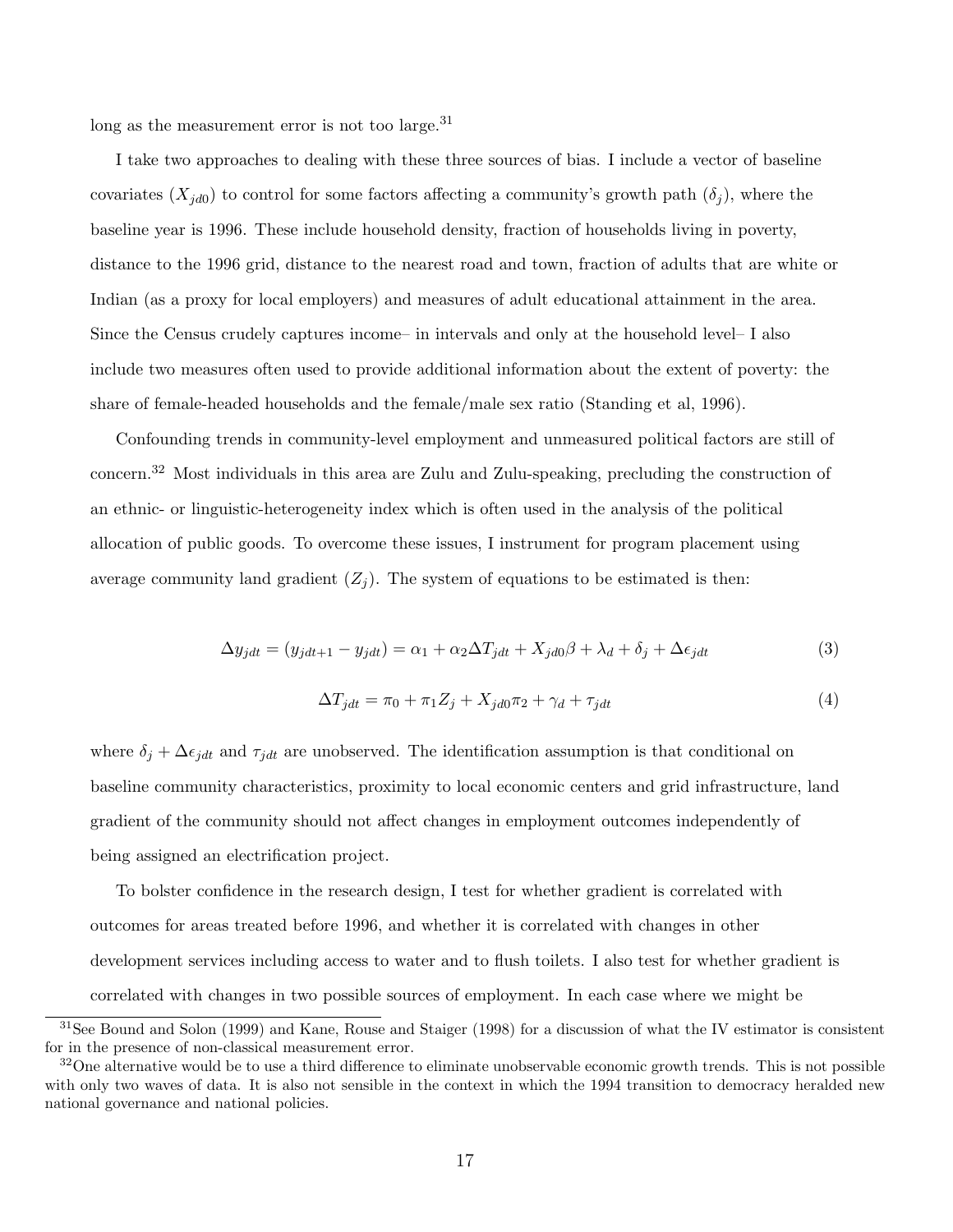concerned that gradient could have a direct effect on outcomes, the data cannot reject zero correlation.

One obvious concern with using land gradient as an instrument in a rural setting is that it may affect agricultural outcomes or characteristics of individuals settling in steep and flat areas.<sup>33</sup> In rural KZN, the direct impact of gradient on agricultural productivity and agricultural employment growth is limited, since most people are not farming. Under 10 percent of employed individuals are involved in agriculture (see appendix Table A2, constructed from 1996 Census micro-data).<sup>34</sup> In addition, validity of the instrument in column (3) is threatened only if non-random sorting of individuals across flat and steep areas resulted in differential employment growth, independent of the effects of new electrification. For example, if flat areas attract more productive people over time for reasons unrelated to the expansion of the grid, the exclusion restriction may be violated. Mobility within homeland areas during this time period is limited by a lack of property titling and the role that tribal authorities (rather than the market) play in allocating land.<sup>35</sup> However, to check that differential migration flows are not driving the results, I use information on former place of residence to estimate (3) and (4) for the subset of incumbents. The main results are robust to this re-specification of the outcome variable.

Conditional on instrument validity, it is important to consider the interpretation of  $\alpha_{2,IV}$ . This parameter captures the local average treatment effect (LATE) of electricity projects on employment growth at a community level. It is typical to think about LATE's in terms of marginal effects for individuals who are affected by the instrument. In this paper, individuals aggregate to communities and so community composition will drive marginal effects. If individuals living in flatter areas can better afford electricity once it arrives, then a larger than average treatment effect may be measured for these areas. Or, if individuals living in flatter communities have fewer home production demands,

they may also respond more to the arrival of the new technology. In addition, employment "returns"

<sup>&</sup>lt;sup>33</sup>Gradient is sometimes used as a control variable in estimating agricultural production functions (Udry, 1996). More recently, time-invariant topographical variables have been used to generate random variation in infrastructure allocation (Duflo and Pande, 2006) and intensity of agricultural crop type (Qian, 2006).

 $34$ See Simkins (1981), Standing et al (1996) and Aliber (2001) for a description of historical and current agricultural conditions in ex-homeland areas.

<sup>&</sup>lt;sup>35</sup>Personal communication, Department of Land Affairs, Pietermaritzburg, June 2006. Household survey data from the 1990s indicates that about 60% of households that do farm, have land allocated by tribal authority. Non-random settlement across flat and steep areas is less likely in these areas given the forced nature of these settlements under apartheid spatial planning laws (Christopher, 2001).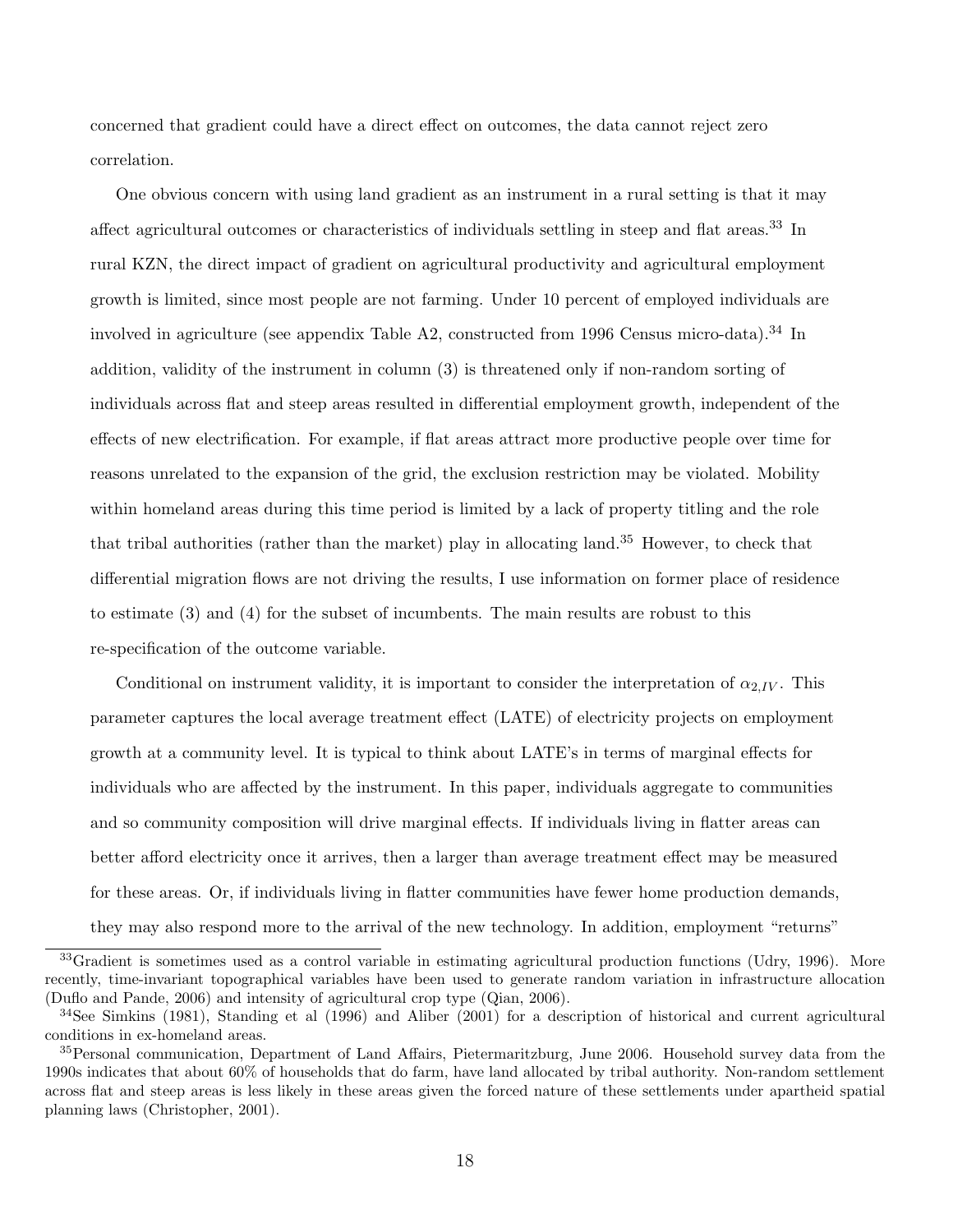to electrification may differ by gradient itself, leading to larger estimated employment effects for marginal than for average communities. Flatter areas always have lower commuting costs, so individuals in flatter areas always face a higher net wage. Since these individuals are initially closer to the employment participation margin, they will always be more likely to respond when electricity arrives.<sup>36</sup> These reasons imply that we might expect IV estimates to be larger than average treatment effects for a more general population. I explore several of these avenues for treatment effect heterogeneity in the last part of the paper.

### 6 Main Results

### 6.1 Summary statistics

Table 1 presents summary statistics on baseline (1996) covariates for the sample of 1,992 communities. Overall, these areas are poor: 61 percent of households live on less than 6,000ZAR per year (approximately USD840 at a 2006 USD/ZAR exchange rate).<sup>37</sup> On average, over half of households within a community are female-headed and the female/male adult sex ratio is well over 1. These variables reflect the historical function of the homelands as migrant-labor communities.

Column (4) of Table 1 reports differences in means of each covariate by treatment status. Compared to control areas, treated communities are somewhat less poor, have higher female sex ratios and fractions of high-school educated men and women and are about 2.8 kilometers (1.7 miles) closer to the nearest road and town. Given that low average cost areas were prioritized for projects, it is not surprising that treated areas are higher density in 1996, are about 4.5 kilometers (2.8 miles) closer to the nearest substation, and have a 2.4-degree flatter average gradient than control areas.

Table 1 illustrates some of the difficulties with inferring causality by comparing treatment and control groups, as well as the hope that an IV strategy promises. In a randomized experiment, all

<sup>&</sup>lt;sup>36</sup>That gradient is correlated with transportation costs (specifically through access to roads) is a potential threat to validity. Changing economic activities in distant markets may be more easily accessible for flatter communities, hence making gradient itself a 'treatment'. See Nunn and Puga (2007) for more on the direct economic effects of terrain ruggedness and high transportation costs. To test whether it is largely access to roads that drives the employment response in KZN, I restrict to areas without any main roads. Although the coefficient on treatment falls slightly in the female employment regressions, there is no significant difference in results (not shown here, available from author upon request).

 $37$ This is the cut-off for households in the two lowest income brackets reported in the Census.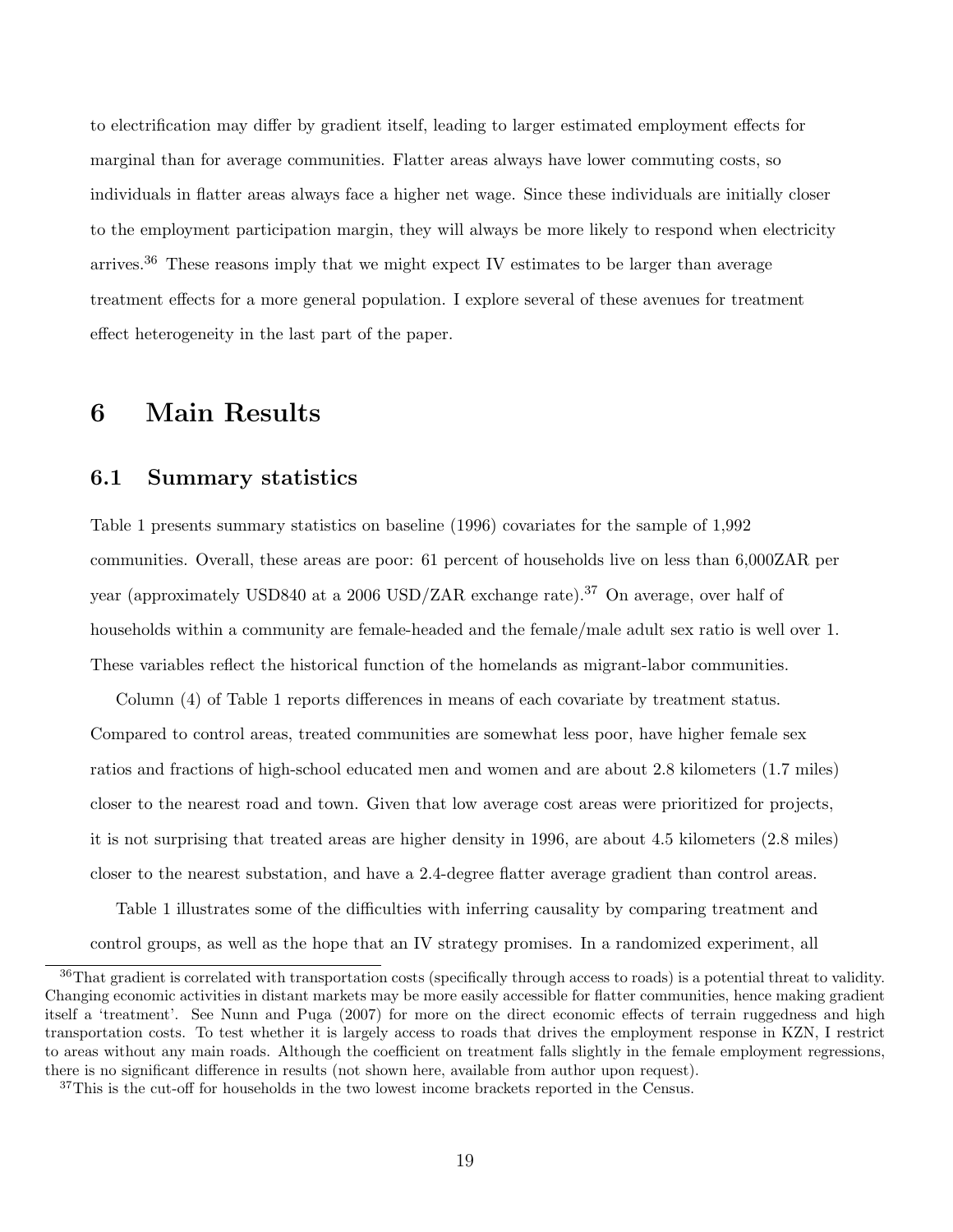observable characteristics should be balanced across treatment and control groups. However in column (4) treated areas are significantly closer to towns and roads and more densely settled. These characteristics may capture some, but not all, differences across communities related to treatment status. In column (5), I instead compare values of each covariate across steep and flat areas. I regress each covariate individually on the treatment dummy, controlling for all other covariates. The results in column (5) show that gradient does an excellent job of balancing the community poverty rate, the distance to town and road variables as well as distance to the grid.

Male and female employment rates and population totals in treated and control areas are shown in Table 2. The main outcome variable is the employment to population rate of Africans aged 15 to 59 inclusive. Column (2) indicates that over the period, employment rates fall by 4 percentage points for men in these areas (row 6). Female employment rates remain steady on average across communities but low, at 7 percent (first three rows). Employment is uniformly higher in treatment than in control communities in the baseline period (rows (1) and (4)). Comparing changes in employment rates in treated areas to the same change in control areas (column 7, row 3), the unadjusted estimate for women is not different from zero. For men, it is a statistically significant -2 percentage points (column (7), row (6)).

Both in- and out-migration are occurring over this period (Leibbrandt et al, 2003). Migration could contaminate any comparison of outcomes across treatment and control areas or it could be a response to treatment.<sup>38</sup> Some of these changes are evident in the lower part of Table 2. Population growth is faster in treated than in control areas, even though treated areas begin with higher populations (column (7), rows (7), (8), (10) and (11)). Treated areas grow at about 6 percent per year and control areas grow at about 3 percent.<sup>39</sup> Communities are small, so a 3 percent change in population over five years is an increase of about 30 people in the median community.

Two striking points emerge from Table 2: employment rates are very low for both men and women, and they are falling for men between 1996 and 2001.<sup>40</sup> The large reductions in male

 $38$ The overall population growth rate of 20 percentage points over the five-year period is approximately equivalent to a 3.7 percent growth rate per year.

 $39$ For treated areas, the increase in the number of women is  $136/426$ ; for men, the increase over 5 years is  $114/312$ . Averaging this increase over the five years between the Census, it translates into about 6% growth per year for treated areas. A similar calculation can be done for control areas.

 $^{40}$ In these low employment communities, many households are supported by migrant remittances or state old-age pensions (Standing et al, 1996). The 1996 micro Census data show that 32 percent of African households in rural KZN contain either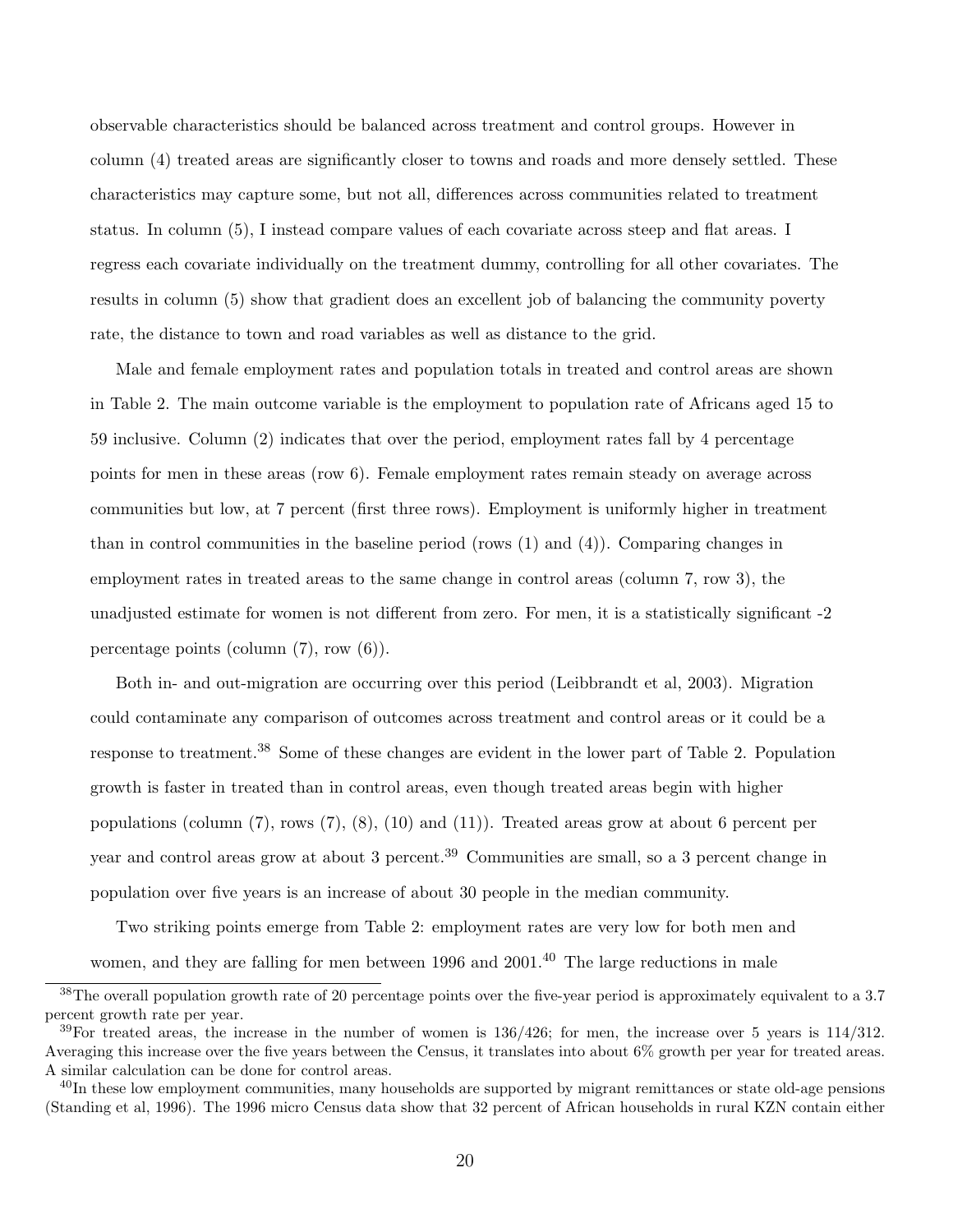employment in treated relative to control areas reflects what was happening more broadly in the South African labor market during the 1990s. Banerjee et al (2006) document large shifts in the composition of jobs away from commercial agricultural and mining sectors, and towards service and retail sectors. These changes were largely a continuation of trend, impacting heavily on male-dominated sectors. Falling male employment rates in Table 2 reflect less any negative impact of electrification and more the fact that electricity is being placed in areas doing more poorly over time.

A second key feature of the South African labor market during this period is that large numbers of African men and women entered the market (Banerjee et al, 2006; Casale and Posel, 2004). On average, the fraction of women working or looking for work increased by 10 percentage points between the mid-1990s and 2001, with even larger increases in rural areas. The types of new jobs created during this time were predominantly low skill and in the informal sector (Casale and Posel, 2004). Banerjee et al (2006) present evidence that the number of jobs for self-employed workers and household workers increased by over 200 percent and 44 percent respectively between 1995 and 2000.

These general trends in the South African economy imply that labor market opportunities are changing for all men and women. Table 2 reflects that this restructuring is correlated with treatment status. Treated areas are closer to towns and formal jobs, near existing infrastructure and are more densely settled– all factors that raise the community's exposure to the industrial restructuring of the late 1990s. Political reasons for targeting household services investments towards disadvantaged areas would reinforce this correlation. All of these factors caution against interpreting the simple difference-in-differences comparisons as causal and recommend an IV strategy. Since very little of the restructuring was associated with changes in subsistence agriculture, there is no reason to think that gradient is correlated with these changes. However, even the IV estimates should be interpreted within the context of the broader economic changes occurring in South Africa at the time.

### 6.2 OLS and IV main results

First-stage estimates for assignment to treatment are presented in Table  $3<sup>41</sup>$  In columns (1) to (5), the outcome variable is the treatment indicator. A one standard deviation increase in gradient

a pensioner or a migrant worker, and 20 percent of households receive remittances from outside the household. <sup>41</sup>Results from a logit model of the treatment are very similar to these linear probability model results.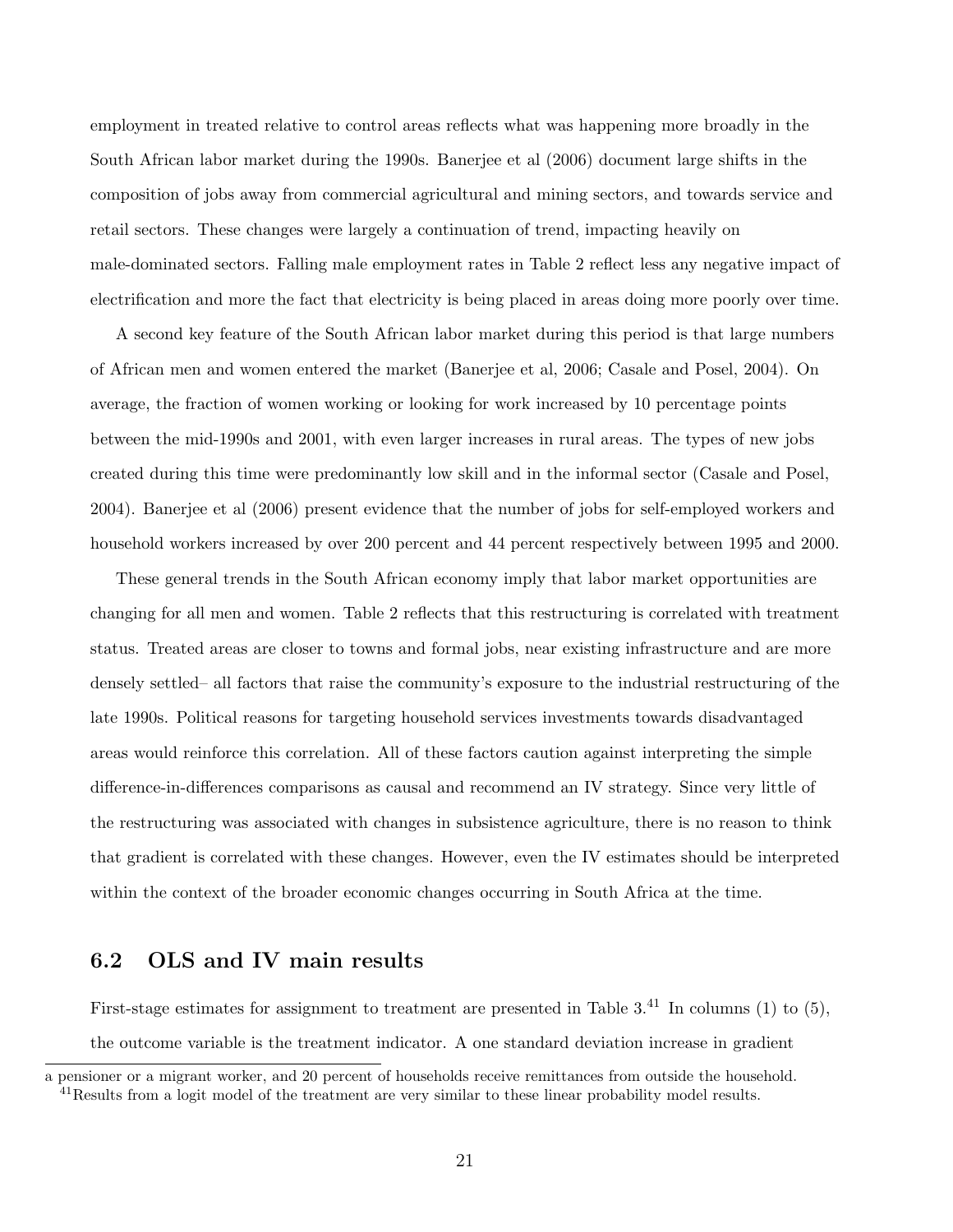(about 10 degrees) reduces the probability of being treated by 4 percent. Across columns, the size of the coefficient does not change with the addition of more controls and precision improves, especially once district fixed-effects are added in column (3). When restricting to areas where no households had electricity in 1996 (column (5)), the gradient coefficient is slightly larger. The other definitions of treatment convey the same message: a 10 degree increase in gradient reduces the probability of being treated early in the period by 12 percentage points (column (6)), and decreases the fraction of households treated by 2 percentage points (column (7)). For the main analysis, I use the treatment indicator variable and instrument with mean gradient (the specification in column (4)).

The other two cost coefficients do have the expected signs: a one standard deviation increase in distance from the grid (about 13 kilometers) reduces the probability of treatment by 2 percent, although this is not significant when other controls are added. A one standard deviation increase in household density (30 households) per square kilometer increases the probability of treatment by 1 to 2 percent and this is robust across specifications.

The first stage provides mixed evidence on whether treated areas are positively selected on wealth. While areas with more female-headed households (i.e. poorer areas) are significantly less likely to be treated, areas with more white and Indian adults (i.e. richer areas) are also less likely to be treated. The community poverty rate and sex ratio variables also have large positive coefficients in most specifications, suggesting that treatment may be assigned to poorer areas. This lack of strong evidence for project placement in richer areas is consistent with the overarching socio-political motivation for the roll-out.

In order for electrification to change patterns of employment through the channel of reduced time in home production, households need to switch out of traditional fuels when their communities are connected to the grid. Electricity projects did indeed change patterns of household fuel use and quite dramatically, as Table 4 indicates. Each coefficient reported in the table is from a separate OLS or IV regression, where the outcome variable is the change in the fraction of households using electricity for lighting or cooking or using wood for cooking. Columns (1) and (3) do not contain any additional controls while columns (2) and (4) report results from regressions containing all relevant control variables. Average electrification rates rise by 23 percentage points more in treated than in control areas in the OLS comparison in column (2). In the same column, we see that reliance on

22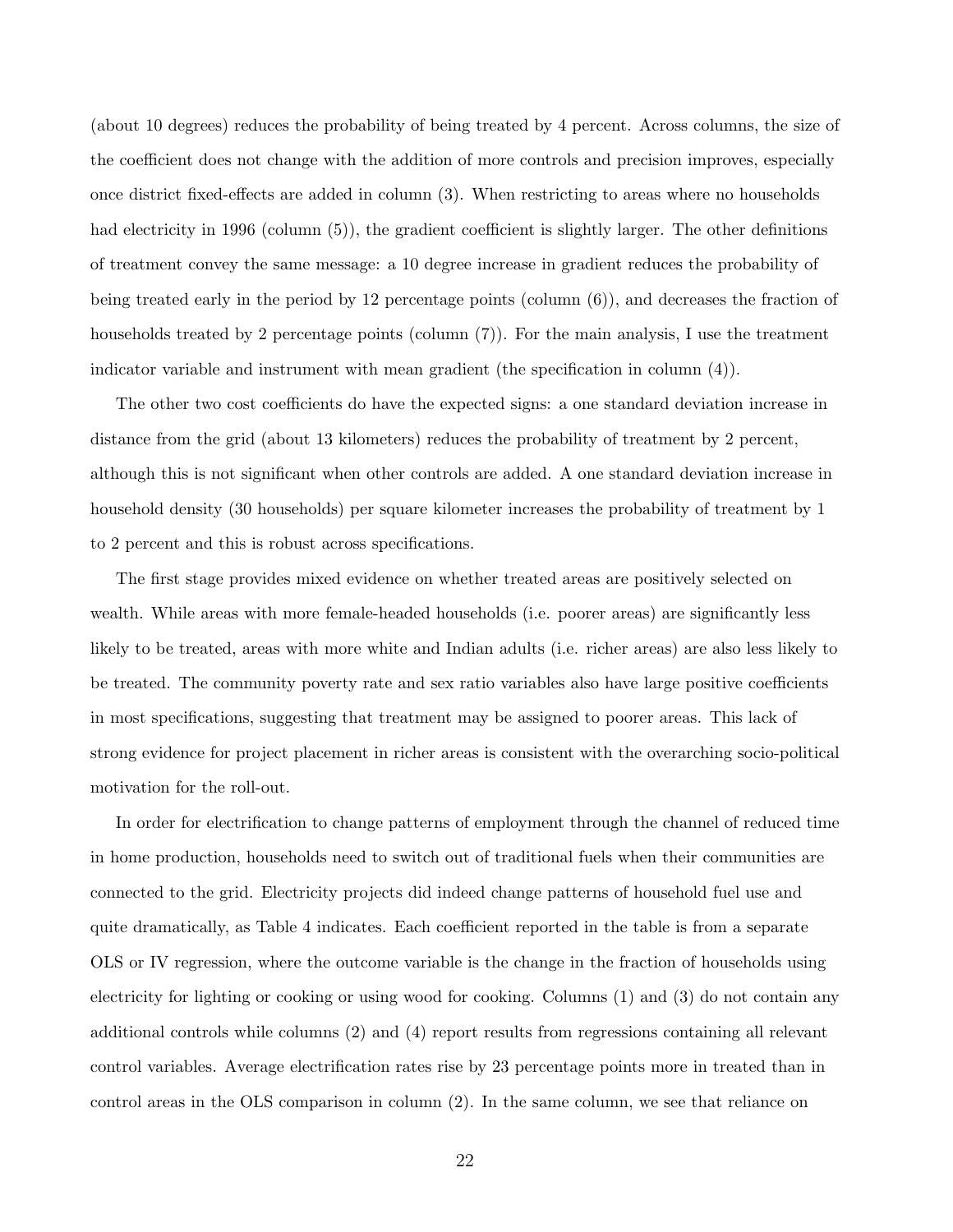wood for cooking falls by 4.2 percentage points and cooking with electricity rises by 6 percentage points. Column (4) indicates that in areas induced to be treated by virtue of having a flatter gradient, use of electric lighting increases by a substantial and significant 71 percentage points, wood use falls by 28 percentage points and cooking with electricity rises by 24 percentage points. Both the OLS and IV regressions illustrate substantial shifts towards using electricity for home production and the IV results are substantially larger than OLS estimates.

To check that gradient is not simply picking up easier access to all types of services that could make home production easier, rows (4) and (5) of Table 4 present results for two additional outcome variables: the change in fraction of households with access to piped water in the home or within 200 meters of the house, and the change in fraction of households with a flush toilet at home. There is no evidence that treated regions experience differential changes in these basic services. In fact, the IV results for water services in column (5) and (6) are in the opposite direction to what we would expect if gradient was simply a noisy measure of wealth: slightly flatter areas have larger reductions in access to water sources close by, although these estimates are not significant once all controls are added. The change in access to flush toilets is not systematically associated with treatment status or with land gradient. Table 4 demonstrates two points: gradient does not capture access to development projects more generally, and instrumented employment responses could be large, since the effects of treatment on household fuel use are much larger in the IV specifications than in the treatment-control OLS comparisons.

Employment effects for men and women are consistent with this latter point. Tables 5 and 6 present the main OLS and IV results for African women and men.<sup>42</sup> In each column, the dependent variable is the change in sex-specific employment rate between 1996 and 2001. The coefficient on treatment in column (1) reflects the falling employment rates from Table 1: there is no significant change in female employment across treated and control areas while male employment falls by 1.8% in treated areas, relative to control areas. Adding controls and district fixed-effects in columns (2) and (3) increases the coefficient on treatment slightly, with the female employment effect still not

 $^{42}$ The table shows robust standard errors, clustered at the main place level, one level of aggregation up from the community level and one level below the district. I separately implemented a correction for spatial correlation in the error terms in both the first stage and the IV regressions using methods developed by Conley (1999 and STATA code provided at http :  $// faculty. Chicagogs..edu/timothy.conley/research/).$  While the standard errors increase slightly under this correction, all coefficients displayed in Tables 5 and 6 retain significance (or remain insignificant, respectively).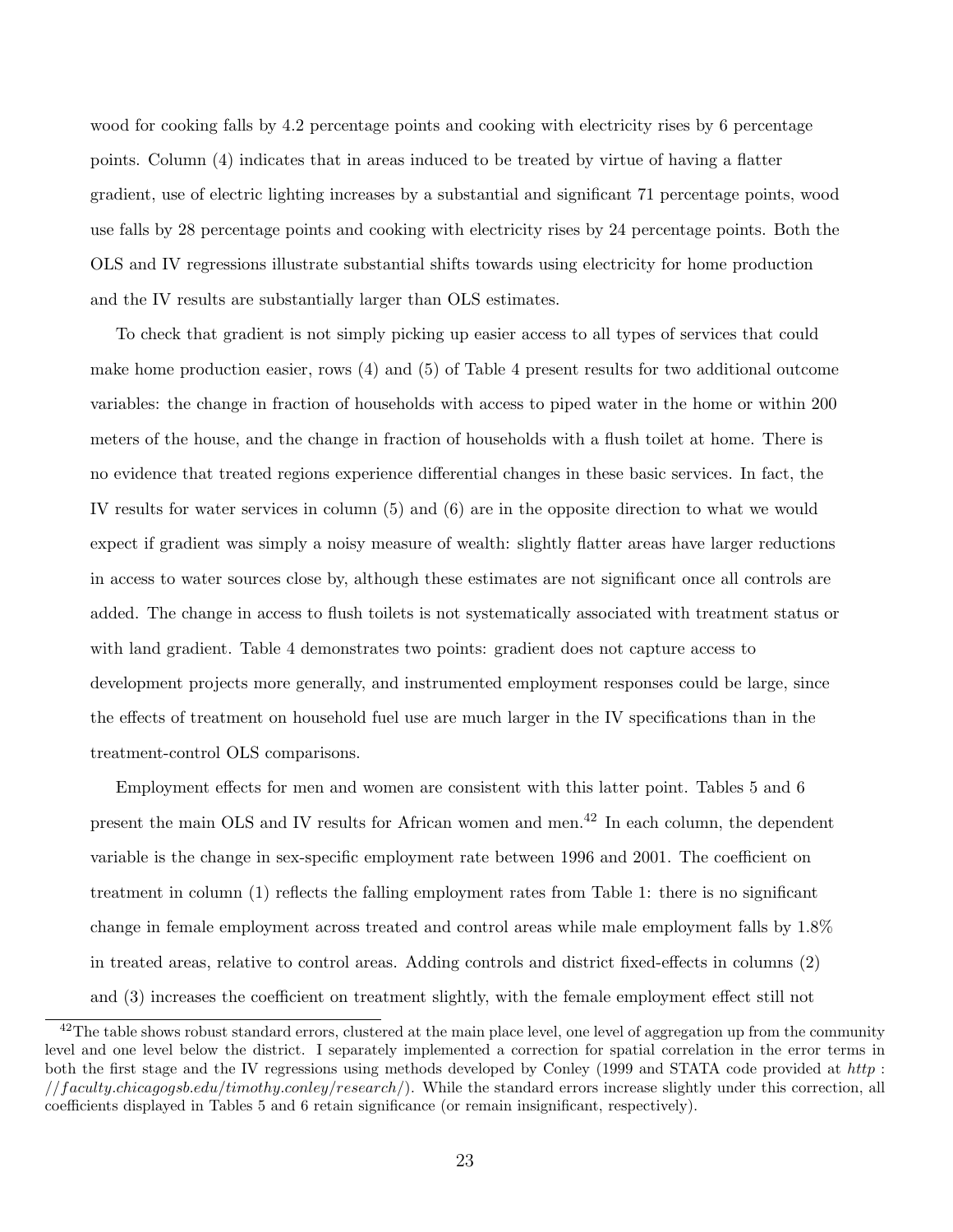significantly different from zero and male employment becoming less negative and less statistically significant. The positive, significant coefficients on community poverty rate, sex ratio and female-headed households in both tables indicate that female and male employment is growing faster in poorer places. It is reassuring that the coefficients on variables other than treatment are largely consistent in sign and magnitude for male and female regressions. For instance, the poverty variables all have the same sign and significance across OLS and IV results, suggesting that gradient is not correlated with community poverty.

IV estimates of the treatment effect are substantially larger than OLS estimates and significantly positive for women as seen in columns (5) to (8). Since gradient is correlated with some of the control variables as Table 1 indicated and the F-statistic on the excluded variable in the first stage is larger with other controls absorbing residual variation, it is preferable to focus on results in columns (6) to (8). In these columns, female employment increases by 13.5 percentage points in areas induced to get the treatment by gradient.<sup>43</sup> The Anderson-Rubin (AR) test for the significant of the treatment for female employment strongly rejects zero and the confidence interval is wider than the standard confidence interval, between 5 and 40 percentage points. Male employment increases by a substantially smaller 4.2 percentage points, and this is not significantly different from zero under either the standard test or the AR test (column  $(8)$ , Table 6).<sup>44</sup> This observation is consistent with a model in which electricity has effects on the employment of primary home production workers and facilitates women's rather than men's entry into market work. The difference in the male and female employment effects estimated in Table 5 and 6 is significant at the  $14\%$  level.<sup>45</sup> IV results for female employment are also more sensitive to the inclusion of district fixed effects than the male employment results (compare columns (6) and (7) in each table). This difference may reflect that the market for female labor is less spatially integrated than the market for male labor, since, if labor was perfectly mobile across districts, we should not see substantial differences in the effects of

<sup>&</sup>lt;sup>43</sup>To address concerns about over-optimistic inference with a possibly weak instrument, heteroscedasticity-robust Anderson-Rubin (AR) confidence intervals are computed for the second stage parameter estimate. These corrected confidence intervals have correct coverage properties in the presence of weak instruments while standard Wald tests do not. For more on these tests, see Moreira and Cruz (2005), Mikusheva and Poi (2006) and Chernosukov and Hansen (2007).

<sup>44</sup>The reduced form for men shows no correlation between gradient and employment.

<sup>45</sup>I implemented this test by differencing the male and female outcome variables within community and then performing the same set of OLS and IV regressions on this new variable. This test respects the correlated structure of errors across male and female regressions.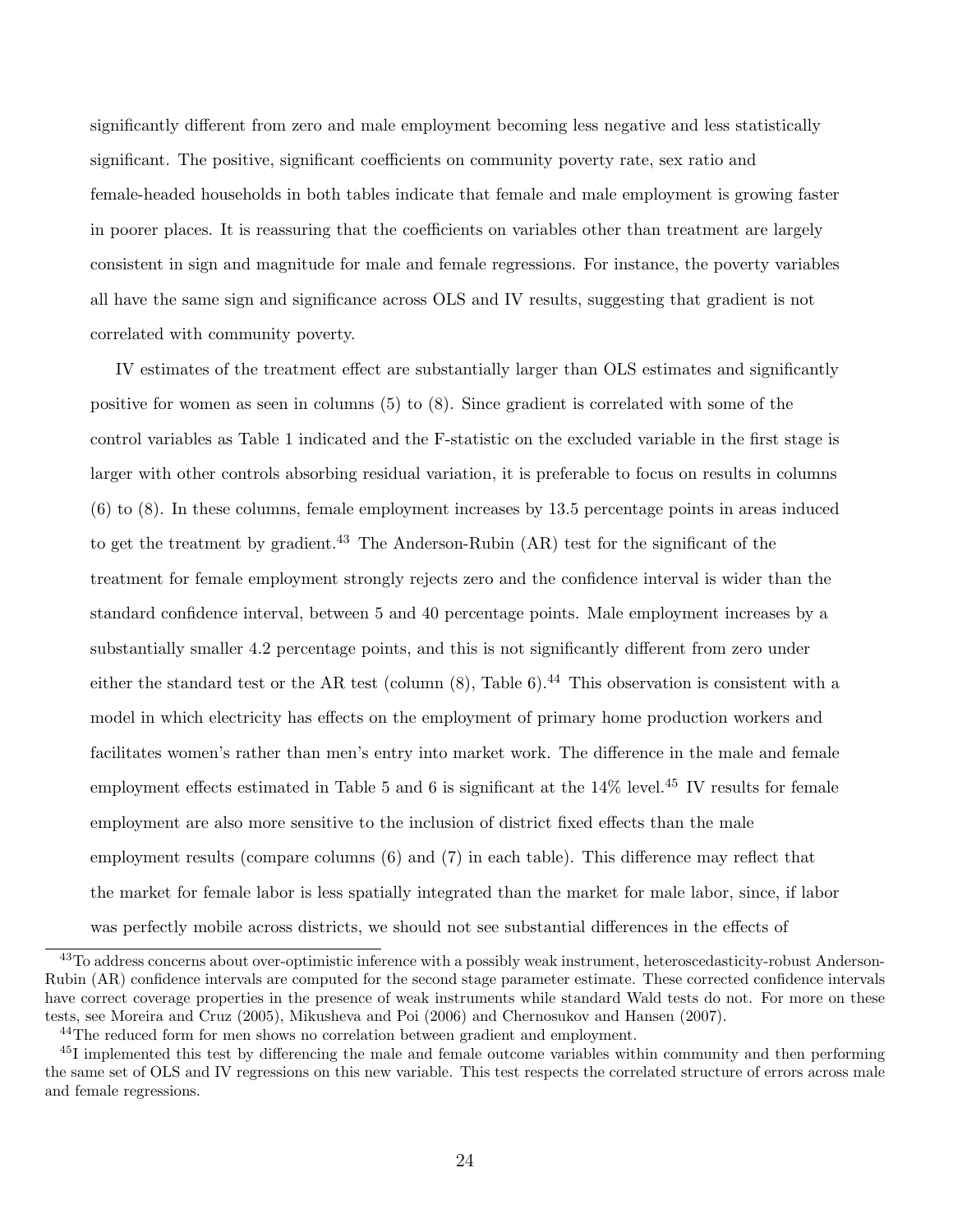electrification with or without controls for district fixed effects.

The IV results suggest that in a non-treated community with the median number of adult women in 1996 (N=254), a 13.5 percentage-point increase in female employment raises the number of women working from 18 to 52. If we assume this 13.5 percentage point increase applies to the entire treatment group (rather than marginal communities only), this translates into an increase of 22,487 newly employed women out of the baseline female population of 166,574. This is 1.1 percent of the estimated 2 million new jobs created across the country over the period (Casale and Posel, 2004).

#### 6.3 Measurement error in the treatment variable

Measurement error in the treatment variable could contribute to the difference between OLS and IV coefficients. OLS will underestimate the effect of treatment on outcomes when there is a negative covariance between  $\delta_j$  and  $\Delta T_{jdt}$  (which I have argued is likely) and when  $\Delta T_{jdt}$  is measured with error. However, the valid IV that is uncorrelated with  $\delta_j + \Delta \epsilon_{jt}$  will tend to be correlated with any non-classical measurement error in the binary variable  $\Delta T_{jdt}$ . In this situation, even if the instrument deals with the omitted variables bias, the measurement error in  $\Delta T_{jdt}$  could lead to an upwards-biased IV estimator.<sup>46</sup>

To detect how much of the difference in OLS and IV results is due to measurement error, I restrict to samples where  $\Delta T_{jdt}$  should be measured with less error. The first two columns of Table 7 reproduce the main result for females in the full sample while columns (3) to (6) present results for successive sample limitations. To identify communities where projects had greater coverage, I exclude treated areas with less than a 10 percent change in coverage of electric lighting, and treated areas where the connection rate between 1996 and 2001 was under 80 percent of households. Under the first restriction in columns (3) and (4), the OLS coefficient rises substantially and the IV coefficient is slightly smaller than the main result at 12.6 percentage points, indicating that some measurement error in the treatment variable is present. Columns (5) and (6) impose the second restriction. Again, the OLS estimate is large and positive and the IV result is almost identical to the main result, although neither is statistically significant due to the smaller sample size.

Although effects estimated under the OLS specification for these sub-samples are just 1

<sup>&</sup>lt;sup>46</sup>This result is conditional on the measurement error in treatment not being too extreme (Kane et al, 1998).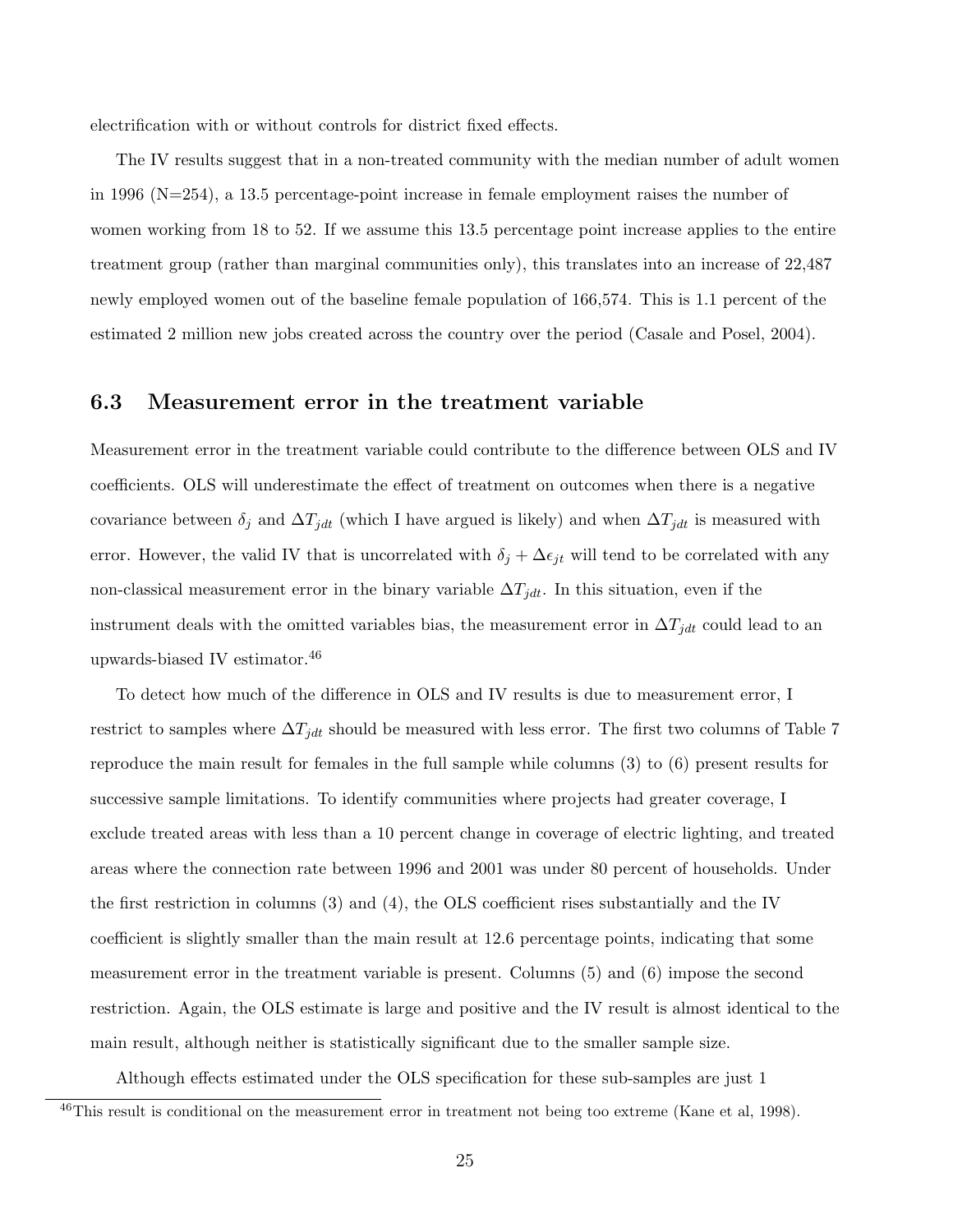percentage point or higher for female employment, they are still well smaller than the IV results. The measurement error in the treatment dummy alone is unable to account for the entire gap between OLS and IV estimates. OLS results are much more likely confounded by an unobserved community level effect.

### 7 Threats to validity

### 7.1 Do flatter areas have different labor demand trends?

If employment rates in steep and flat areas evolve differently, the gradient IV would be invalid. However, checking for differential trend is difficult without more years of data. This is where having the administrative data on electricity projects from 1990-2007 is helpful for conducting a placebo test. These data identify which areas are treated before 1996– a set of areas that were excluded from the main analysis. For these areas, there should be no reduced-form relationship between gradient and employment growth between 1996 and 2001, since they have already been treated with an electricity project. By implication, a reduced-form relationship between employment growth and gradient after treatment would lead us to think that gradient has a direct effect on employment growth.

To test this, I select the sample of areas treated prior to 1996 ( $N = 406$ ) and run an OLS regression of employment growth between 1996 and 2001 on the full set of controls, and gradient. Columns (1) and (2) of Table 8 contain the results of this placebo test. The coefficient on gradient is small  $(-0.001)$  and insignificant. There is no evidence of any such reduced-form relationship for male or female employment. The fact that we cannot reject the hypothesis that gradient has no effect on employment growth after treatment boosts confidence in the research design.<sup>47</sup>

<sup>&</sup>lt;sup>47</sup>I perform a similar placebo test comparing the change in employment rates in communities that are scheduled to be treated after 2001 to communities that are never treated with an electricity project. There are again no significant differences (results not shown).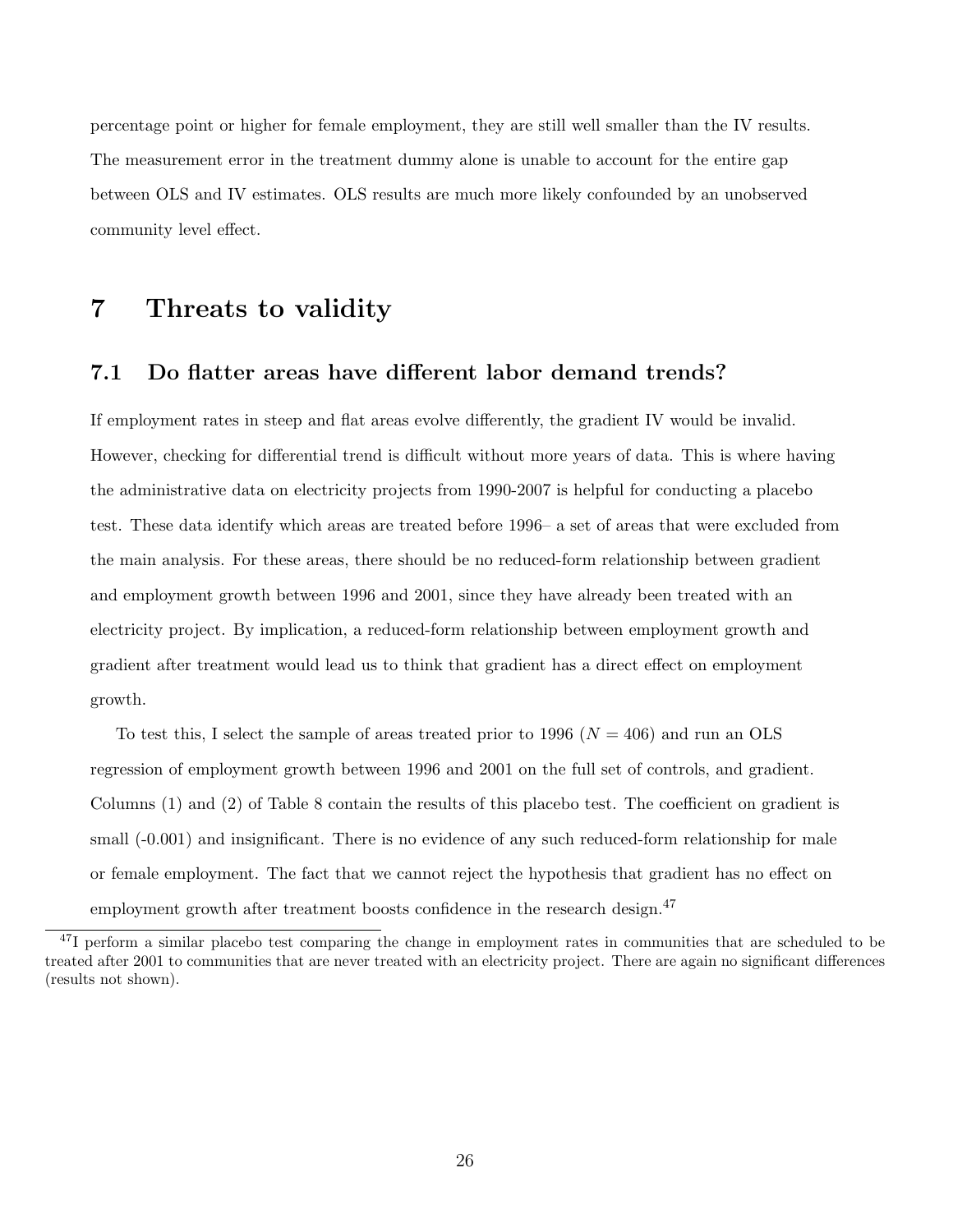# 7.2 Do flatter areas experience contemporaneous labor demand shocks?

Another potential threat to the validity of this research design arises in the form of positive labor demand shocks that happen in flatter communities at the same time that electricity projects are being rolled-out. For example, businesses may expand in flatter ex-homeland areas after the end of apartheid for reasons unrelated to electrification.

Since our effects are significant for female but not male employment, information about the major employers of women in the area is useful for testing whether labor demand is directly expanding in these flatter areas. Appendix Table A2 shows that professional occupations and elementary occupations contributed the majority of female employment in these areas. Data from the 10% micro Census sample (not shown) indicate that 75 percent of African women in rural KZN working as professionals or associate professionals are teachers, while domestic workers make up the majority of elementary occupations. New schools and new households are therefore the primary sources of new demand for teachers and elementary occupation workers, so labor demand shocks in these two industries are the most likely candidates for confounding IV estimates of electrification effects.

Using two waves of the South African Schools Register of Needs (1995, 2000) that capture the location of schools, I construct a variable measuring the change in the number of schools in each community over time. Over the five-year period, the number of schools across the rural KwaZulu-Natal area increases by 19 percent, from 1,770 to 2,801. This creates a higher demand for teachers across the province.

Table 8 shows results from a regression of the change in the number of schools on community gradient and all other controls. There is no significant relationship between gradient and the growth in schools over time (column (3)). While school placement (and hence teacher hiring) is probably related to the distribution of children in space, this placement does not appear to be correlated with gradient.

As a second indirect check that female employment is not being driven by an expansion of demand that happens to occur in flatter areas, I proxy for "new employment opportunity" using the change in the fraction of adult population that is Indian or white. These are the individuals most

27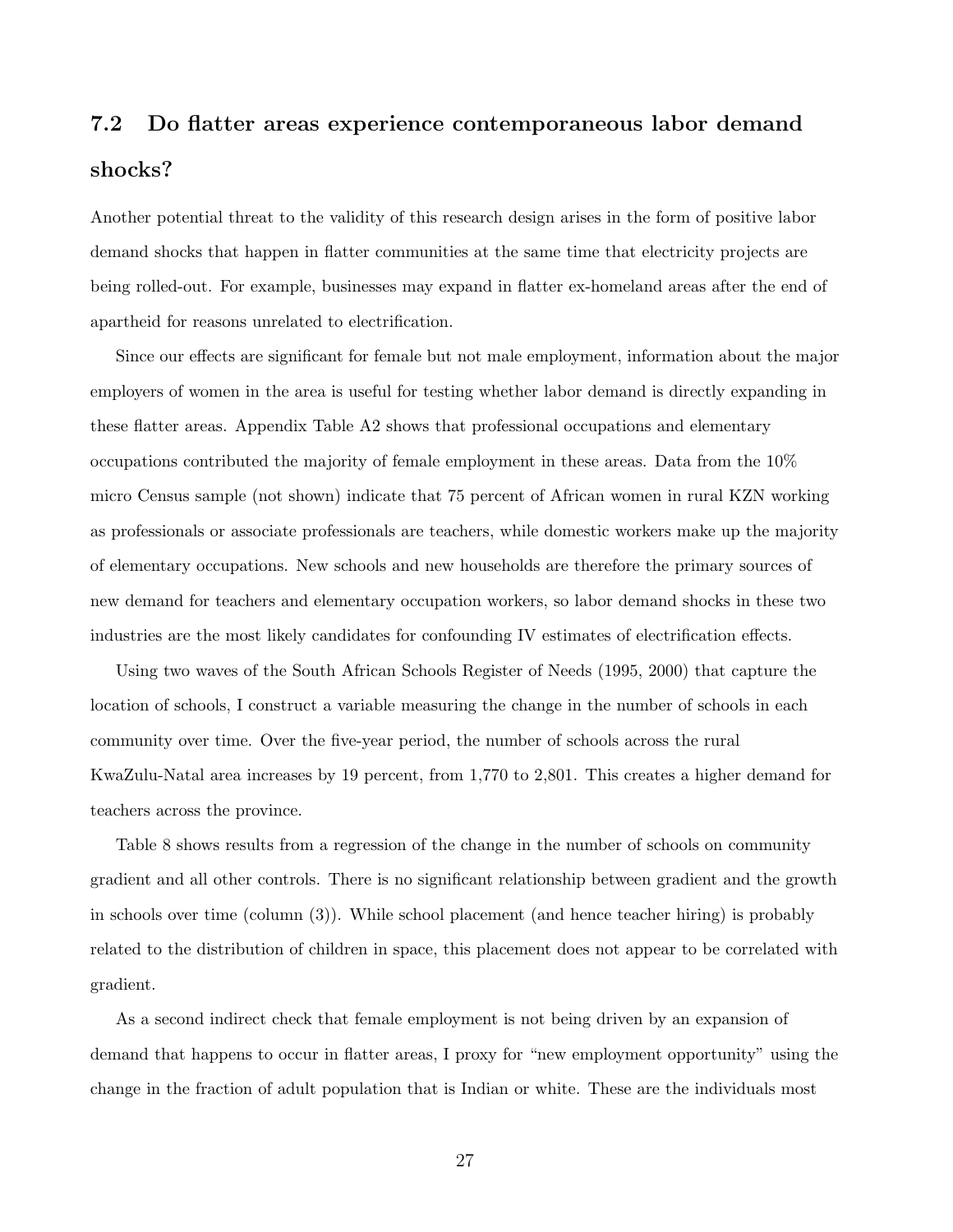likely to hire household workers (Dinkelman and Ranchhod, 2008). The number of Indian and white adults is not changing differentially across areas of different gradient, as column (4) of Table 8 shows. There is no apparent increase in the number of potential employers of domestic workers in areas where electricity is rolling out.

While it would be ideal to perform similar tests using a measure of the number of other firms in the area over time, the tests related to schools and white and Indian households as a source of labor demand are still informative since employed women are most likely to be working as teachers or domestic workers. While more jobs are being created at the low end and in the public sector during the 1990s(Casale and Posel, 2004), there is no evidence that these job openings are occurring differentially in flatter parts of KZN.

### 8 Channels

### 8.1 Does electrification stimulate demand for labor?

In these small communities, an electricity project that generates new demand for labor by stimulating the growth of firms is likely to have spillover effects into neighboring areas. Spillovers could be positive or negative. For example, if firms create jobs for people living in neighboring areas, positive spillovers in these control areas would dampen treatment effects. If people move out of neighboring control areas towards treated areas to get one of the new jobs, this negative spillover would amplify treatment effects. In both cases, the treatment effect is the sum of an incumbents' effect and a spillover effect. In both cases, OLS and IV coefficients should be substantively different when adjacent control areas most susceptible to these spillovers are excluded from the analysis.

To test this, OLS and IV regressions are re-estimated after excluding control areas within a oneand five-kilometer radius of a treatment area.<sup>48</sup> Table 9 presents results for each restriction. OLS coefficients are never significantly different from zero, while IV coefficients are large, positive and close to the main IV estimate: a coefficient of 0.114 could not be rejected in the full sample. This result suggests that there are no strong spillover effects between communities. Combined with the

 $^{48}$ This is similar to what Black et al (2005) do in estimating the employment effects of coal booms and busts affecting local labor markets differentially.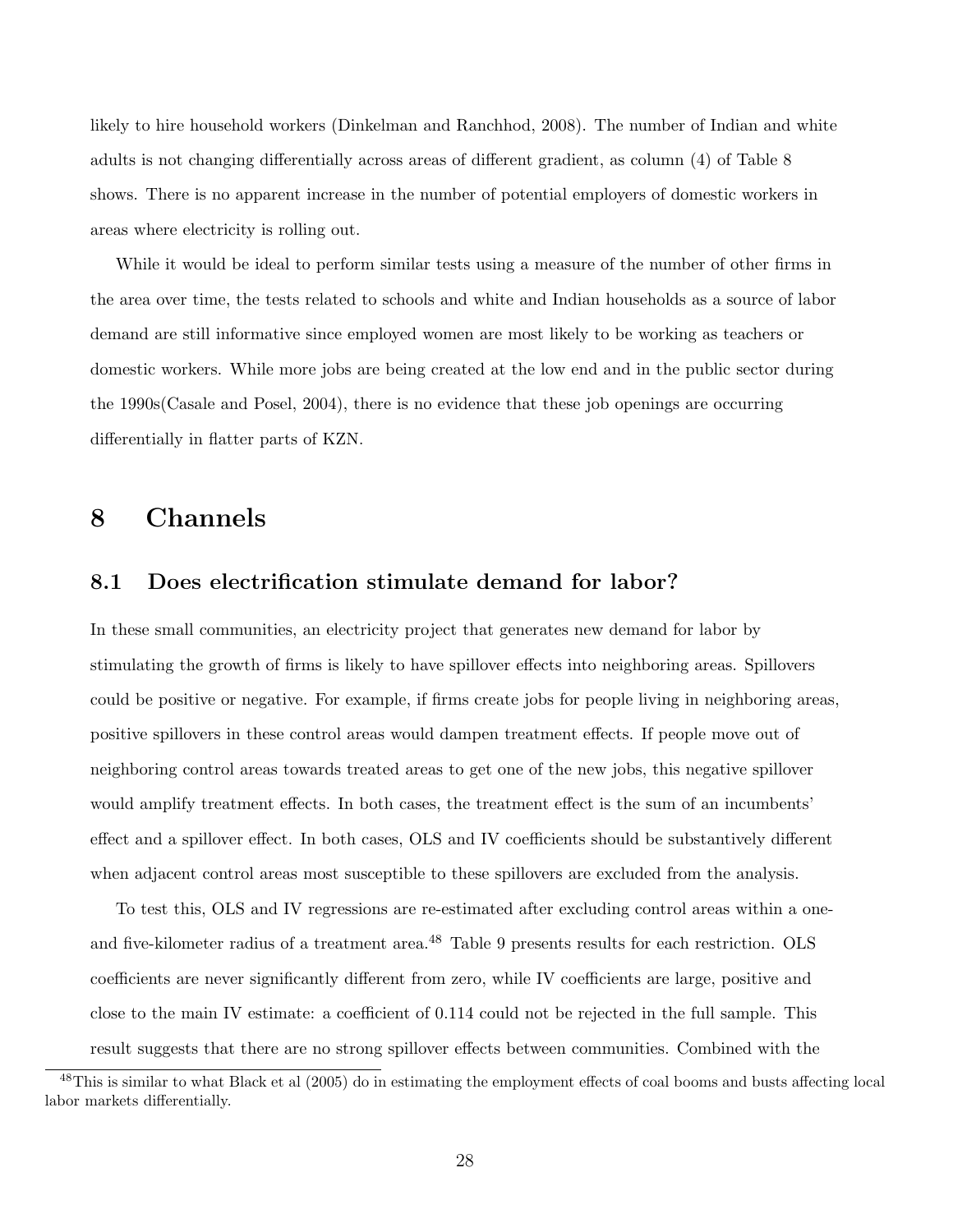fact that roll-out was driven by household targets and capacity was too small to stimulate even mid-size manufacturing or service enterprizes (South African Department of Minerals and Energy, 2004), the lack of evidence for spillovers supports the idea electrification increased employment primarily through a labor supply channel.

### 8.2 Heterogeneous effects of electrification related to income

IV estimates identify effects for communities which are cheaper to electrify by virtue of having a flatter gradient. In these communities, female employment may be more responsive to electrification than in an average treated community. Recall that the expansion of infrastructure did not entail free electricity. So, one way in which marginal communities could differ is that they could contain more households able to switch home production technologies when the new service arrives.

The Census provides only a crude measure of community poverty, since household income is reported in intervals that are not consistent over time. To decompose the income characteristics of communities most affected by the gradient instrument, I combine the three poverty indicators into a poverty index and consider the characteristics of communities in each quintile of this index. To create the index, I follow Card (1995) and Kling (2001): for the sample of communities in the steepest half of the gradient distribution, I use a logit model to estimate the probability of treatment using baseline poverty rate, the baseline female/male sex ratio and the baseline share of female-headed households. Using coefficients from this regression, a value for every community in the sample is predicted. Each community is then assigned to a quintile of the predicted poverty index, where quintile cut-points are defined on the estimation sample only.

The graph in Figure 3 shows the fraction of the predicted poverty quintile that is treated, for communities in the flattest and steepest halves of the gradient distribution. Both lines slope upwards, indicating that areas with higher predicted values of the poverty index (i.e. richer) are more likely to actually be treated. The gap between the two lines shows that flatter areas are systematically more likely to be treated than steeper areas. The middle-poorest and second-richest quintiles are most likely to have treatment probability manipulated by the instrument which we can see from the larger gap between the lines occurring at these quintiles. This larger gap is also seen in column (3) of Table 10 which shows the difference in treatment probability for flat versus steep

29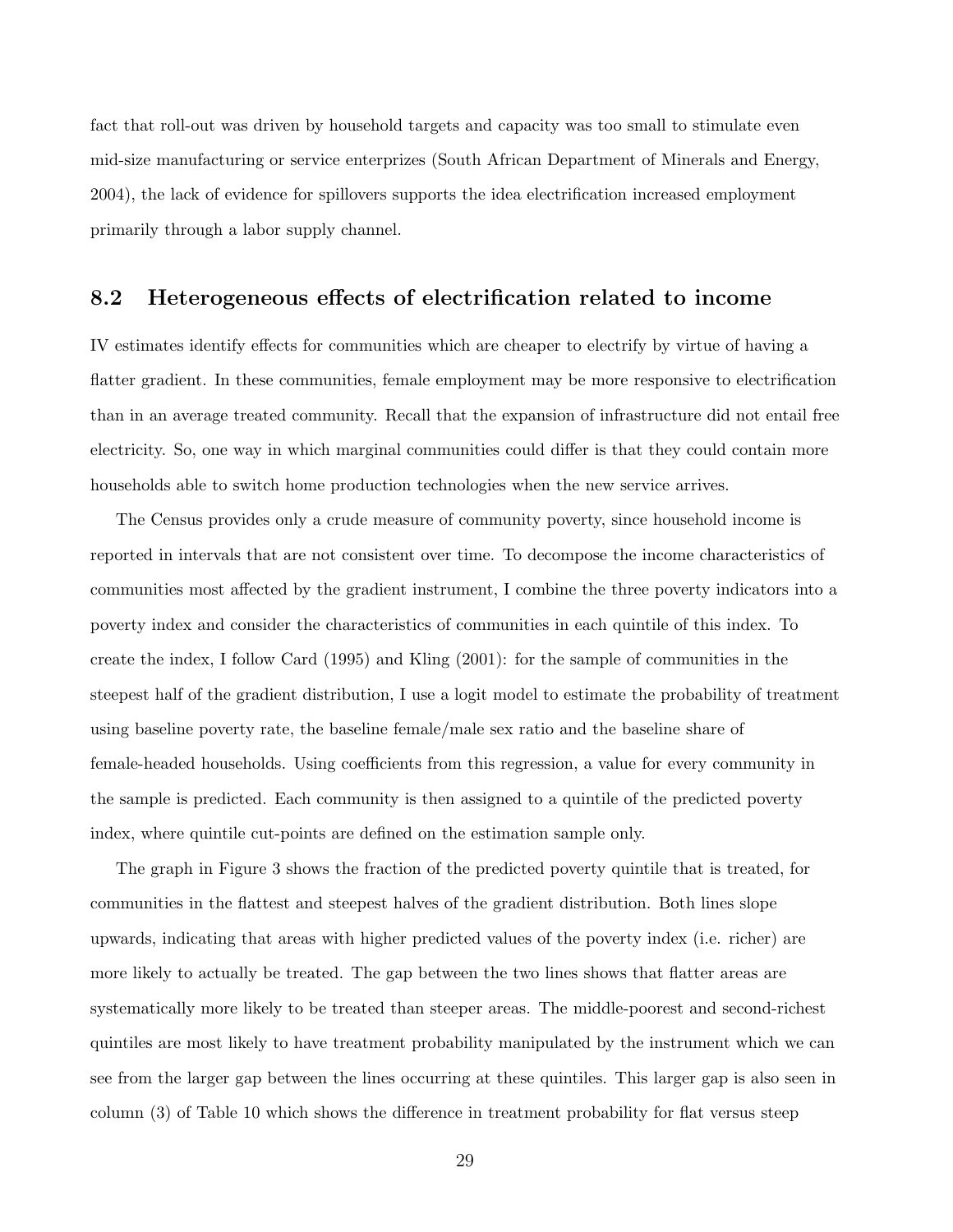areas, within each quintile. In column (4), I compute the contribution of each quintile to the final IV estimate by calculating a weight: the middle quintile and the second richest quintile together contribute over 70 percent to the IV result.<sup>49</sup>

Why might middle-quintiles in particular have large employment effects? These communities contain households that experience large changes in home production technology when electricity arrives. Middle-poor areas are initially less likely to be using electricity than richer areas and more reliant on wood for cooking, as columns (1) and (2) of Table 11 indicate. They also appear to be more likely to switch to using electricity when it arrives than poorer communities. Columns  $(4)$ ,  $(5)$ and (6) of Table 11 present within-quintile reduced-form coefficients from regressions of the change in fuel use for different home production activities on a gradient dummy (1 is flat, 0 is steep). These columns indicate large increases in the use of electricity and large decreases in reliance on wood for cooking in flatter areas of middle-poor, second-richest and richest areas.<sup>50</sup> Finally, column (7) of Table 11 indicates that the female employment result is indeed driven by women living in middleand second-richest quintile communities: the effects for these communities are large, positive and significant and are weighted most heavily in the final IV results.<sup>51</sup>

#### 8.3 Heterogeneous effects related to other constraints on women's

#### time

Women who have additional home-production responsibilities are less likely to be able to respond to new access to electricity, even though their productivity at home may be substantially enhanced by the use of electricity. For example, child-care responsibilities raise the value of a woman's time at home and in the absence of pre-school care (which most of these rural areas do not have), this value only falls when children start school. Officially, school-starting age is between ages 6 and 7 in South Africa, but enrollment only reaches 90% by around age 9 (results from 2001 10% Census micro data,

<sup>&</sup>lt;sup>49</sup>The computation of these weights is explained in the table notes. The IV coefficient is a weighted sum of effects for different groups that are differently affected by the IV (Kling, 2001). Each group may experience a different treatment effect and the weights determine which group's effect contributes the most to the total measured effect in the IV regressions.

 $50$ This is related to the point by Greenwood et al  $(2005)$  who argue that poorer households are the last to adopt durable goods for home production.

 $51$ The coefficients in this table are akin to reduced-form coefficients from a regression of the outcome variable on a binary version of the instrument and all controls. Dividing each coefficient by the corresponding coefficient in column (3) of Table 10 will give the IV coefficient.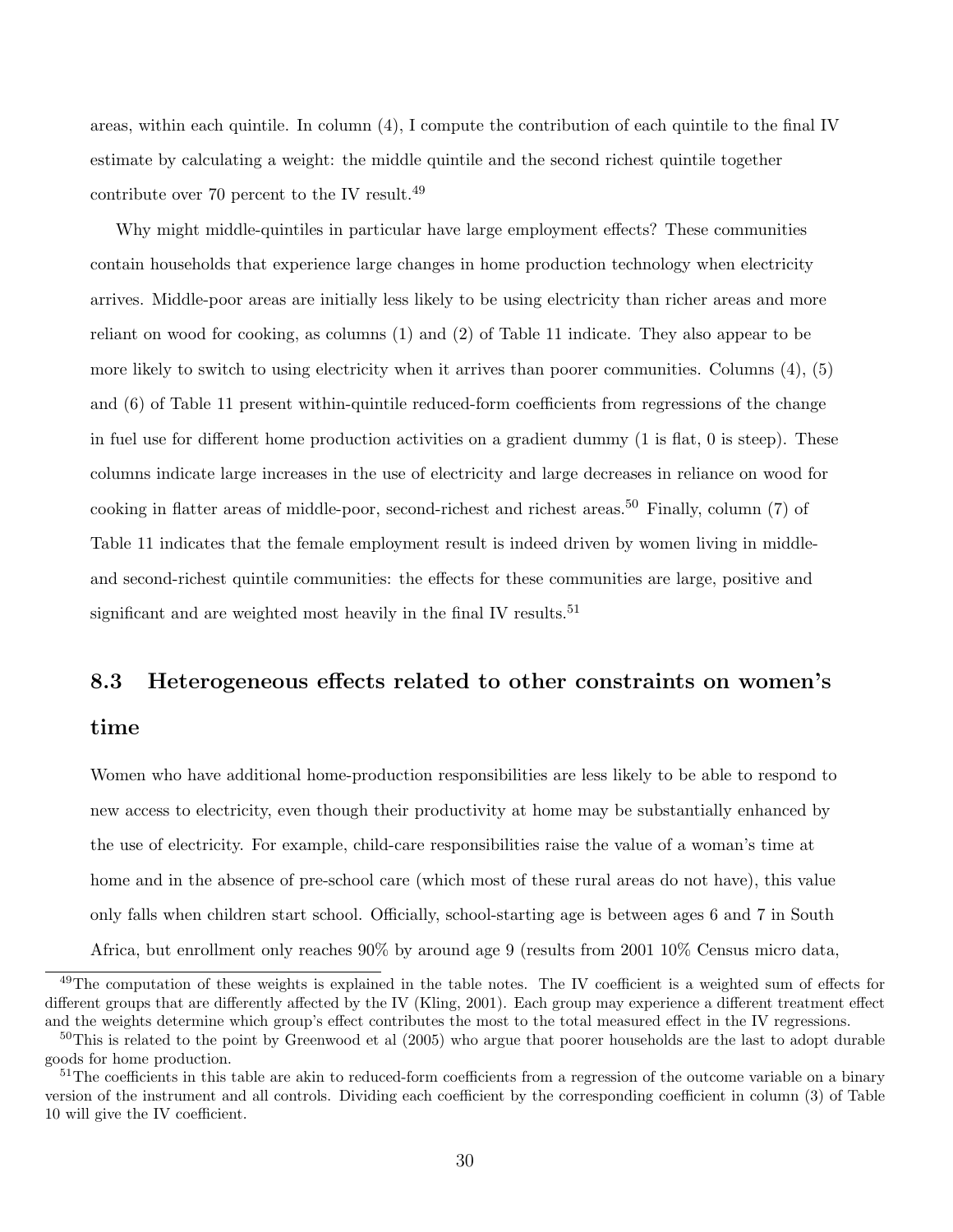not shown). Children also create work at home though, and so the more children in the house that require child-care, the more time can potentially be saved with access to more a efficient power source.

Census micro data from 1996 give some indication of which women are more likely to live with a child younger than age 9. Figure 4 is a lowess-smoothed graph of the fraction of women of each age living with at least one child aged 9 or under. The graph is drawn for African women between ages 15 and 59 living in rural areas of KZN and shows a clear distribution of youngest children to households with both younger and older women.<sup>52</sup> After age 30 and up to about age 50, the probability of a woman living with a child who requires constant care falls substantially. We might expect the employment effects of electrification to be largest for women in these age groups.

To investigate this channel, I redefine the outcome variable to be  $y_{ajdt} = \frac{E_{ajdt}}{P_{i,t}}$  $\frac{E_{ajdt}}{P_{jdt}}$ , where  $E_{ajdt}$  is the number of employed women in age group  $a$  for each of nine five-year cohorts and  $P_{jdt}$  is the total adult female population in each community in each year. This definition decomposes the employment result into effects for each age cohort: the estimated coefficients sum to the main treatment coefficient in column (8) of Table 5. Figure 5 presents the IV coefficients (and standard errors) on the treatment dummy for separate regressions.<sup>53</sup> IV results are larger and positive for each age group, but significant only for women in their thirties and late forties. Employment grows by 3.9 percentage points for women between the ages of 30 and 34, by 2.6 percentage points for the 35 to 39 year old group and by a smaller but still significant 1.9 percentage points for the older age group. Together, these age groups account for 65 percent of the total female employment result.<sup>54</sup>

Since aggregate data do not allow me to identify exactly which women have children of which ages, I capture these other demands on female time as the ratio of the number of children ages 5 to 14 living in the community in 2001 to the number of households in 2001. These children will have been ages 0 to 9 in the period between 1996 and 2001– just those ages that require full-time care before formal school enrollment. I control for this historical variable in the main regression and

 $52$ The allocation of young children to households with older women is a common pattern in South Africa, where pensionaged women care for grandchildren in skip-generation households (Case and Deaton, 1998).

<sup>53</sup>Results for men and OLS results for women are not shown as the treatment coefficient was never significant for any cohort.

 $54$ The coefficient on treatment for the group of women aged 40-44 is large and positive  $(0.012)$  but not quite statistically different from zero.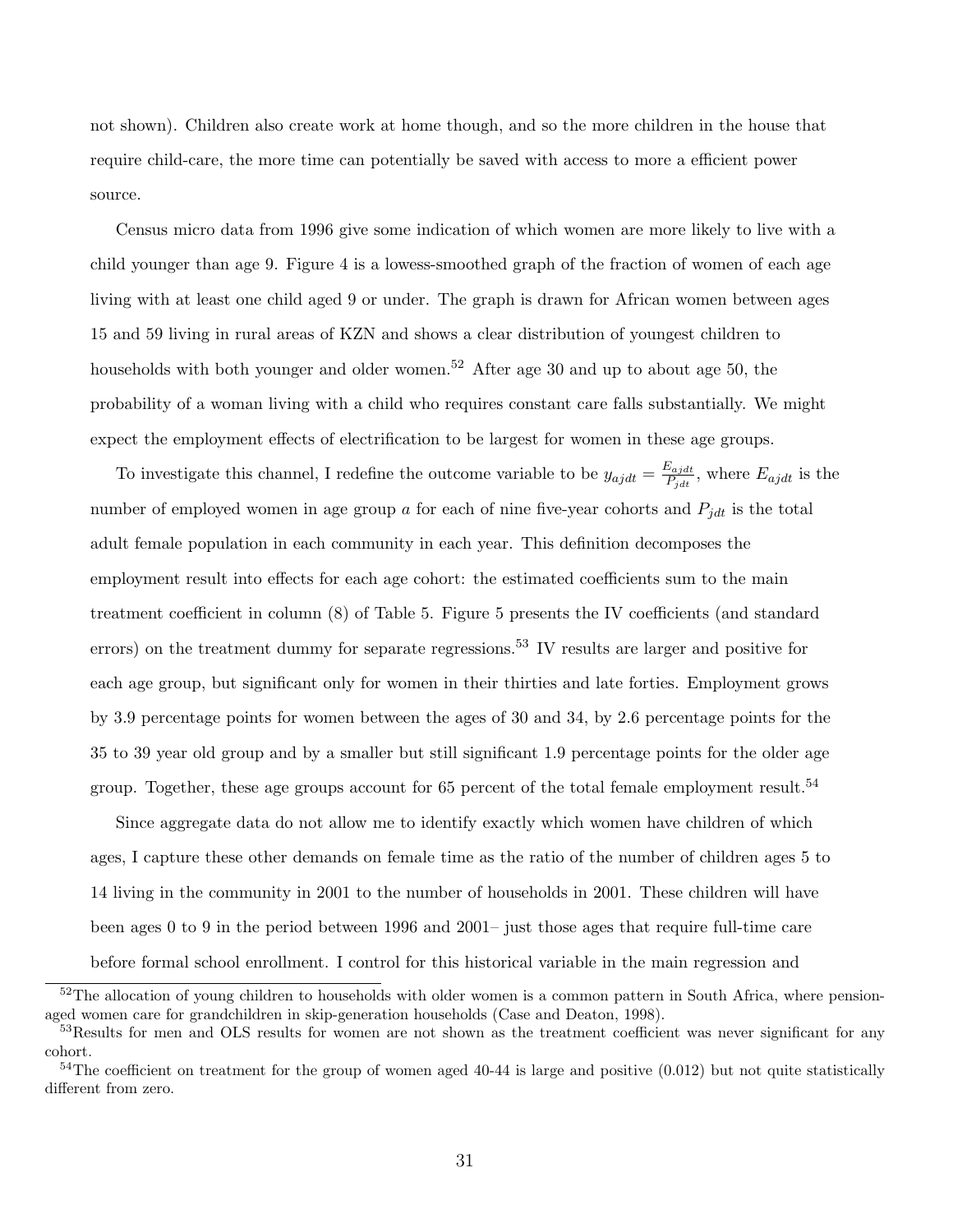interact it with treatment and gradient to examine heterogenous treatment effects on female employment. Table 12 presents results.

This more direct test of the child-care channel asks a lot of the aggregate data. However, there is some evidence in both OLS and IV results that the treatment effect is attenuated in areas where the ratio of young children to households is higher. At the mean of this variable, the interacted coefficient implies that a 1 percentage point increase in the ratio of young children to households reduces the treatment effect by 0.6 percentage points (-0.607\*0.01). Adding the interaction coefficient at the mean to the treatment coefficient, the treatment effect of electricity projects is just over 9 percentage points. At least in the short-run, additional constraints on female time in the home appear to reduce the employment impact of a new home production technology.<sup>55</sup>

### 8.4 The role of migration

Out-migration from rural areas is occurring during this period of roll-out.<sup>56</sup> Cross et al (1998) also document rural-to-rural migration in KZN in the 1990s and show that part of this migration is towards areas with better infrastructure and amenities. Each of these flows could alter the composition of the population in treated and non-treated communities and contribute to the employment effects.

We can get some sense of the prevalence of migration flows at a more aggregated level using the 10% sample of the 2001 Census micro data. These data provide information on the district that an individual was living in as of 1996 and the district in which they report living in 2001. Matching reports of out-migrants from each district to the total number of people living in each district in 1996, there is evidence of substantial out-migration from the rural KZN districts in our sample. Fifteen percent of men and 10 percent of women report out-migration during the five-year period.<sup>57</sup>

<sup>55</sup>Over a longer period of time, fertility may adjust in response to more efficient home production. Greenwood et al (2005) suggest that in the USA, home appliances reduced the cost of child-care and encouraged families to have more children, contributing towards the post-war baby boom. Fertility may also decline as ways of using time (leisure) open up. In a five-year period, such large changes in fertility are unlikely. I tested for a fertility effect of treatment using the number of young children per women as the outcome variable, and found no evidence for this.

 $56$ Leibbrandt et al (2002) find that men with intermediate levels of education tend to leave rural areas, leaving both the least and the most educated men behind.

<sup>57</sup>Out-migrants from KZN rural areas are defined as individuals in other parts of the country who report that they were resident in a sample sub-district in 1996. Sub-districts are larger than communities and the lowest available level of geography in the 10 percent sample. Results available from the author on request.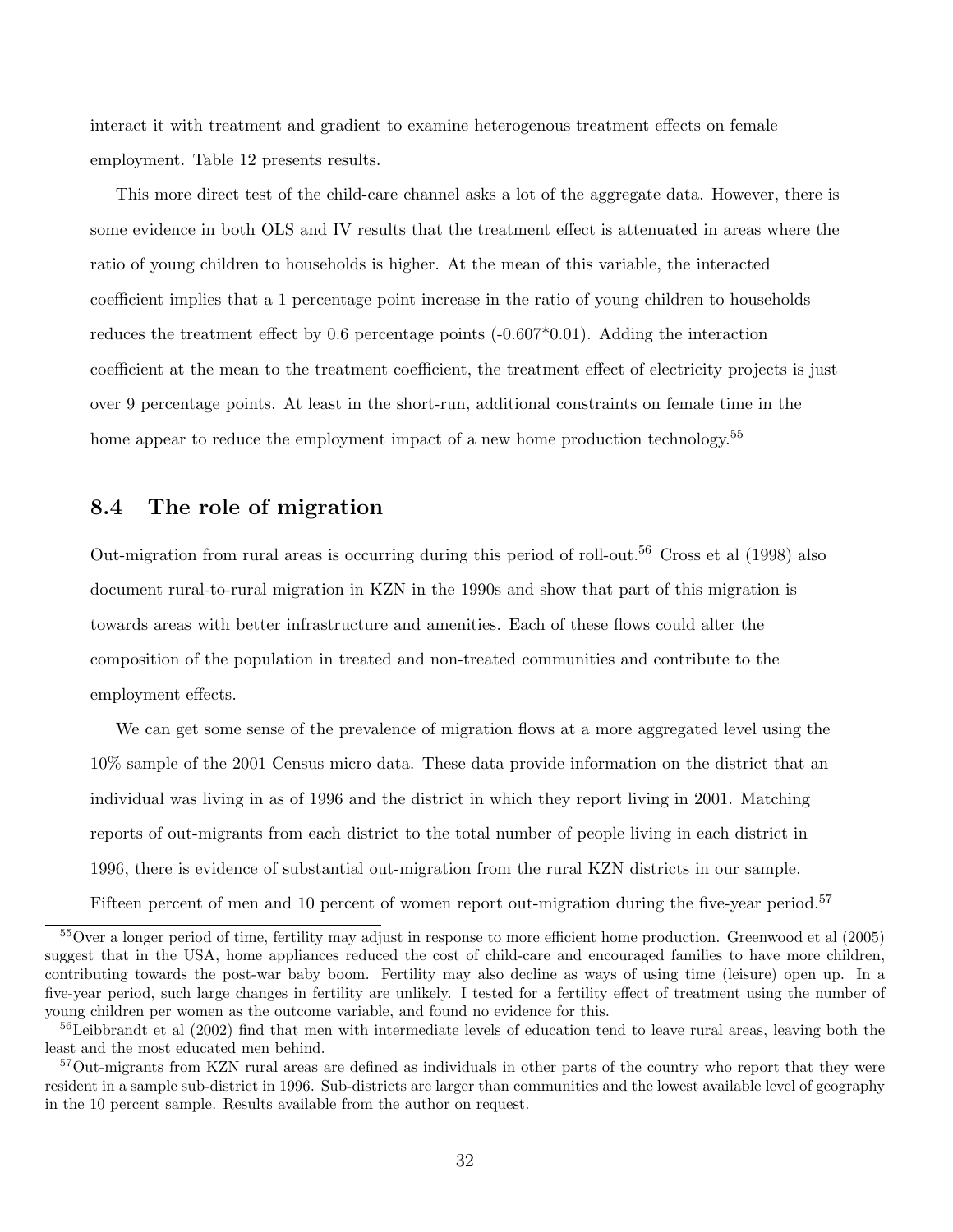These out-migration rates are, however, not significantly different by gradient.<sup>58</sup>

Table 13 presents differences in population growth rates in treatment and control areas, which tell us something about net migration at the community level. Since these areas are small, numerically small increases in population can translate into large percentage changes. The first two columns of the table indicate that treated areas have significantly higher population growth than control areas, both in the OLS and IV results. Over the five-year period, the population in treated areas grows 25.8 percent more than in control areas, and this growth is 400 percent under the IV specification.

Ideally, we could isolate employment growth for in-migrants and for incumbents. Although it is not possible to identify the migrant status of employed individuals in the Census, I assume that all individuals who report themselves as recent in-migrants are employed. I redefine the dependent variable by excluding this total number of recent in-migrants from the numerator of the employment rate in 1996 and in 2001. The new outcome variable is therefore a conservative measure of changes in employment rates for incumbents only.<sup>59</sup> This helps to move part way towards understanding the contribution of in-migration to the total employment result.

Table 13 provides results separately for men and women in columns (3) to (6). For women, OLS and IV results are remarkably similar across the full definition of employment and the migrant-excluded definition. Using a Hausman test to compare the treatment coefficient for female employment defined in the original way and in this more conservative manner, we cannot reject the hypothesis that the coefficients are the same. This is the case for both the OLS and the IV specifications. Once again, the Anderson-Rubin test rejects a zero treatment effect for women in column (5), with a confidence interval from 0.05 to 0.45. Differential in-migration of employed women cannot account for the entire female employment effect. For men, redefining the employment variable in this way raises the IV point estimate somewhat. Male employment is 8.2 percentage points higher in treated regions compared to non-treated regions, but still not statistically significantly different from zero.

 $58$ Ideally, we could test directly whether gradient predicted out-migration from communities in my sample rather than using the aggregated district-level data. Unfortunately, the community data do not contain information on prior place of residence.

<sup>59</sup>The in-migration data are far from perfect. Individuals are asked "Were you living in this place 5 years previously?" While this leaves room for a wide interpretation of 'this place', the exercise is still useful as a significant difference in results would indicate a substantial in-migration response to treatment.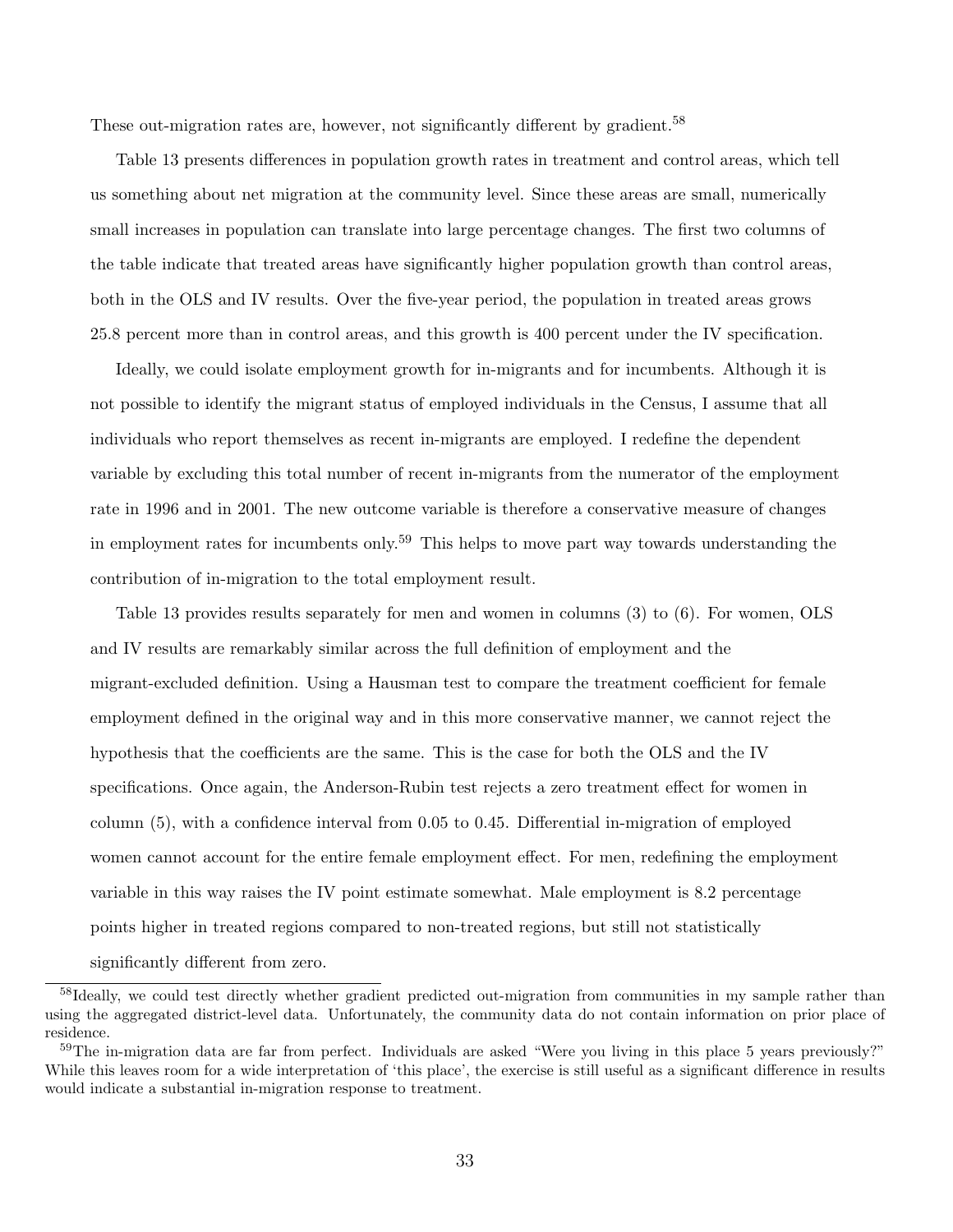Within the limitations of the aggregate Census data then, there is some evidence in columns (1) to (3) that in-migration of individuals towards treated areas may be an additional response to electricity projects. Given reported preferences for household services, this effect is not surprising.<sup>60</sup> However, there is no strong evidence to suggest that in-migration or out-migration contaminates the IV estimates of employment for women.

# 9 Conclusion

This paper uses a period of household electrification in South Africa to measure the direct effects of public infrastructure on employment in rural labor markets. I combine hand-collected administrative and spatial data on electricity project roll-out with aggregate Census data to estimate large increases in the use of electric lighting and cooking, and reductions in wood-fueled cooking over a five-year period. Consistent with one prediction from a simple model of technological change in home production, female employment rises by 13.5 percentage points in treated areas, and there are no significant effects for male employment. The female employment response is driven by middle-poor and second-richest communities that initially rely heavily on wood for cooking and are able to respond more when the new service becomes accessible. Effects are also larger for women in their thirties and forties, and there is some evidence that this is related to fewer child-care responsibilities at these ages.

These results represent some of the first pieces of evidence on the impact of infrastructure for rural electrification in a developing country.<sup>61</sup> They highlight the importance of measuring employment effects in infrastructure evaluations more generally and of paying attention to existing conditions of economic restructuring in understanding these measured effects. This type of interpretation is not unusual in the literature on historical labor force participation of women: changing constraints on women's ability to work generally occur within the context of broader changes in the economy.<sup>62</sup>

<sup>60</sup>In a recent household survey conducted in a rural part of the country by Fort Hare Institute of Social and Economic Research (2007), individuals ranked electricity in the home as the second most important service, after water.

 $61G$ rogan and Sadanand (2008) investigate the impact of electrification on a range of outcomes in Guatemala.

 ${}^{62}$ Effects of new fertility-control technologies or falling appliance prices in the US have been analyzed over periods characterized by World Wars, changing social norms and alterations in the structure of jobs available for women. See for example,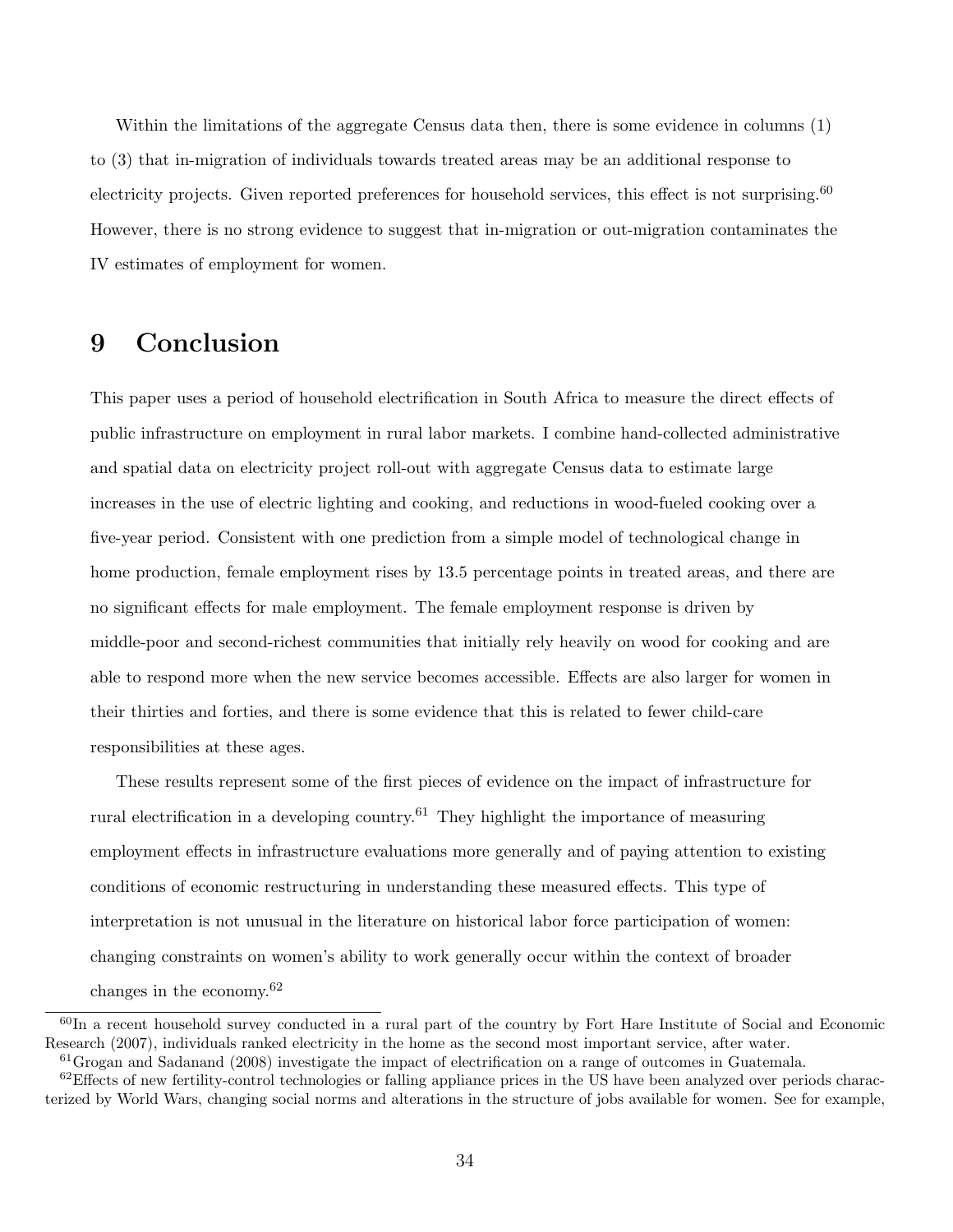Using new data and instrumental variables methods, this paper also provides an example of how we might study other networked infrastructure roll-outs that are inherently difficult to randomize. Collecting project and spatial data from implementing agencies is often feasible, and may provide more actual variation in programs than legal changes in institutionally weak environments.

Finally, the finding that female employment in rural areas of South Africa responds to household electrification contributes to a large literature on how female labor force participation responds to changing constraints in developed countries. More detailed individual-level data collected in countries where these constraints are currently being relaxed will help us to learn more about microeconomic aspects of economic development and longer-run impacts of this infrastructure on labor markets: for example, what the effects of household infrastructure are on the intensive margin of work, how long it takes the poorest women to accumulate complementary appliances that make them more productive in the home and what types of jobs and occupations women first choose to enter when they are able to use their labor outside of home production.

Bailey (2006), Goldin and Katz (2000) and Greenwood et al (2005).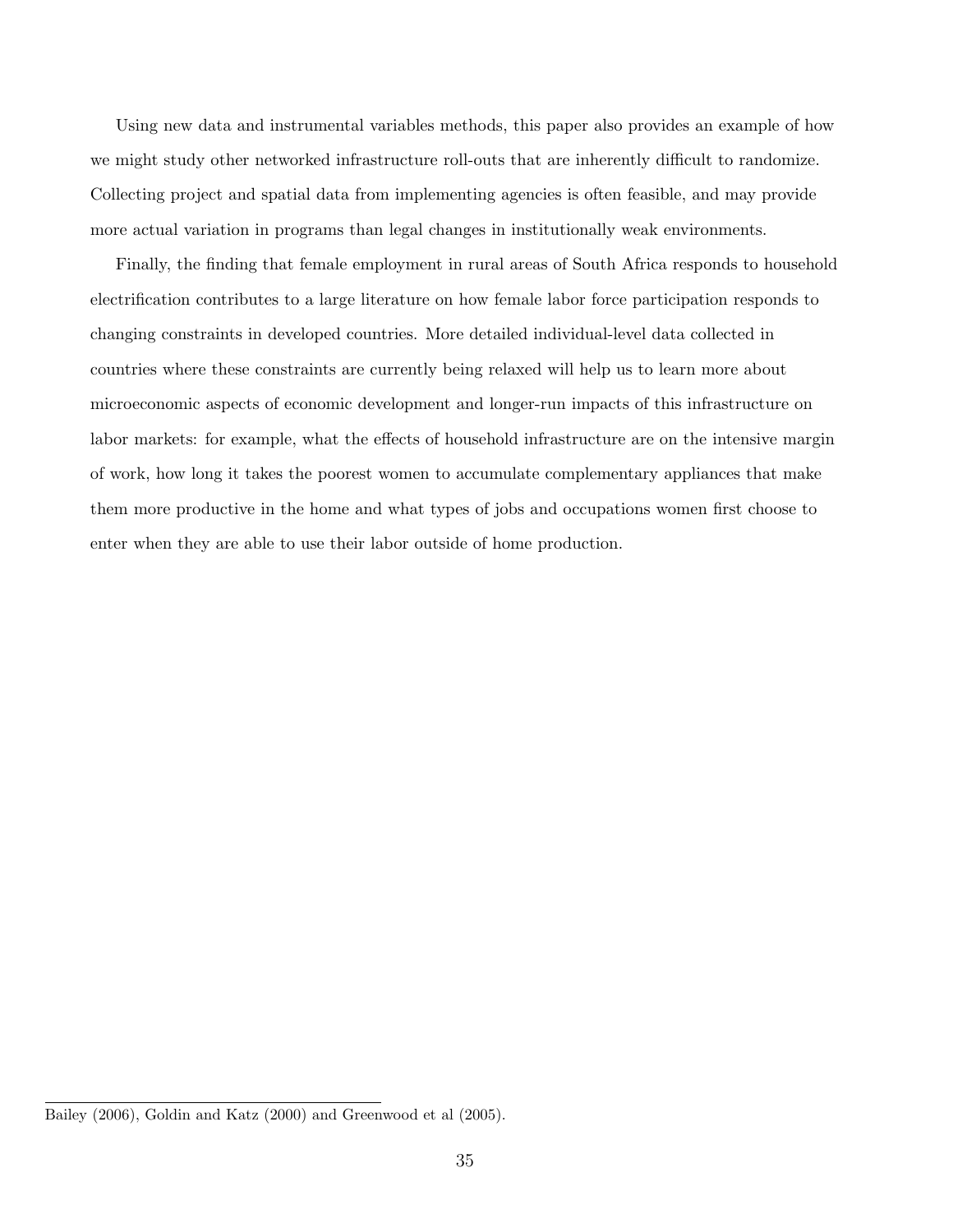### References

- Akee, Richard, "Road to Palau," 2006. IZA Working Paper No. 2452.
- Aschauer, David Alan, "Is public expenditure productive?," Journal of Monetary Economics, 1989, 23, 177–200.
- Bailey, Martha, "More power to the pill: The impact of contraceptive freedom on women's labor supply," Quarterly Journal of Economics, February 2006, (121), 289–320.
- and William Collins, "The economic and demographic effects of household electrification,1920 to 1960," March 2006.

http : //hubcap.clemson.edu/ sauerr/seminarpapers/BaileyCollinsClemson.pdf.

- Banerjee, Abhijit, Esther Duflo, and Nancy Qian, "Railroad to success: The effect of infrastructure on economic growth," 2007. Mimeo, Department of Economics, MIT.
- , Sebastian Galiani, James Levinsohn, and Ingrid Woolard, "Why has unemployment risen in the new South Africa?," 2007. NBER Working Paper No. 13167.
- Barnard, Jenny, "An Investigation into Using GIS in Electrification and Network Planning in Rural Kwazulu-Natal," Technical Report, GISDevelopment.net

http : //www.gisdevelopment.net/application/utility/power/maf0630.htm 2006.

- Becker, Gary, "A Theory of the Allocation of Time," *Economic Journal*, 1965, 75 (1), 493–517.
- Black, Dan, Terra McKinnish, and Seth Sanders, "The economic impact of the coal boom and bust," The Economic Journal, April 2005, (115), 449–476.
- Bound, John and Gary Solon, "Double Trouble: on the value of twins-based estimation of the returns to schooling," Economics of Education Review, 1999, 18, 169–182.
- Budlender, Debbie, Ntebaleng Chobokoane, and Yandiswa Mpetsheni, "A survey of time use: How South Africans spend their time," Technical Report, Statistics South Africa http :  $//new.hst.org.za/pubs/index.php/442/2001.$
- Canning, David, "A Database of World Infrastructure Stocks," 1998. World Bank Policy Research Working Paper No. 1929.
- Card, David, "Using geographic variation in college proximity to estimate the returns to schooling," in L.N. Christofides et al, ed., Aspects of labour market behaviour: Essays in honor of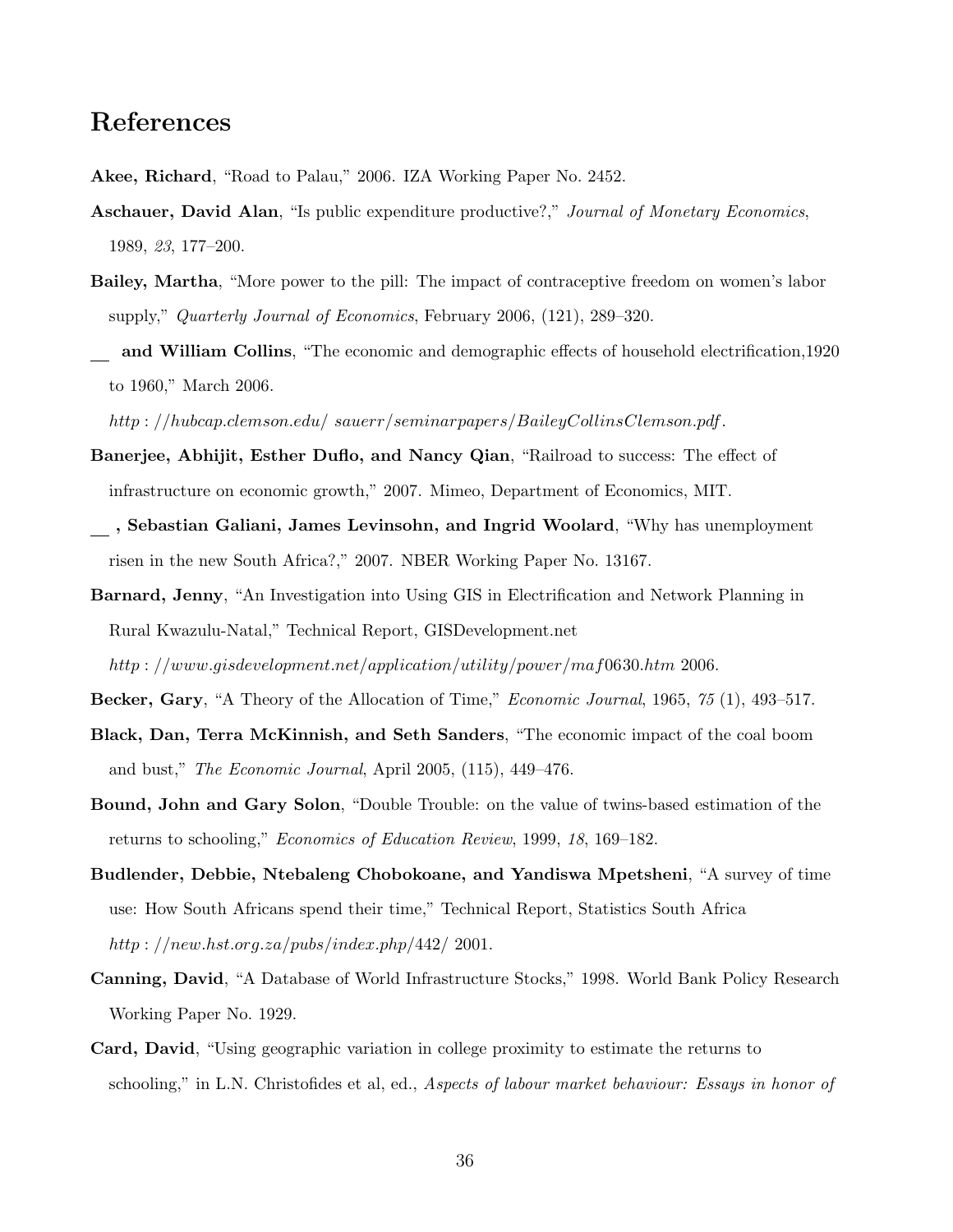John Vanderkamp, Toronto: University of Toronto Press, 1995, pp. 201–221.

- Case, Anne and Angus Deaton, "Large cash tranfers to the elderly in South Africa," Economic Journal, September 1998, 108 (450), 1330–1361.
- Cattaneo, Matias, Sebastian Galiani, Paul Gertler, Sebastian Martinez, and Rocio Titiunik, "Housing, health and happiness," 2007. World Bank Policy Research Working Paper No. 4214.
- Charmes, Jacques, "Chapter 3," in Mark Blackden and Quentin Wodon, eds., Gender, time use and poverty in sub-Saharan Africa, Washington, D.C.: The World Bank, 2005.
- Chernozhukov, Victor and Christian Hansen, "The reduced form: A simple approach to weak inference," 2007. University of Chicago, Graduate School of Business http : //f aculty.chicagogsb.edu/christian.hansen/research/chweakivmar07.pdf.
- Christopher, A.J., The Geography of Apartheid, Johannesburg: Witwatersrand University Press, 2001.
- Coen-Pirani, Daniel, Alexis Leon, and Steven Lugauer, "The effect of household appliances on female labor force participation: Evidence from micro data," March 2008. Carnegie Mellon University  $http://deas.repec.org/p/cmu/gsiawp/407427706.html$ .
- Conley, Timothy, "GMM Estimation with Cross Sectional Dependence," Journal of Econometrics, September 1999, 92 (1), 1–45.
- Costa, Dora, "From mill town to boardroom: The rise of women's paid labor," Journal of Economic Perspectives, 2000, 14 (4), 101122.
- Cross, Catherine, Tobias Mngadi, and Themba Mbhele, "Infrastructure, poverty and development in KwaZulu-Natal," Development Southern Africa, Summer 1998, 15 (4).
- Cutler, Grant and David Miller, "The role of public health improvements in health advances: The twentieth-century United States," Demography, February 2005,  $42$  (1), 1–22.
- Deaton, Angus and Shankar Subramanian, "The demand for food and calories," Journal of Political Economy, 1996, 104 (1).
- Dinkelman, Taryn and Vimal Ranchhod, "Compliance with minimum wage laws when penalties and enforcement are weak: Domestic workers in South Africa," 2008. Mimeo, University of Michigan http : //www.personal.umich.edu/ tdinkelm.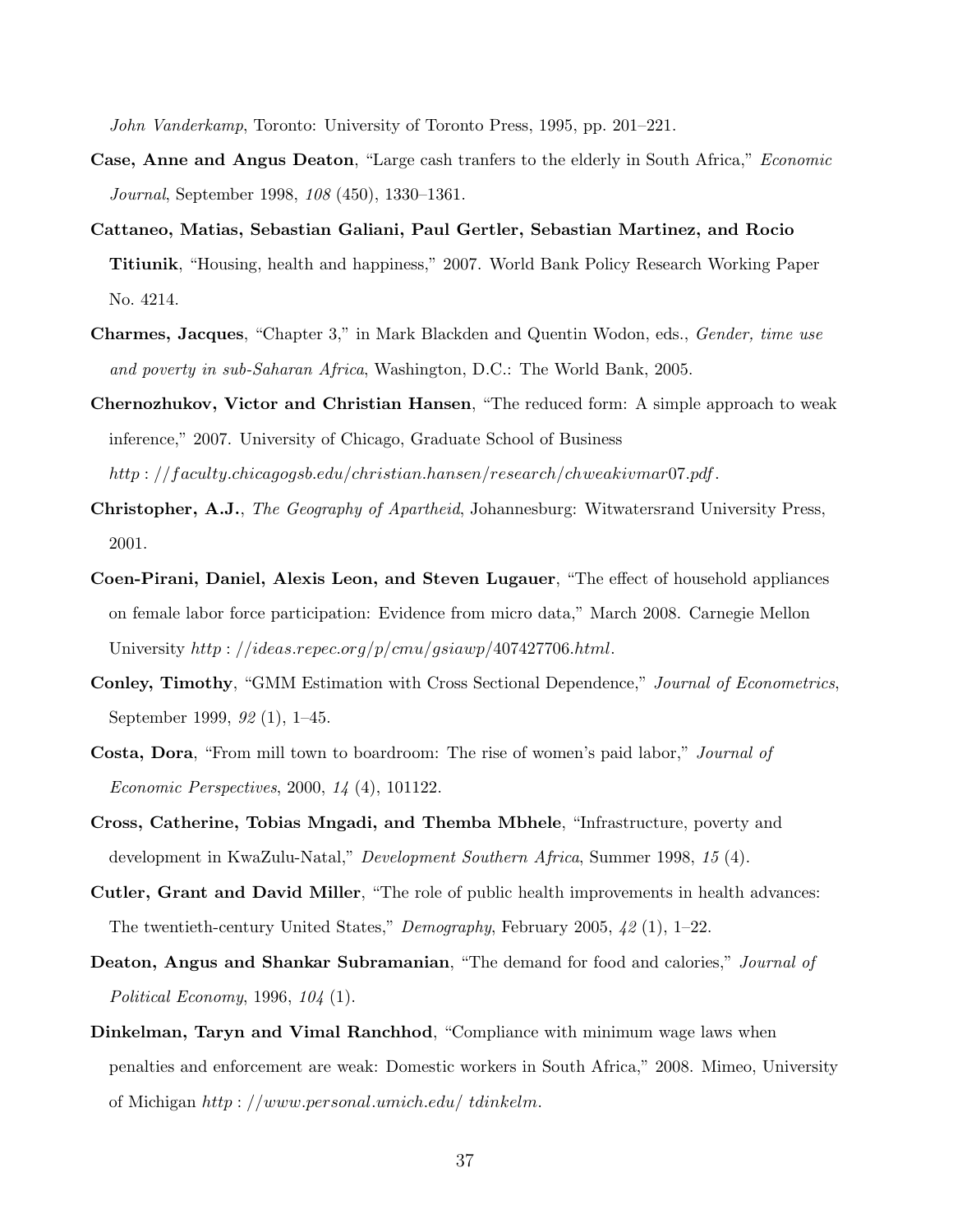- Duflo, Esther and Rohini Pande, "Dams," Quarterly Journal of Economics, May 2007, 122 (2), 601–646.
- , Michael Greenstone, and Rema Hanna, "Indoor Air Pollution, Health and Economic Well-being," February 2008. Mimeo, MIT  $http://econ-www.mit.edu/faculty/eduflo/papers$ .

EnergyNet Limited, "Rural Energy 21: Bringing Power to Africa," 2004.

http : //www.energynet.co.uk/Infosite/images/RE21report2004.pdf.

- Eskom, "Eskom Annual Report," Technical Report, Eskom 1996.
- , "Eskom Annual Report," Technical Report, Eskom 1997.
- , "Eskom Annual Report," Technical Report, Eskom 1998.
- , "Eskom Annual Report," Technical Report, Eskom 1999.
- Fedderke, Johannes and Zeljko Bogetic, "Infrastructure and growth in South Africa: Direct and indirect productivity impacts of nineteen infrastructure measures," 2006. World Bank Working Paper No. 3989.
- Fernandez, Raquel, Alessandra Fogli, and Claudia Olivetti, "Marrying your mom: Preference transmission and women's labor and education choices," September 2002. NBER Working Paper No. 9234.
- Field, Erica, "Entitled to work: Urban property rights and labor supply in Peru," Quarterly Journal of Economics, November 2007, 122 (4), 1561–1602.
- Food and Agriculture Organisation, "Topological classifications," Technical Report, FAO 1998.
- Fort Hare Institute of Social and Economic Research, "Rapid assessment of service delivery and socio-economic survey in the Eastern Cape," Technical Report, University of Fort Hare, Development Research Africa, Take Note Trading 2006.
- Galor, Oded and David N. Weil, "The gender gap, fertility, and growth," American Economic Review, June 1996, 86 (3), 374–387.
- Gaunt, Trevor, "Electrification technology and processes to meet economic and social objectives in Southern Africa." PhD dissertation, University of Cape Town 2003.
- Gelbach, Jonah, "Public schooling for young children and maternal labor supply," American Economic Review, March 2002, 92 (1).
- Goldin, Claudia, "The U-Shaped female labor force function in economic development and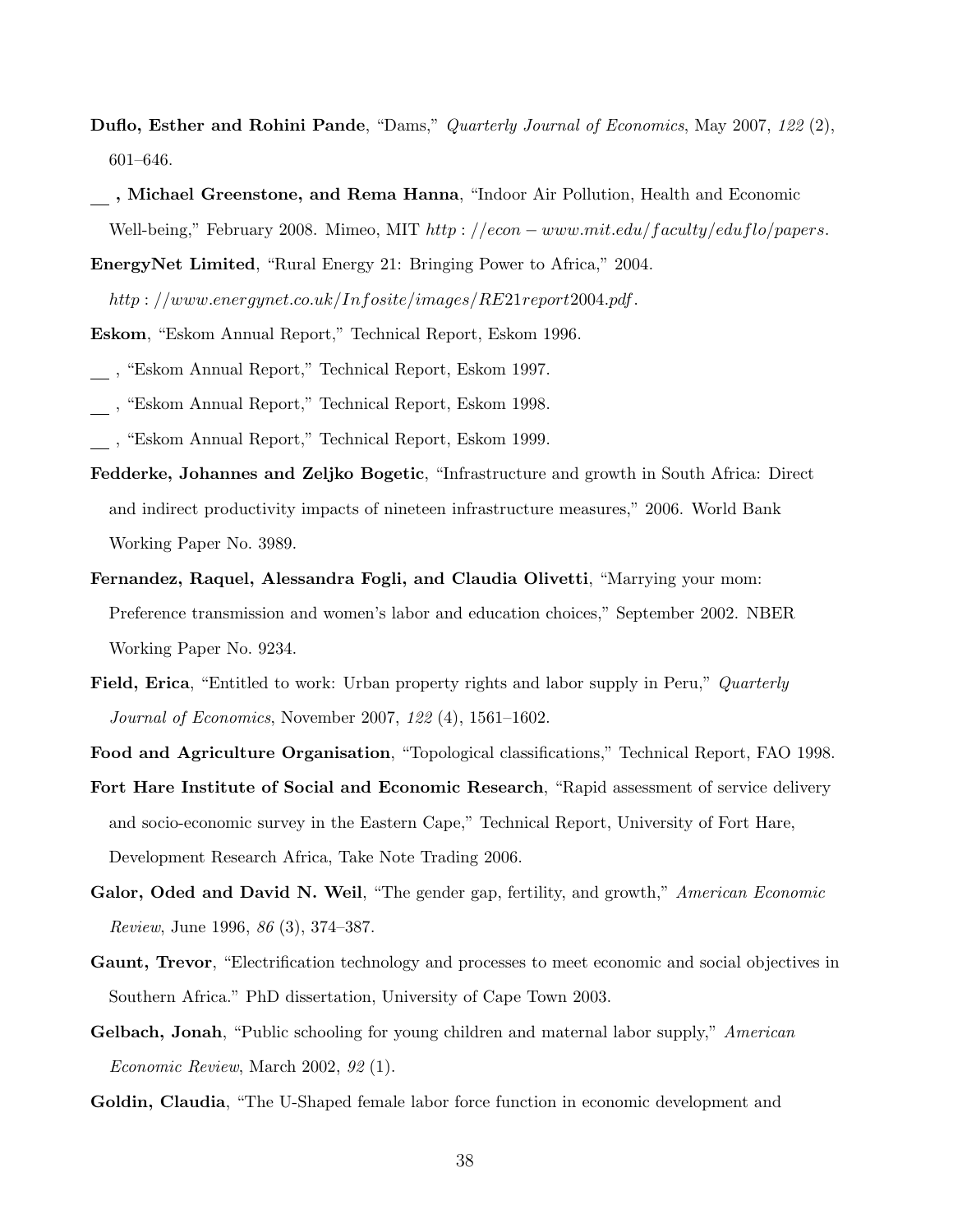economic history," April 1996. NBER Working Paper No. 4707.

- and Laurence Katz, "Career and marriage in the age of the pill," American Economic Review Papers and Proceedings of the One Hundred Twelfth Annual Meeting of the American Economic Association, 2000, (XC), 461–465.
- Greenwood, Jeremy, Ananth Seshadri, and Guillaume Vandenbrouke, "The baby boom and the baby bust," American Economic Review, 2005, 95 (1), 183–207.
- , , and Mehmet Yorukoglu, "Engines of Liberation," Review of Economic Studies, 2005, 72, 109–133.
- Grogan, Louise and A. Sadanand, "Electrification and the household," 2008. University of Guelph  $http://www.economics.uoquelph.ca/lqrogan/electrifhh.pdf$ .
- Gronau, Reuben, "Home production: A survey," in Orley Ashenfelter and Richard Layard, eds., Handbook of Labor Economics, Vol. I, Elsevier Science Publishers, 1986.
- Houthakker, H.S., "An international comparison of household expenditure patterns, commemorating the centenary of Engel's law," Econometrica, 1957, 25 (4), 532–551.
- Jimenez, Emmanuel, "Human and physical infrastructure: public investment and pricing policies in developing countries," in Jere Behrman and T. N. Srinivasan, eds., *Handbook of Development* Economics, Vol. 3B, Elsevier Science Publishers, 1995, chapter 43, pp. 2774–2836.
- Johnston, A.M. and R.W. Johnston, "The local elections in KwaZulu-Natal: 26 June 1996," African Affairs, 1997, 96 (384), 377–398.
- Kane, Thomas, Cecilia Elena Rouse, and Douglas Staiger, "Estimating returns to schooling when schooling is misreported," 1998. NBER Working Paper No. 7235.
- Khan, Sultan, Benoit Lootvoet, and Shahid Vawda, "Transcending traditional forms of governance: Prospects for co-operative governance and service delivery in Durban's tribal authority areas," Transformation, 2006, 62.
- Kling, Jeffrey, "Intepreting instrumental variables estimates of the returns to schooling," Journal of Business and Economic Statistics, July 2001.
- Leibbrandt, Murray, Laura Poswell, Pranushka Naidoo, Matthew Welch, and Ingrid Woolard, "Measuring recent changes in South African inequality and poverty using 1996 and 2001 Census data," 2003. Center for Social Science Research Working Paper 05-94.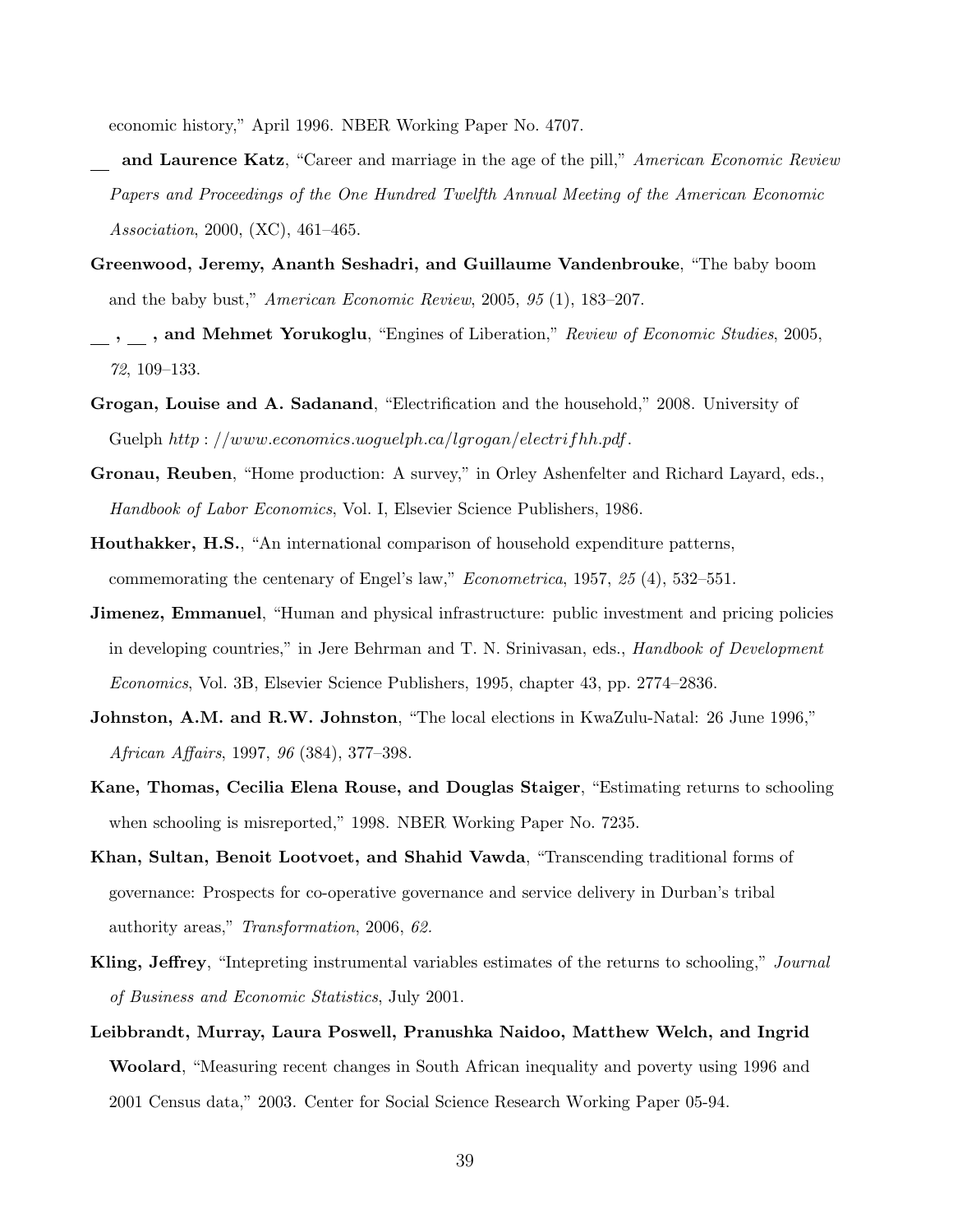- Loshkin, Michael and Ruslan Yemtsov, "Has rural infrastructure rehabilitation in Georgia helped the poor?," *World Bank Economic Review*, August 2005, 19 (2), 311–333.
- Mammen, Kristin and Christina Paxson, "Women's work and economic development," Journal of Economic Perspectives, 2000, 14 (4), 141–164.
- Michael, Robert T., "Education in non-market production," Journal of Political Economy, 1973, 81 (2), 306–327.
- Mikusheva, Anna and Brian Poi, "Tests and confidence sets with correct size in the simultaneous equations model with potentially weak instruments," The Stata Journal, 2006,  $(1)$ , 1–11.
- Moreira, Marcelo and Luiz M. Cruz, "On the validity of econometric techniques with weak instruments: Inference on returns to education using compulsory school attendance laws," Journal of Human Resources, 2005, 40 (2), 393–410.
- Nunn, Nathan and Diego Puga, "Ruggedness: The blessing of bad geography in Africa," March 2007. Harvard University  $http://diegopya.org/papers/rugged.pdf$ .
- Piper, Laurence, "Democracy for a bargain: The 1999 election in KwaZulu-Natal," Politikon, 1999, 26 (2), 145–154.
- Posel, Dori and Daniela Casale, "'Two million net new jobs': A reconsideration of the rise in employment in South Africa, 1995-2003," South African Journal of Economics, 2004, 72 (5).
- , James A. Fairburn, and Frances Lund, "Labour migration and households: A reconsideration of the effects of the social pension on labour supply in South Africa," Economic Modelling, 2006, 23, 836–853.
- Qian, Nancy, "Missing women and the price of tea in China: The effect of relative female income on sex imbalance," 2006. Brown University
	- www.chass.utoronto.ca/ brandt/ $ECO2703/papers/Qian_2006_Missing_mimeo.pdf$ .
- Rosenzweig, Mark, Mark Pitt, and Nazmul Hassan, "Sharing the burden of disease: Gender, the household division of labor and the health effects of indoor air pollution in Bangladesh and India," March 2005. CID Working Paper No. 119 http : //www.cid.harvard.edu/cidwp/119.htm.
- Saghir, Jamal, "Energy and Poverty: Myths, Links and Poverty Issues," Technical Report, The World Bank  $http://esa.un.org/un-energy/pdf/UN-ENRG/20paper.pdf$  2005. Energy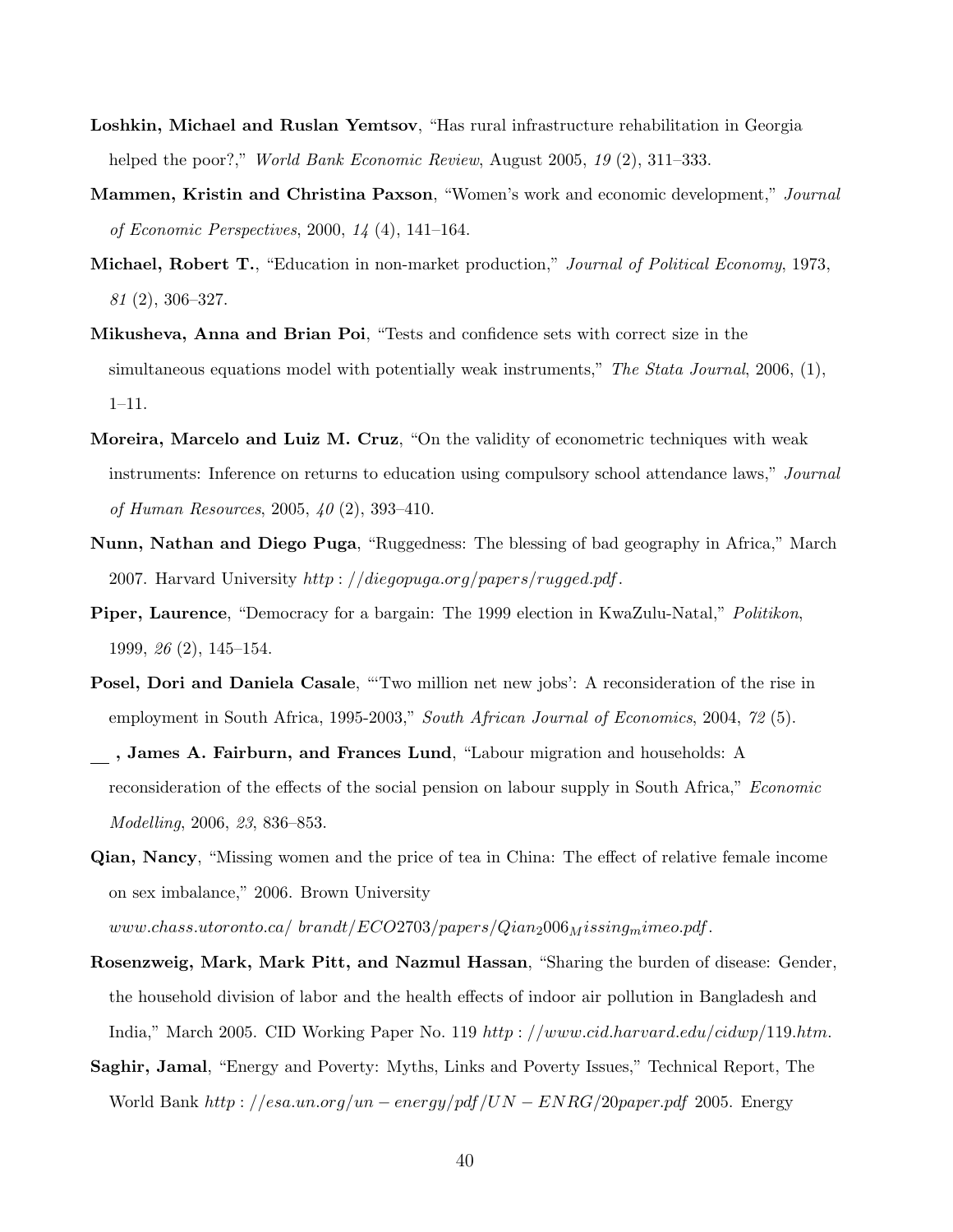Working Notes No 4.

- Simkins, Charles, "Agricultural production in the African reserves of South Africa, 1918-1969," Journal of Southern African Studies, April 1981, 7 (2), 256–283.
- Simonsen, Marianne, "Availability and price of high quality day care and female employment," May 2005. Aarhus University Economics Paper No. 2005-08.
- South African Department of Minerals and Energy, "National electrification programme summary evaluation report: 1994-1999," Technical Report, South African Department of Minerals and Energy www.dme.gov.za/pdfs/energy/electricity/summaryobjectives.pdf 2001.
- , "Electricity Supply Guide," Technical Report, Department of Minerals and Energy 2004.
- Standing, Guy, John Sender, and Jeremy Weeks, Restructuring the Labour Market: The South African Challenge, Geneva: International Labour Office, 1996.
- Statistics South Africa, Census Mapping Manual 2000.
- The World Bank, World Development Report 1994: Infrastructure for Development, The World Bank, 1994.
- , "Clean energy for development investment framework: The World Bank Group action plan," Technical Report, The World Bank 2007.
- Udry, Christopher, "Gender, agricultural production, and the theory of the household," Journal of Political Economy, October 1996, 104 (5), 1010–46.
- United States Department of Energy, "Average retail price of electricity to ultimate customers by end-use sector," Technical Report, Department of Energy http : //www.eia.doe.gov/cneaf /electricity/epa/epat7p4.html 2007.
- van der Berg, Servaas, Rulof Burger, Murray Leibbrandt, and Cecil Mlatsheni, "Migration and the changing rural-urban interface in South Africa: What can we learn from census and survey data?," 2003. South African Labour and Development Research Unit http : //www.csae.ox.ac.uk/conferences/2002 − UP aGiSSA/papers/Leibbrandt − csae2002.pdf.
- West, Nicola, Barry Dwolatzky, and Alan Meyer, "Terrain-based routing of distribution cables," IEEE Computer Applications in Power, January 1997.
- Wittenberg, Martin, "The weight of success: The body mass index and economic well-being in South Africa," October 2007. South African Labour and Development Research Unit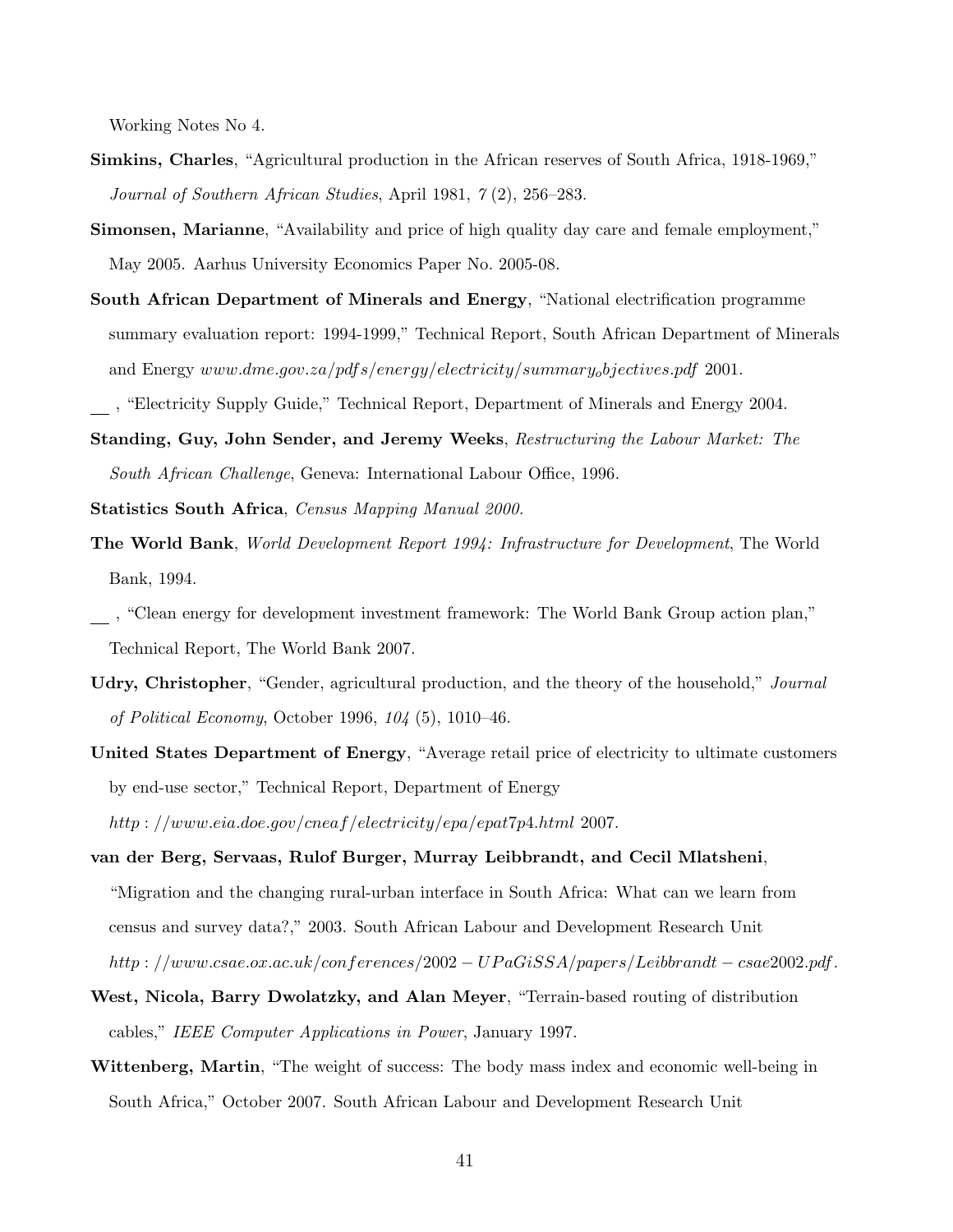$\label{thm:opt} http://ipc.umich.edu/edts/pdfs/withenberg.pdf.$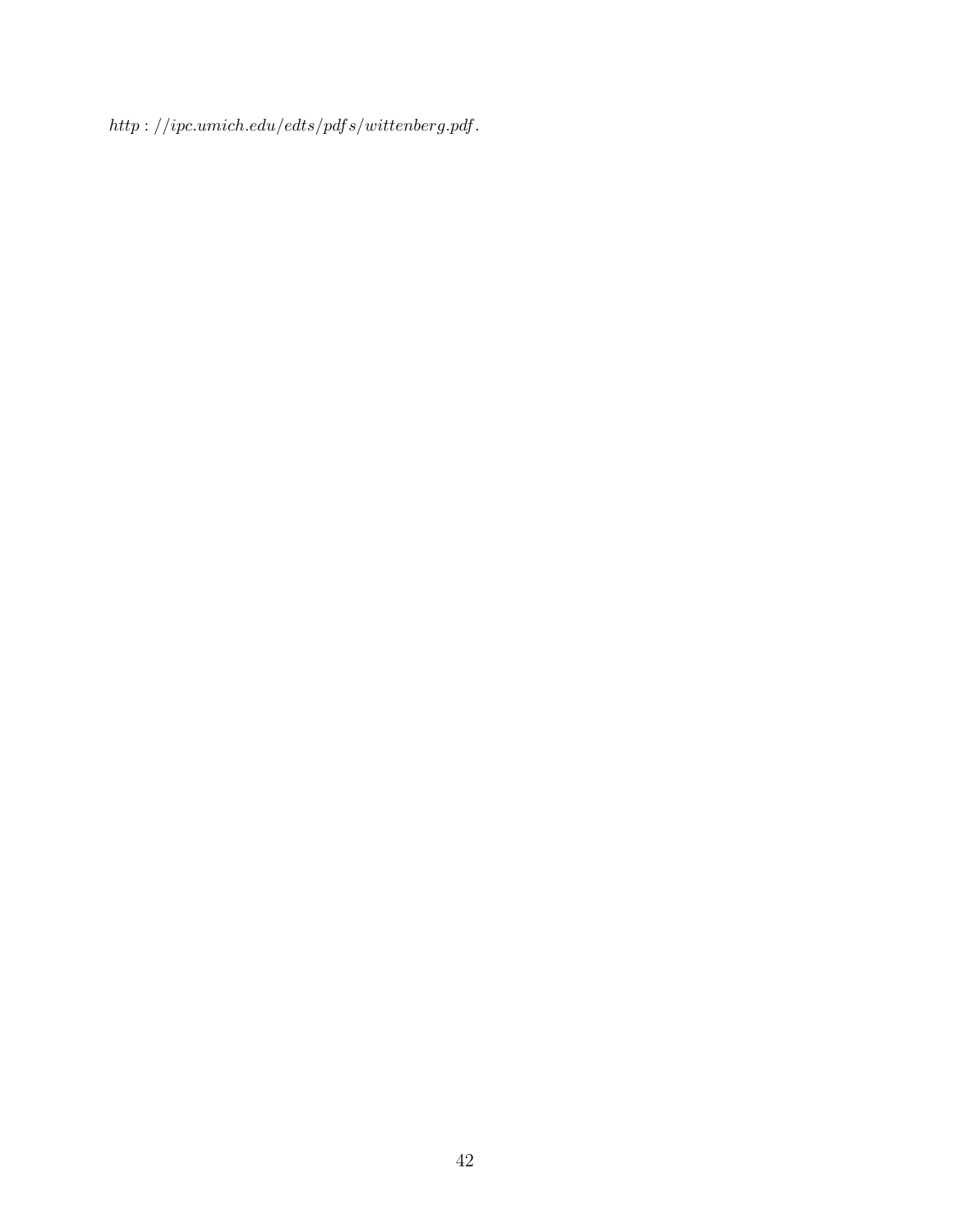# Appendix 1: Data

### Census data

Census community data 1996 and 2001: Available from Statistics South Africa (at www.statssa.gov.za). Proprietary software enables extraction of community totals for various combinations of variables at enumeration area (in 1996) or sub-place (2001) level, including: counts of employment, population, and levels of educational attainment by sex and age group; counts of households, female-headed households, and households living beneath a poverty line; counts of households using different sources of fuel for lighting. In response to a special request, Statistics South Africa also provided counts of households using different fuel-sources for cooking at the enumeration area (1996) and sub-place level (2001).

Employment variables in the Census: As in most Census data, the measures of employment are broad. In 1996, all adults are asked: 'Does the person work?' Activities listed as work included: formal work for a salary or wage, informal work such as making things for sale or selling things or rendering a service, work on a farm or the land, whether for a wage or as part of the household's farming activities. In 2001, adults were asked: 'Did the person do any work for pay, profit or family gain for one hour or more?' Possible responses were: yes (formal, registered, non-farming), yes (informal, unregistered, non-farming), yes (farming) and no (did not have work). Census panel of communities: The 2001 Census geography is ordered hierarchically as follows, from

largest to smallest unit:

- District: this represents a local labor market area in KwaZulu-Natal and contains between 30,000 and 50,000 households.
- Main place or sub-district: these correspond to groupings of towns and surrounding areas.
- Community or sub-place: this is the lowest unit of observation in the 2001 Census data. Average community size is small: between 200 and 250 households on average.

Boundaries for communities from the 2001 Census define the main unit of analysis. Since boundaries have shifted over time (Christopher, 2001), the 1996 (smaller) areas are aggregated up to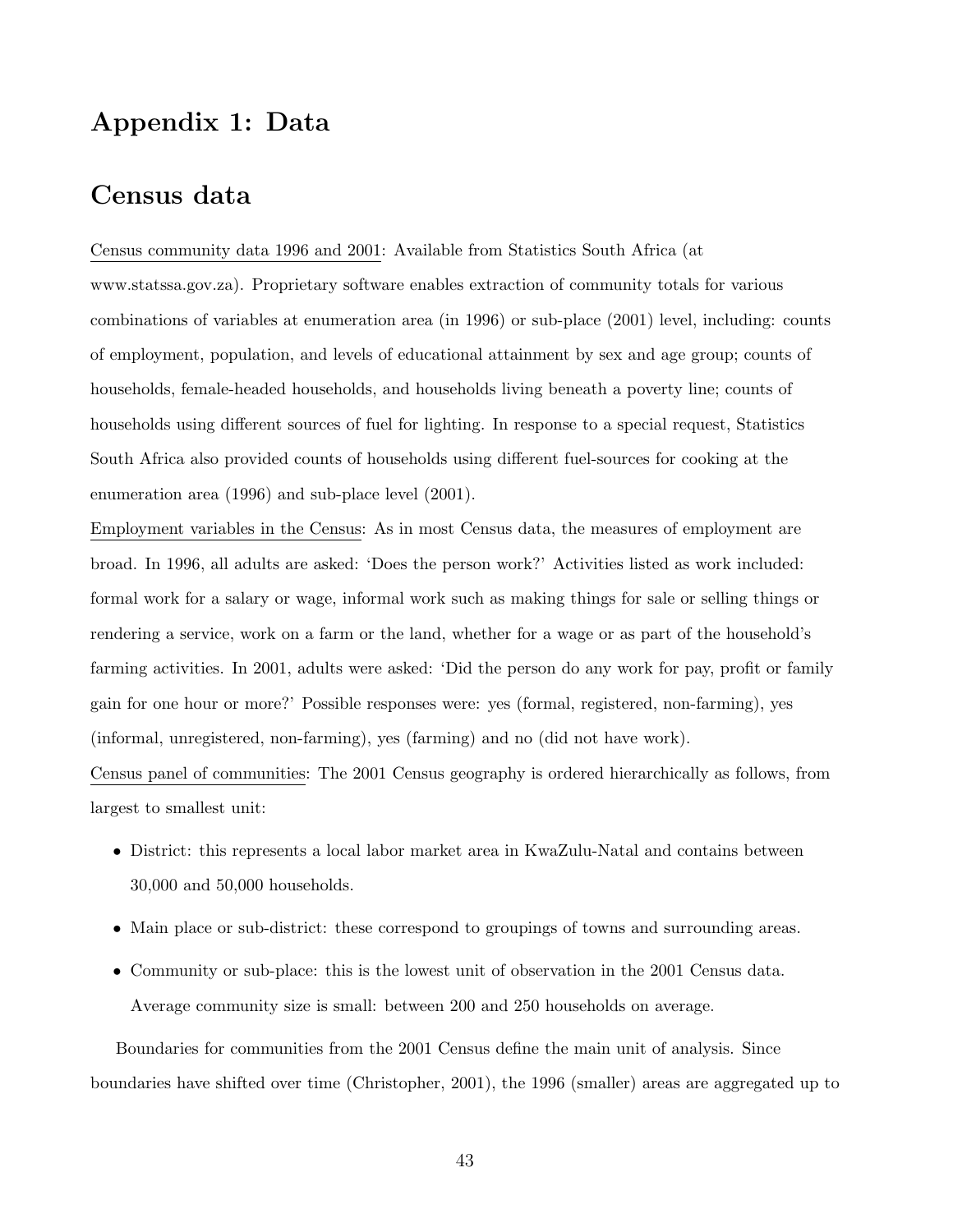the (larger) 2001 boundaries.<sup>63</sup> The matched identifiers from this panel of areas are used to extract Census aggregate data in 1996 and 2001. For each 1996 EA, the proportion of the EA polygon area that falls inside each 2001 community is calculated. This proportion is used as a weight to assign a proportion of the 1996 EA data to the 2001 community. The key assumption in this process is that people are uniformly distributed over 1996 EA's.

Census Micro data 1996 and 2001 - 10% sample: Available at: www.statssa.gov.za. This is a 10% sample of the population Census conducted in 1996 and 2001. Observations are at the individual level and can only be assigned to district boundaries for confidentiality reasons.

### Geographic data

Land gradient: The source for these data is the 90-meter Shuttle Radar Topography Mission (SRTM) Global Digital Elevation Model available at www.landcover.org. Digital elevation model data was used to construct measures of average land gradient for each Census community using GIS software (ArcMap 9.1). Gradient is measured in degrees from 0 (perfectly flat) to 90 degrees (perfectly vertical).

Other measures of proximity: Spatial data on Eskom's 1996 grid network (high and medium voltage lines and substations) was provided by Steven Tait. These data were used to calculate straight line distances between Census centroids and the nearest electricity substation.

Census 1996 spatial data were used to generate straight line distances from each community centroid to the nearest road and town.

# Electricity project data

Data on Eskom projects in KwaZulu-Natal were provided by Sheila Brown. The project list details

the number of pre-paid electricity connections per Eskom area in each year from 1990 to 2007. The

<sup>63</sup>Statistics South Africa notes that EA boundaries should never cut across existing administrative boundaries, and all "social boundaries should be respected" (StatsSA, 2000). In most cases, re-demarcation involved the following real changes to 1996 EA's: "splits" that occurred when obstacles or boundaries divided the EA naturally, and "merges" that occurred between EA's that were small or that were legally, socially or naturally a geographical entity. Changes were made only when "absolutely necessary" (StatsSA, 2000: 21, 26).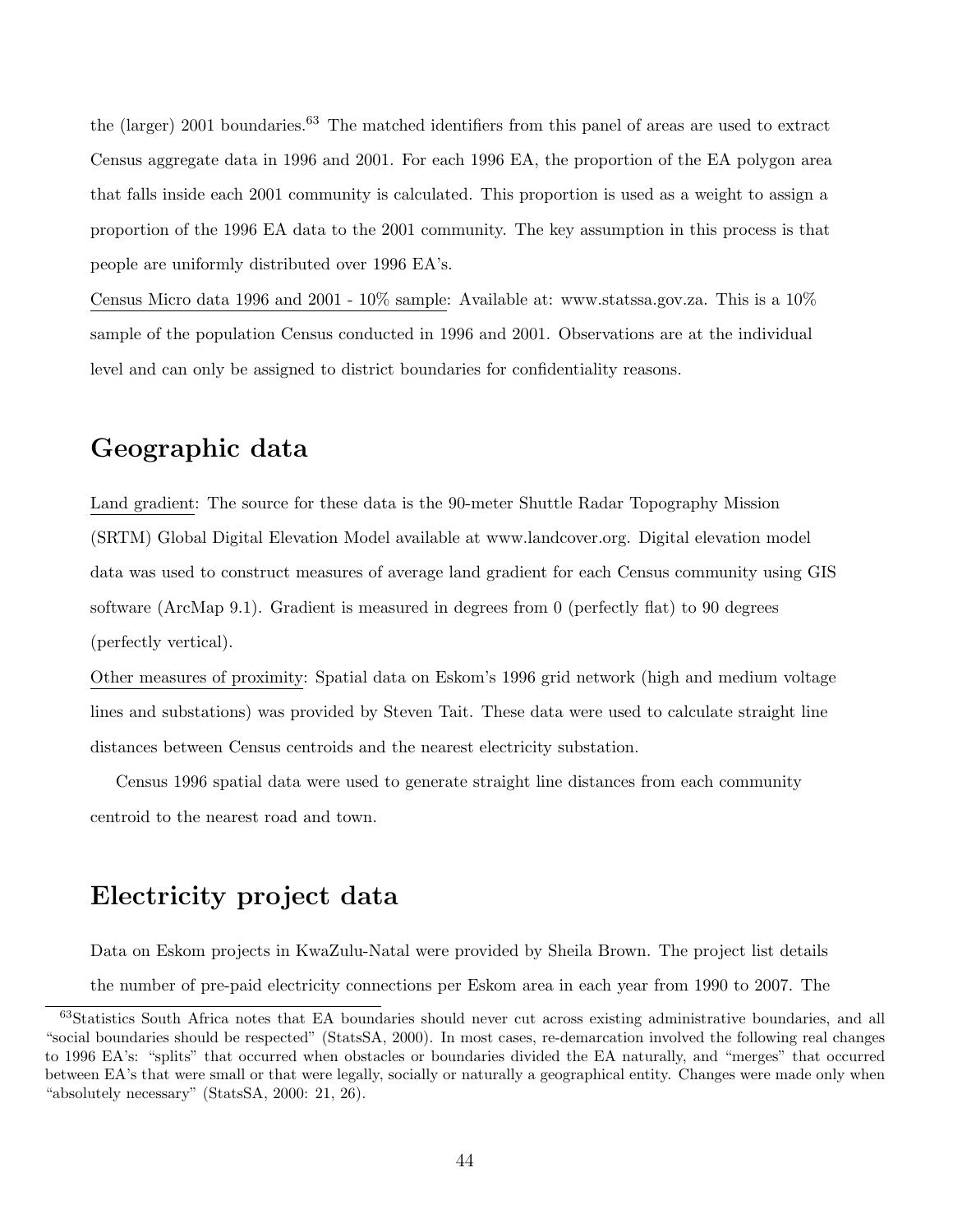year of treatment is defined as the year in which a community experienced a spike in household connections (concentrated project activity). Areas are referenced by name and village code. Eskom's planning units do not line up accurately with Census regions. To match project data to Census regions, the project data were first mapped to a physical location (using a spatial database of transformer codes that corresponded to project codes) and these locations were then merged back to Census spatial boundaries.

# Schools Register of Needs

These data are provided by the South African Department of Education for school in 1995 and 2000. GPS co-ordinates for each school are used to assign schools to Census community areas. Each community is assigned the total number of schools in each year as well as the change in the number of schools over the five-year period.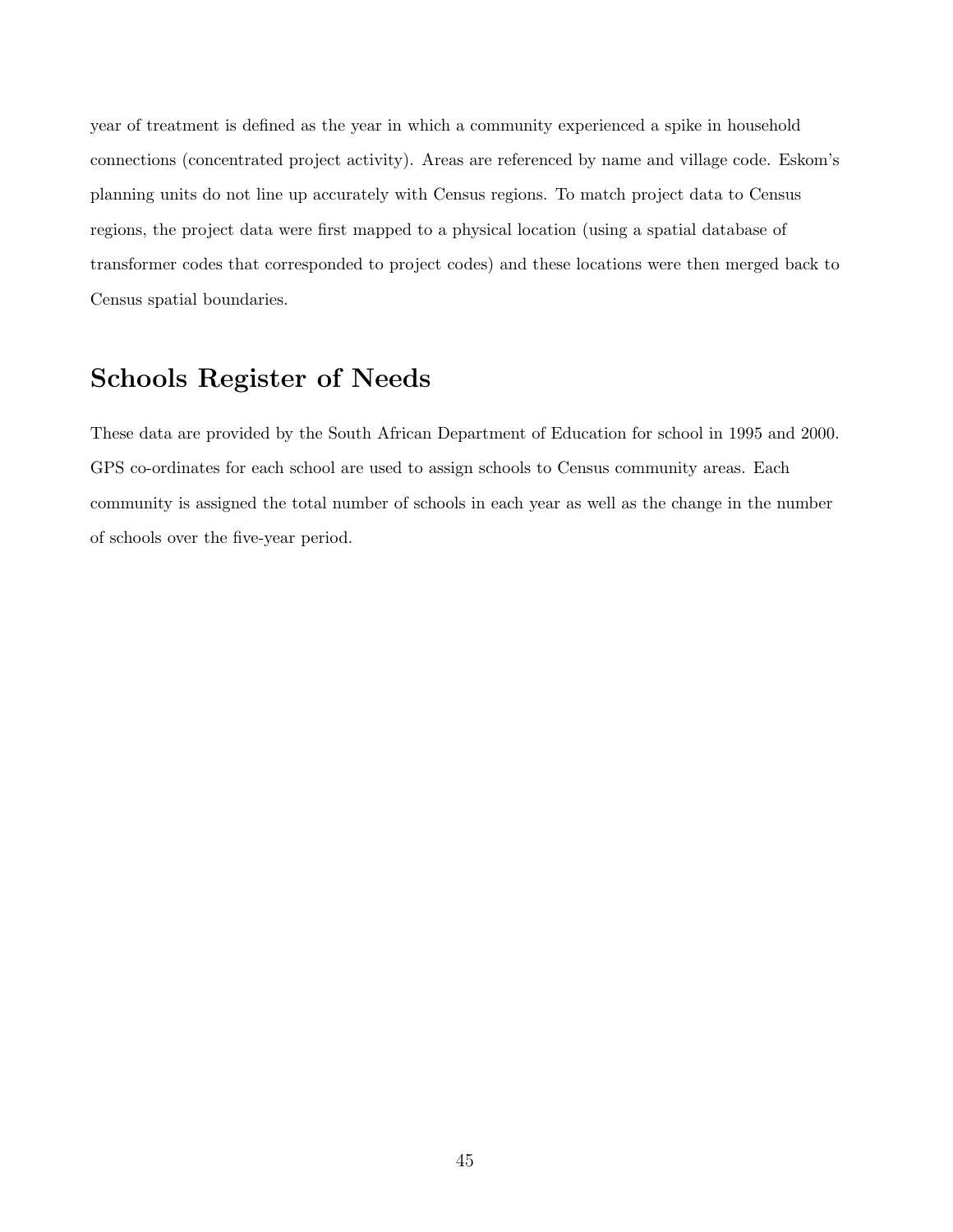# Appendix 2: Sensitivity analyses

The main equation in levels is :

$$
y_{jdt} = \alpha_0 + \alpha_1 t + \alpha_2 T_{jdt} + \mu_j + \delta_j t + \lambda_d t + \epsilon_{jdt}
$$
\n(A-1)

and in first differences:

$$
\Delta y_{jdt} = \alpha_1 + \alpha_2 \Delta T_{jdt} + \delta_j + \lambda_d + \Delta \epsilon_{jdt}
$$
\n(A-2)

The partial derivative in which I am interested is the aggregate change in employment elasticity in response to new access to electrification infrastructure:

$$
\frac{\partial \Delta y_{jdt}}{\partial \Delta T_{jdt}} = \frac{\partial y_{jdt}}{\partial T_{jdt}} = \alpha_2
$$
\n(A-3)

In this linear model, the treatment effect has the same marginal impact everywhere. A more realistic specification would allow the treatment to have different effects depending on the initial employment rate. Specifying  $y_{jdt}$  in logistic form would satisfy this requirement.

$$
y_{jdt} = \frac{e^{\alpha_0 + \alpha_1 t + \alpha_2 T_{jdt} + \mu_j + \delta_j t + \lambda_d t + \epsilon_{jdt}}}{(1 + e^{\alpha_0 + \alpha_1 t + \alpha_2 T_{jdt} + \mu_j + \delta_j t + \lambda_d t + \epsilon_{jdt})}}
$$
(A-4)

Re-writing as  $(\frac{y_{jdt}}{(1-y_{jdt})})$  and taking logs of both sides delivers the linear form which can then be differenced to eliminate  $\mu_i$ :

$$
ln(\frac{y_{jdt}}{(1-y_{jdt})}) = \alpha_0 + \alpha_1 t + \alpha_2 T_{jdt} + \mu_j + \delta_j t + \lambda_d t + \epsilon_{jdt}
$$
\n(A-5)

$$
\Delta(ln(\frac{y_{jdt}}{1 - y_{jdt}})) = \alpha_1 + \alpha_2 \Delta T_{jdt} + \delta_j + \lambda_d + \Delta \epsilon_{jdt}
$$
\n(A-6)

With this transformation of the dependent variable, OLS and IV can still be implemented but calculating the average marginal effects of the treatment is tricky. Let

$$
\Lambda(.) = \frac{e^{\alpha_0 + \alpha_1 t + \alpha_2 T_{jdt} + \mu_j + \delta_j t + \lambda_d t + \epsilon_{jdt}}}{1 + e^{\alpha_0 + \alpha_1 t + \alpha_2 T_{jdt} + \mu_j + \delta_j t + \lambda_d t + \epsilon_{jdt}}}, \text{ then :}
$$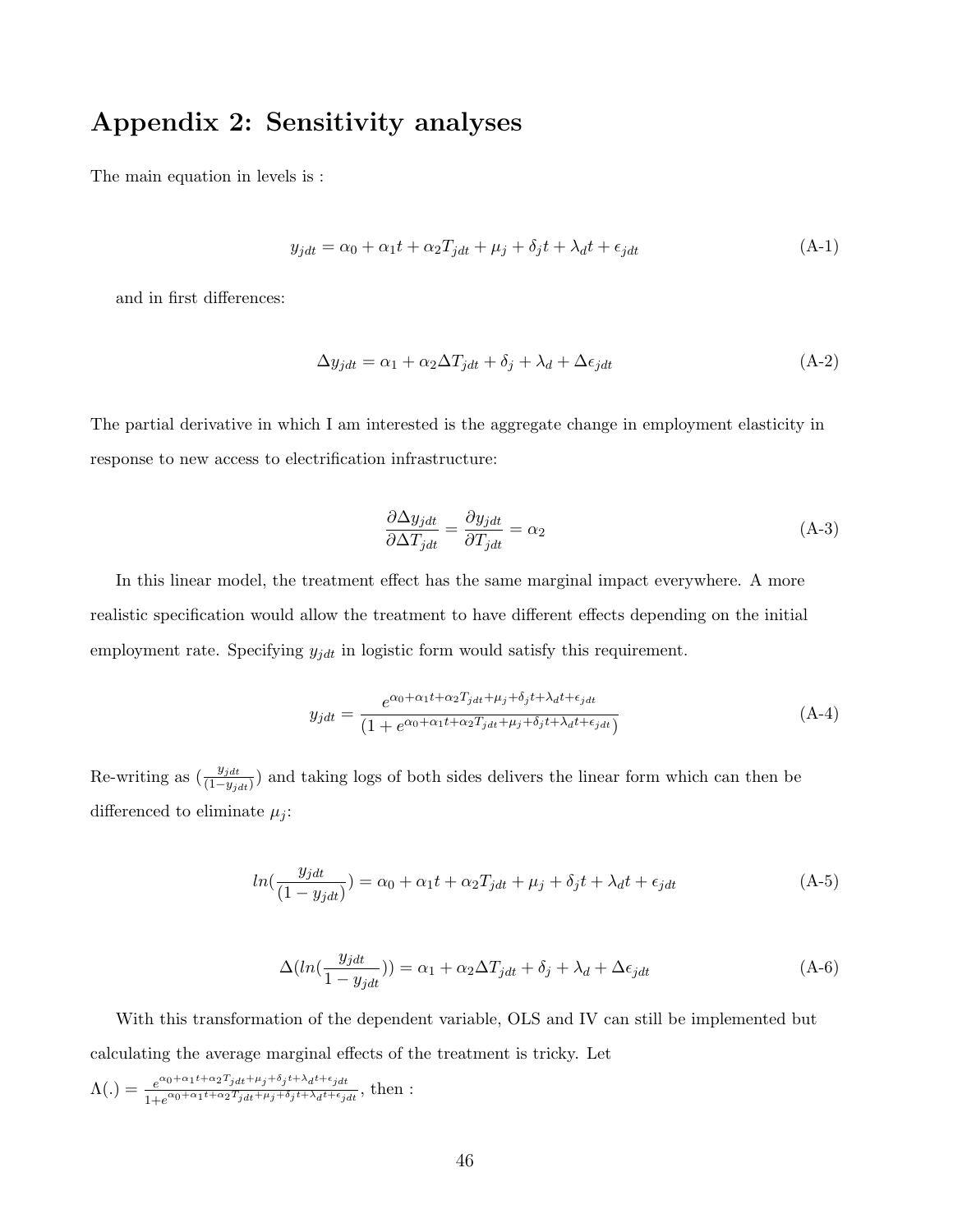$$
\frac{\partial y_{jdt}}{\partial T_{jdt}} = \alpha_2 \Lambda(.) (1 - \Lambda(.)) \tag{A-7}
$$

The marginal effect for each community depends upon the initial values of  $\Lambda(.)$ . This marginal effect is difficult to calculate since neither  $\alpha_0$  nor  $\mu_j$  is estimated. As an approximation, I calculate the marginal effect for the average community by using  $y_{\bar{j}d0}$ . Thus,  $\hat{\alpha_2}\Lambda(\dot{\cdot})(1 - (\Lambda(\dot{\cdot})))^*100$  is then the percentage point increase in community employment in response to electrification, for communities at the average employment rate in period 0. Estimates using the non-linear specification of the dependent variable will differ from the linear specification when the data are not all close to 0.5. In my sample, very few areas have employment rates near or above 0.5, and many areas have values clustered close to zero.

Table A1 compares marginal effects for the linear and logistic specifications below. Qualitatively, the results from the two models are similar. For women, the OLS results are fairly similar, while IV results are much larger in the logistic model, but still statistically significant. Since many communities have low initial employment rates, these areas have the potential to experience large increases in employment. For women, the lower bound of the Anderson-Rubin confidence interval is the same in linear and logistic models, while the upper bound is larger in the logistic model; both confidence intervals strongly reject zero treatment effect.

As in the linear model, not too much weight should be placed on results for African men, since there is no reduced form relationship between male employment and gradient in either model. OLS and IV estimates are insignificant in the non-linear specification. Male and female effects are significantly different at the 17% level.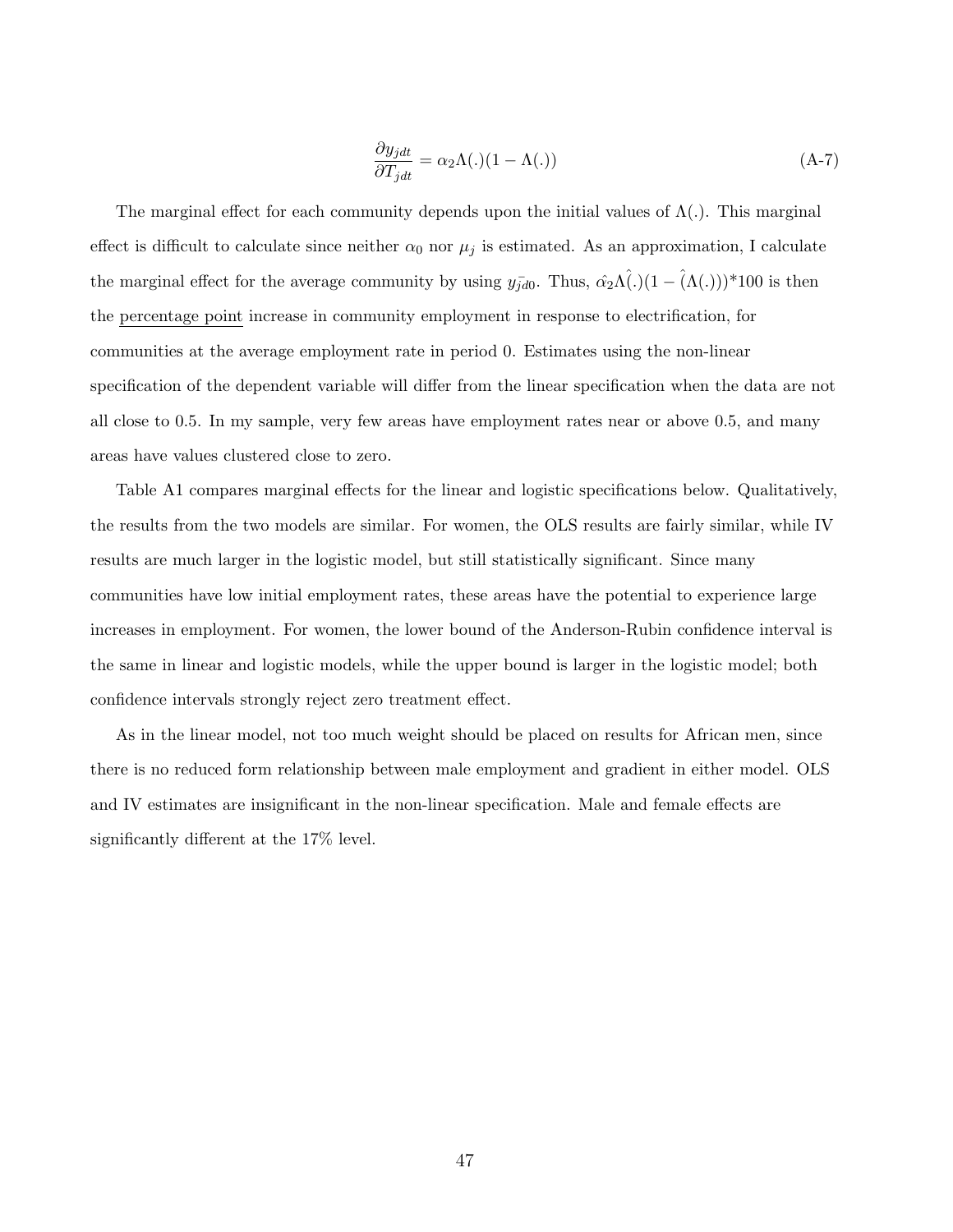|                    |                   |                   | Women             |                   | Men               |                 |                   |                 |
|--------------------|-------------------|-------------------|-------------------|-------------------|-------------------|-----------------|-------------------|-----------------|
|                    |                   | Linear model      |                   | Logistic model    |                   | Linear model    | Logistic model    |                 |
|                    | <b>OLS</b>        | IV                | <b>OLS</b>        | IV                | <b>OLS</b>        | IV              | <b>OLS</b>        | IV              |
|                    | $\left( 1\right)$ | $\left( 2\right)$ | $\left( 3\right)$ | $\left( 4\right)$ | $\left( 5\right)$ | (6)             | $\left( 7\right)$ | (8)             |
| Treatment          | 0.001             | $0.135***$        | $-0.005$          | $0.236***$        | $-0.011*$         | 0.042           | $-0.006$          | 0.215           |
|                    | (0.005)           | (0.062)           | (0.006)           | (0.124)           | (0.006)           | (0.068)         | (0.009)           | (0.148)         |
|                    |                   |                   |                   |                   |                   |                 |                   |                 |
| Poverty rate       | $0.031***$        | $0.028*$          | $0.058***$        | $0.052**$         | $0.064***$        | $0.063***$      | $0.077***$        | $0.072***$      |
|                    | (0.011)           | (0.015)           | (0.017)           | (0.025)           | (0.016)           | (0.018)         | (0.028)           | (0.033)         |
| Female-headed hh's | 0.034             | 0.019             | $-0.005$          | $-0.032$          | $0.240***$        | $0.234***$      | $0.210***$        | $0.185***$      |
|                    | (0.023)           | (0.030)           | (0.031)           | (0.045)           | (0.033)           | (0.036)         | (0.015)           | (0.06)          |
|                    |                   |                   |                   |                   |                   |                 |                   |                 |
| Sex ratio $(F/M)$  | $0.024**$         | $0.040***$        | $0.035***$        | $0.065***$        | 0.001             | 0.007           | 0.000             | 0.027           |
|                    | (0.009)           | (0.013)           | (0.014)           | (0.023)           | (0.012)           | (0.016)         | (0.022)           | (0.031)         |
| N                  | 1,992             | 1,992             | 1,992             | 1,992             | 1,992             | 1,992           | 1,992             | 1,992           |
| F-stat on Z        |                   | 8.870             |                   | 8.870             |                   | 8.870           |                   | 8.870           |
| C.I.               | $[-0.01, 0.01]$   | [0.01, 0.26]      | $[-0.02, 0.01]$   | $[-0.01, 0.48]$   | $[-0.02, 0]$      | $[-0.09, 0.17]$ | $[-0.02, 0.01]$   | $[-0.08, 0.5]$  |
| AR C.I.            |                   | [0.05, 0.4]       |                   | [0.05, 0.79]      |                   | $[-0.05, 0.25]$ |                   | $[-0.01, 0.45]$ |

Table A1: Average marginal effects for linear and logistic specifications

(1) Marginal effects for the logistic specification are reported at the sample average employment rate in 1996,  $\hat{\beta}^*\bar{y}$  \*

 $(1 - \bar{y})$ . The average female employment rate in the first period is 0.069 and for men is 0.136.

(2) Significant at the p<0.01\*\*\*, p<0.05\*\* and p<0.1\* levels.

(3) Standard confidence intervals for  $\hat{\beta}_T$  appear underneath the F-statistic on gradient (Z).

(4) Anderson-Rubin confidence intervals (robust to heteroscedasticity) appear in the final row.

(5) Robust standard errors, clustered at the sub-district level.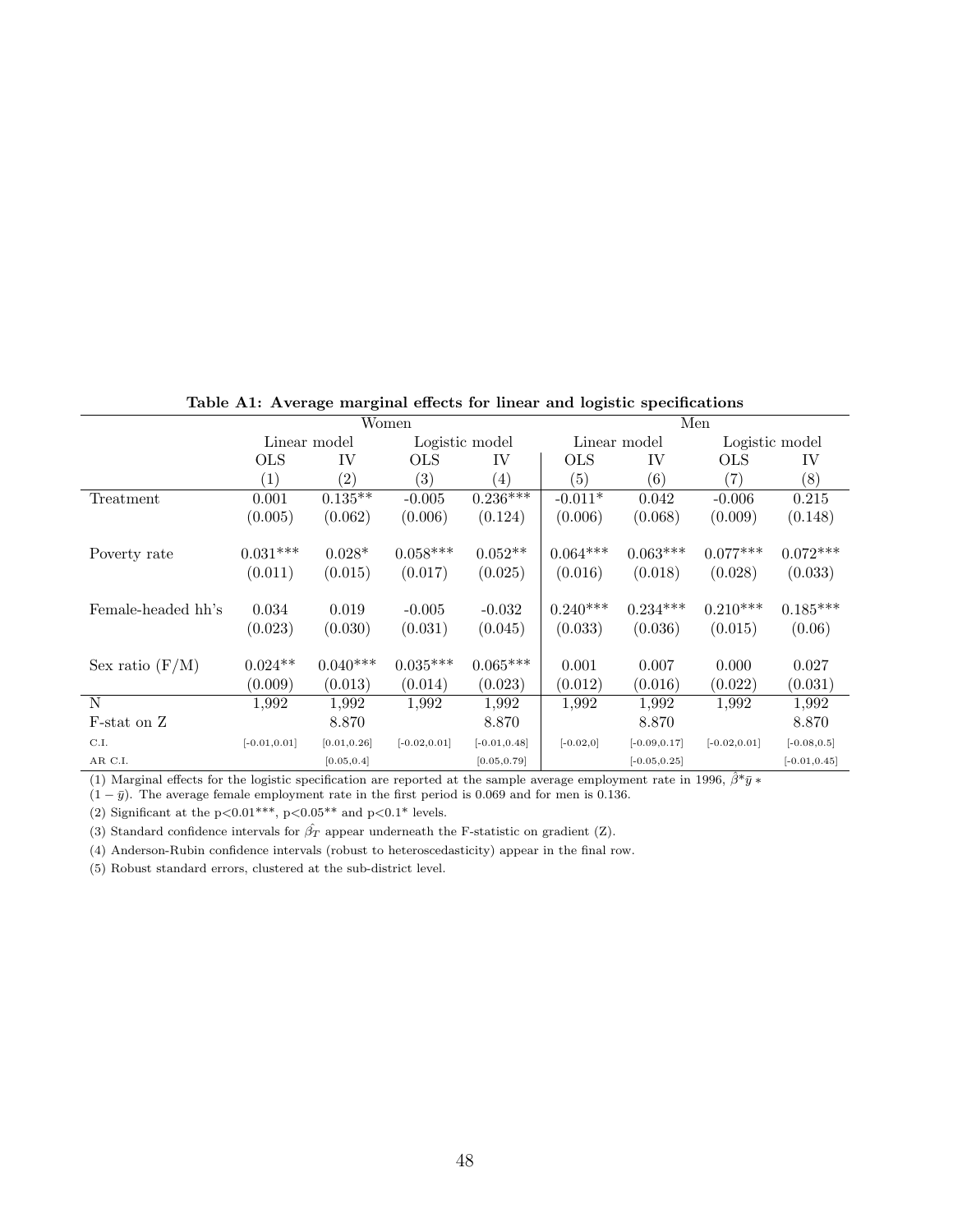|                         |          | Employed men |       |          | Employed women |       |  |  |
|-------------------------|----------|--------------|-------|----------|----------------|-------|--|--|
| Occupation category     | Fraction | s.d.         | Ν     | Fraction | s.d.           | Ν     |  |  |
| Manager                 | 0.014    | (0.033)      | 1,988 | 0.011    | (0.041)        | 1,984 |  |  |
| Professional            | 0.126    | (0.154)      | 1,988 | 0.321    | (0.266)        | 1,984 |  |  |
| Clerk                   | 0.020    | (0.051)      | 1,988 | 0.028    | (0.060)        | 1,984 |  |  |
| Service worker          | 0.103    | (0.101)      | 1,988 | 0.042    | (0.084)        | 1,984 |  |  |
| Skilled agriculture     | 0.047    | (0.087)      | 1,988 | 0.038    | (0.092)        | 1,984 |  |  |
| Subsistence agriculture | 0.001    | (0.009)      | 1,988 | 0.001    | (0.013)        | 1,984 |  |  |
| Crafter                 | 0.169    | (0.142)      | 1,988 | 0.048    | (0.089)        | 1,984 |  |  |
| Machine operator        | 0.130    | (0.113)      | 1,988 | 0.016    | (0.052)        | 1,984 |  |  |
| Elementary occupation   | 0.178    | (0.158)      | 1.988 | 0.338    | (0.239)        | 1,984 |  |  |

Appendix Table A2: Distribution of employment across occupations, Census 1996

(1) The table presents the fraction of adult African men and women who are employed in 1996, in each of 9 different occupations groups, averaged across communities. Data are from 1996 Census community data.

(2) Managers include managers, legislators and senior officials.

(3) Professional workers include technicians and associate professionals such as teachers, nurses and other public officials.

(4) Clerks include administrative and clerical workers.

(5) Service workers include shop and sales assistants and retail sector workers.

(6) Skilled agriculture include includes all commercial farmers; subsistence farming is farming for own account.

(7) Crafters include extraction and building trade workers, metal, machinery and related trades, handicraft, printing and related trade workers.

(8) Machine operators include manufacturing workers and assemblers.

(9) Elementary occupation workers include drivers, domestic workers, messengers and unskilled farm laborers.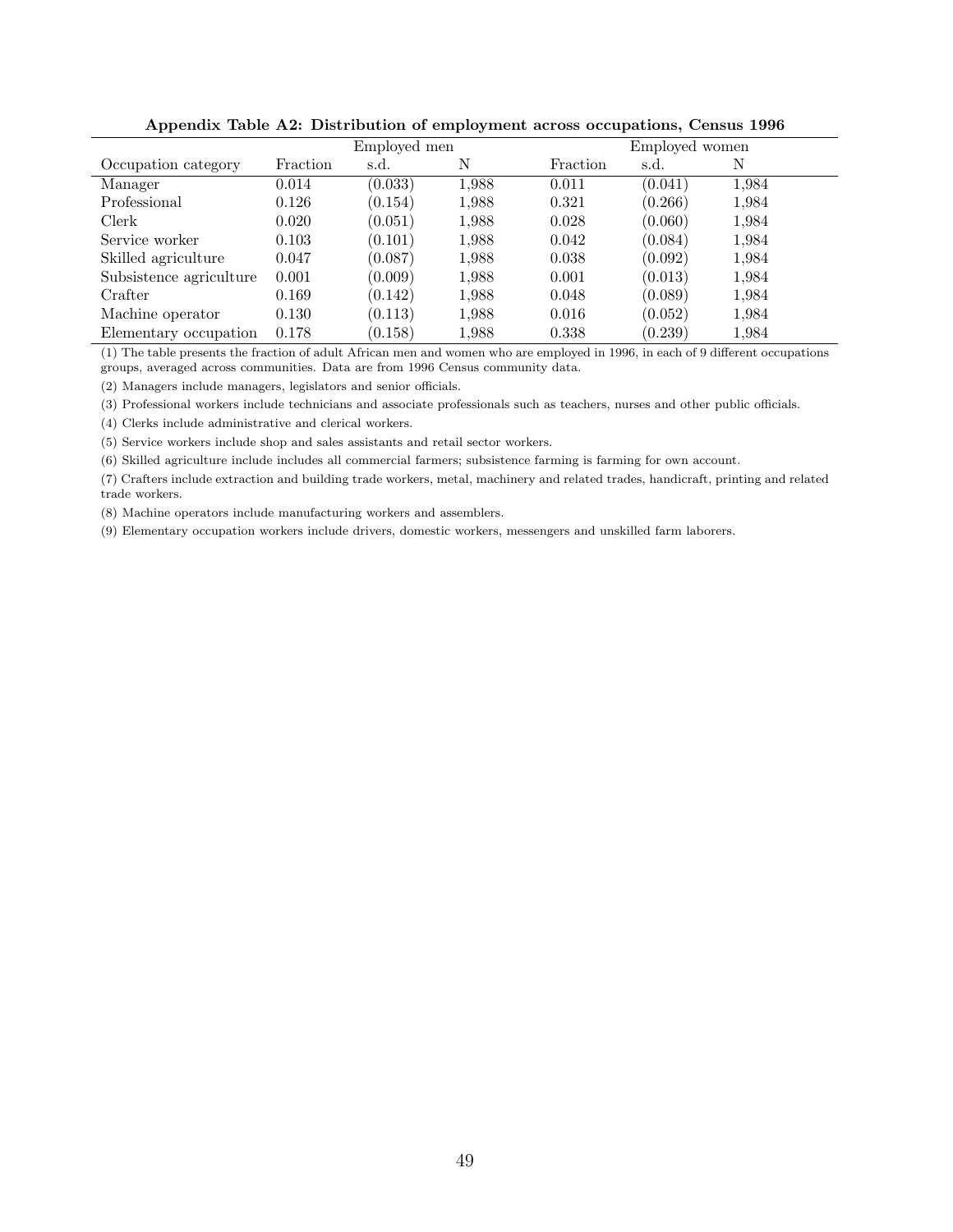|                                  | All       | Treatment | Control   | $\Delta_{T-C}$ | $\beta_{Gradient}$ |
|----------------------------------|-----------|-----------|-----------|----------------|--------------------|
| Covariates                       | (1)       | (2)       | (3)       | (4)            | (5)                |
| Poverty rate                     | 0.61      | 0.59      | 0.61      | $-0.021$       | 0.001              |
|                                  | (0.19)    | (0.17)    | (0.20)    | (0.016)        | (0.001)            |
| Fraction female-headed hh's      | $0.55\,$  | 0.55      | 0.55      | $-0.004$       | 0.000              |
|                                  | (0.13)    | (0.12)    | (0.13)    | (0.011)        | (0.000)            |
| Adult sex ratio $(f/m)$          | 1.48      | 1.41      | 1.49      | $-0.082***$    | $0.002**$          |
|                                  | (0.29)    | (0.25)    | (0.30)    | (0.023)        | (0.001)            |
| Fraction Indian and white adults | 0.02      | 0.01      | 0.02      | $-0.016***$    | $-0.001$           |
|                                  | (0.21)    | (0.03)    | (0.23)    | (0.007)        | (0.001)            |
| Kilometers to town               | 38.31     | 36.07     | 38.85     | $-2.789**$     | 0.081              |
|                                  | (24.60)   | (24.10)   | (24.70)   | (1.387)        | (0.093)            |
| Kilometers to road               | 39.01     | 36.80     | $39.55\,$ | $-2.751***$    | $-0.091$           |
|                                  | (18.29)   | (15.32)   | (18.91)   | (1.030)        | (0.093)            |
| Fraction men with high school    | 0.06      | 0.08      | $0.06\,$  | $0.016***$     | $0.000**$          |
|                                  | (0.05)    | (0.05)    | (0.05)    | (0.003)        | (0.000)            |
| Fraction women with high school  | 0.07      | 0.08      | 0.06      | $0.021***$     | 0.000              |
|                                  | (0.05)    | (0.06)    | (0.05)    | (0.004)        | (0.000)            |
| Households per $km2$             | 20.67     | 30.76     | 18.21     | $12.549***$    | $-0.465***$        |
|                                  | (29.50)   | (48.15)   | (22.07)   | (4.077)        | (0.159)            |
| Kilometers from grid             | $19.32\,$ | $15.68\,$ | 20.21     | $-4.53***$     | 0.014              |
|                                  | (13.46)   | (9.96)    | (14.04)   | (1.725)        | (0.062)            |
| Land gradient - mean             | 22.26     | 20.33     | 22.73     | $-2.408*$      |                    |
|                                  | (9.90)    | (8.56)    | (10.14)   | (1.167)        |                    |
| Land gradient - std. dev.        | 10.84     | 10.32     | 10.97     | $-0.653$       | $0.336***$         |
|                                  | (3.92)    | (3.82)    | (3.93)    | (0.490)        | (0.011)            |
| Land gradient - range            | $52.51\,$ | $50.26\,$ | 53.06     | $-2.793$       | $1.276***$         |
|                                  | (15.75)   | (15.34)   | (15.81)   | (2.037)        | (0.047)            |
| N communities                    | 1,992     | 391       | 1,601     |                | 1,992              |

Table 1: Average Community Covariates in 1996 by Treatment Status and by Gradient

(1) Community-level means (s.d.) in columns (1)-(3). Column (4) shows treatment (T) mean - control (C) mean and whether this difference is significant. Column (5) shows coefficients from regressions of each covariate on gradient, controlling for all other covariates and district fixed effects. Robust standard errors in columns (4) and (5) are clustered at sub-district level. Significant at  $p<0.01***$ ,  $p<0.05**$  or  $p<0.1*$  level.

(2) Sample is the set of tribal KwaZulu-Natal (KZN) communities not treated before 1996; treatment is 1 if first Eskom project occurred between 1996 and 2001, else 0.

(3) Community-level variables are measured in 1996. Poverty rate is fraction of households earning below ZAR6,000 per year. Sex ratio is number of African females (aged 15-59) over number of African males (aged 15-59). Femaleheaded households expressed as fraction of all households. Number of Indian and white adults expressed as a fraction of all adults. Distances to nearest road, town, sub-station are straight-line kilometer distances from community centroid to nearest object. African men and women with at least completed high school as a share of all African men or women. Household density is per square kilometer. Land gradient statistics created in ARCMAP at the community level.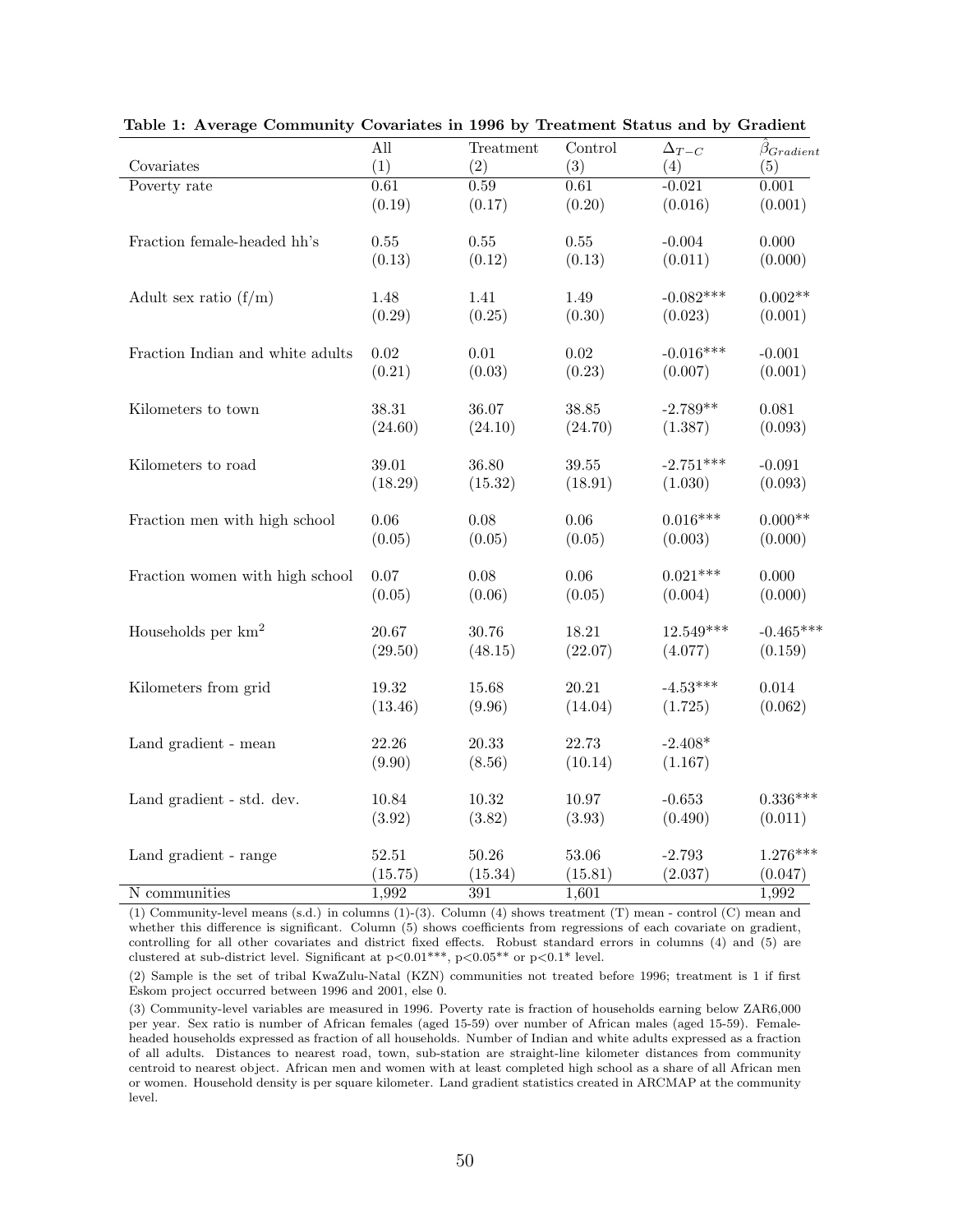|                        |      | Year       | Mean      | Min        | $\overline{\text{Max}}$ | Treatment        | Control  | $\Delta_{T-C}$ |
|------------------------|------|------------|-----------|------------|-------------------------|------------------|----------|----------------|
|                        |      | (1)        | (2)       | (3)        | (4)                     | (5)              | (6)      | (7)            |
|                        |      |            |           |            |                         |                  |          |                |
| Female Employment Rate | (1)  | 1996       | 0.07      | 0.00       | $\rm 0.91$              | 0.09             | 0.07     | $0.02***$      |
|                        |      |            | (0.08)    |            |                         | (0.07)           | (0.08)   | (0.00)         |
|                        |      |            |           |            |                         |                  |          |                |
|                        | (2)  | 2001       | 0.07      | 0.00       | 0.80                    | 0.08             | 0.07     | $0.02***$      |
|                        |      |            | (0.07)    |            |                         | (0.07)           | (0.08)   | (0.00)         |
|                        |      |            |           |            |                         |                  |          |                |
|                        | (3)  | $\Delta_t$ | $0.00\,$  |            |                         | $-0.004$         | 0.00     | $-0.004$       |
|                        |      |            | (0.00)    |            |                         | (0.00)           | (0.00)   | (0.00)         |
| Male Employment Rate   | (4)  | 1996       | $0.14\,$  | 0.00       | 0.99                    | $0.16\,$         | $0.13\,$ | $0.03***$      |
|                        |      |            | (0.12)    |            |                         | (0.11)           | (0.12)   | (0.01)         |
|                        |      |            |           |            |                         |                  |          |                |
|                        | (5)  | 2001       | $0.10\,$  | 0.00       | $0.83\,$                | $0.11\,$         | 0.10     | $0.01**$       |
|                        |      |            | (0.10)    |            |                         | (0.09)           | (0.10)   | (0.01)         |
|                        |      |            |           |            |                         |                  |          |                |
|                        | (6)  | $\Delta_t$ | $-0.04$   |            |                         | $-0.05$          | $-0.03$  | $-0.02***$     |
|                        |      |            | (0.00)    |            |                         | (0.01)           | (0.00)   | (0.01)         |
|                        |      |            |           |            |                         |                  |          |                |
| N Adult Females        | (7)  | 1996       | 356.07    | $\,1$      | 4,553                   | 426.02           | 338.98   | 87.04***       |
|                        |      |            | (347.84)  |            |                         | (379.53)         | (337.58) | (19.53)        |
|                        |      |            |           |            |                         |                  |          |                |
|                        | (8)  | $2001\,$   | 421.45    | $\,6\,$    | 3,392                   | 560.88           | 387.39   | $173.49***$    |
|                        |      |            | (401.50)  |            |                         | (494.99)         | (367.37) | (22.32)        |
|                        |      |            |           |            |                         |                  |          |                |
|                        | (9)  | $\Delta_t$ | $65.38\,$ |            |                         | 134.86           | 48.41    | $86.45***$     |
|                        |      |            | (11.90)   |            |                         | (31.54)          | (12.47)  | (16.84)        |
|                        |      |            |           |            |                         |                  |          |                |
| N Adult Males          | (10) | 1996       | 253.15    | $\,1\,$    | 3,135                   | 312.53           | 238.65   | 73.89***       |
|                        |      |            | (261.74)  |            |                         | (291.11)         | (252.03) | (14.68)        |
|                        | (11) | $2001\,$   | 310.17    | $\sqrt{3}$ | 2,770                   | 427.37           | 281.55   | $145.82***$    |
|                        |      |            | (314.09)  |            |                         | (403.18)         | (281.00) | (17.42)        |
|                        |      |            |           |            |                         |                  |          |                |
|                        | (12) | $\Delta_t$ | $57.02\,$ |            |                         | 114.84           | 42.90    | $71.94***$     |
|                        |      |            | (9.16)    |            |                         | (25.15)          | (9.43)   | (13.24)        |
| N Communities          |      |            | 1,992     |            |                         | $\overline{391}$ | 1,601    | 1,992          |

Table 2: Average Community-Level Outcomes in 1996 and 2001 by Treatment Status

(1) Columns (2), (5) and (6) contain variable means and standard deviations (s.d.).

(2) Mean differences and standard errors are shown for  $\Delta_{T-C}$  in column (7) and  $\Delta_t$  in rows (3), (6), (9) and (12).

(3) Treatment is 1 if first Eskom project occurred between 1996 and 2001, else 0.

(4) All variables constructed for Africans adults (ages 15-59) only.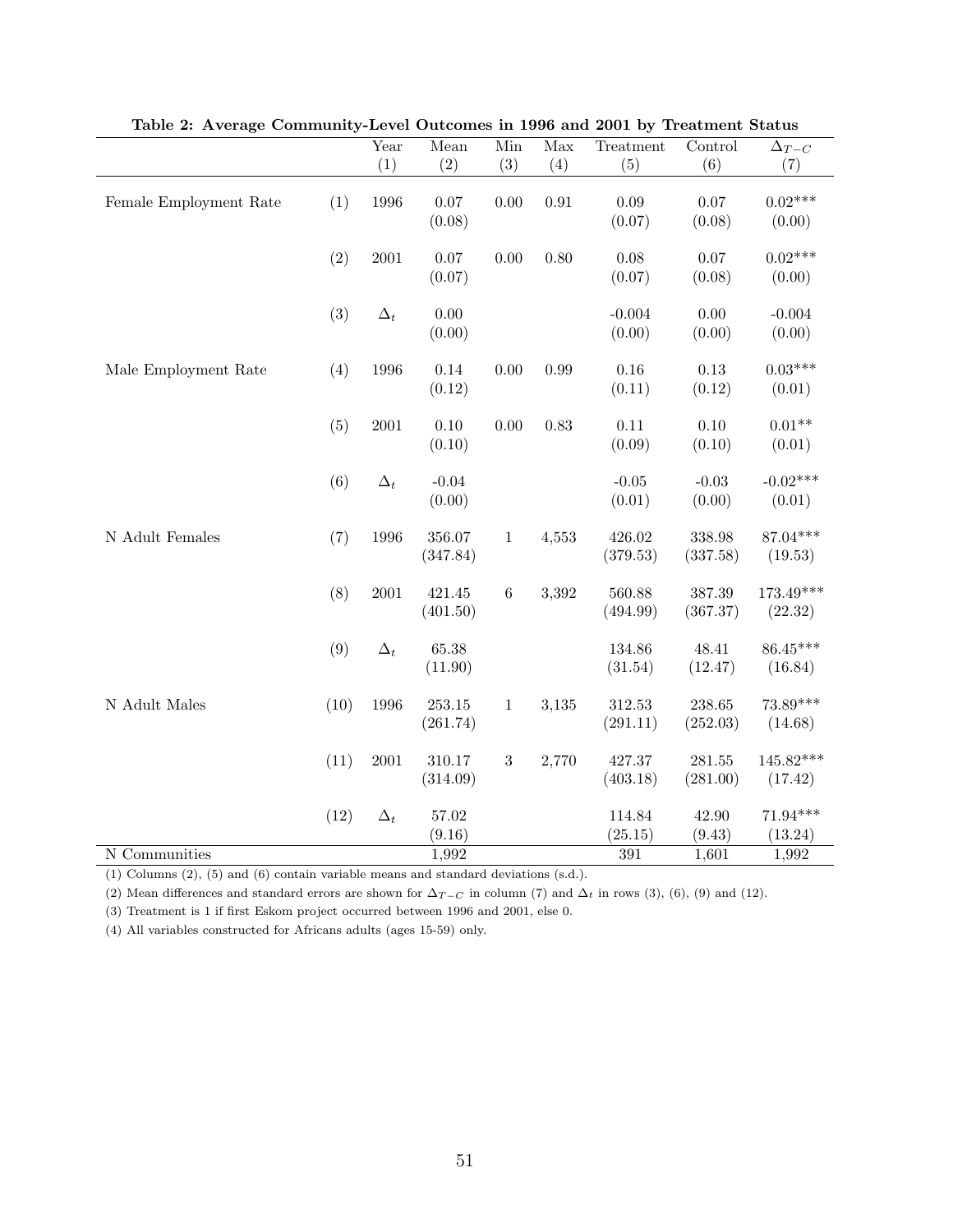| Treatment Indicator $[1/0]$ |             |             |             |             |                |             | Fraction   |
|-----------------------------|-------------|-------------|-------------|-------------|----------------|-------------|------------|
|                             |             |             |             |             |                | treated     | treated    |
| Dependent variable          | (1)         | (2)         | (3)         | (4)         | (5)            | (6)         | (7)        |
| $Gradient*10$               | $-0.040*$   | $-0.040**$  | $-0.040***$ | $-0.040***$ | $-0.050***$    | $-0.120**$  | $-0.020**$ |
|                             | (0.020)     | (0.020)     | (0.010)     | (0.010)     | (0.02)         | (0.050)     | (0.010)    |
| Kilometers to grid*10       |             | $-0.050**$  | $-0.020$    | $-0.020$    | 0.017          | $-0.010$    | $-0.020$   |
|                             |             | (0.020)     | (0.020)     | (0.020)     | (0.023)        | (0.060)     | (0.010)    |
| Household density*10        |             | $0.020***$  | $0.010**$   | $0.010**$   | 0.012          | $0.050***$  | 0.000      |
|                             |             | (0.000)     | (0.010)     | (0.010)     | (0.012)        | (0.020)     | (0.000)    |
| Poverty rate                |             | 0.034       | 0.034       | 0.029       | 0.073          | 0.016       | 0.046      |
|                             |             | (0.066)     | (0.067)     | (0.066)     | (0.068)        | (0.212)     | (0.044)    |
| Adult sex ratio $(f/m)$     |             | $0.350***$  | 0.134       | 0.124       | 0.084          | $-0.080$    | 0.055      |
|                             |             | (0.118)     | (0.104)     | (0.104)     | (0.108)        | (0.365)     | (0.075)    |
| Female-headed hh's          |             | $-0.164***$ | $-0.117***$ | $-0.111***$ | $-0.087*$      | $-0.344*$   | $-0.029$   |
|                             |             | (0.048)     | (0.038)     | (0.038)     | (0.052)        | (0.416)     | (0.025)    |
| Indian and white adults     |             | $-0.693***$ | $-0.576**$  | $-0.571**$  | 53.016         | $-1.789***$ | $-0.320**$ |
|                             |             | (0.256)     | (0.250)     | (0.230)     | (60.482)       | (0.168)     | (0.151)    |
| Kilometers to road*10       |             | 0.000       | $-0.010$    | $-0.010$    | $-0.004$       | 0.200       | 0.000      |
|                             |             | (0.010)     | (0.010)     | (0.010)     | (0.008)        | (0.300)     | (0.000)    |
| Kilometers to town*10       |             | 0.020       | 0.010       | 0.010       | $-0.016$       | $-0.400$    | 0.000      |
|                             |             | (0.010)     | (0.010)     | (0.010)     | (0.016)        | (0.500)     | (0.010)    |
| Men with high school        |             | $-0.041$    | 0.090       | 0.087       | $-0.237$       | $-0.265$    | 0.273      |
|                             |             | (0.451)     | (0.399)     | (0.387)     | (0.469)        | (1.253)     | (0.221)    |
| Women with high school      |             | $0.836**$   | $0.726*$    | $0.783**$   | $1.157**$      | $2.493*$    | 0.219      |
|                             |             | (0.419)     | (0.395)     | (0.375)     | (0.469)        | (1.280)     | (0.209)    |
| Change in water access      |             |             |             | 0.016       | $0.109*$       | $-0.265*$   | 0.020      |
|                             |             |             |             | (0.045)     | (0.065)        | (0.159)     | (0.041)    |
| Change in toilet access     |             |             |             | $0.178**$   | 0.444          | $0.931**$   | $0.083*$   |
|                             |             |             |             | (0.086)     | (0.272)        | (0.382)     | (0.047)    |
| District FE                 | $\mathbf N$ | $\rm N$     | Y           | Y           | Y              | Y           | Y          |
| Sample                      | All         | All         | All         | All         | No elect in 96 | All         | All        |
| $\overline{\overline{y}}_N$ | 0.196       | 0.196       | 0.196       | 0.196       | 0.187          | 0.332       | 0.096      |
|                             | 1,992       | 1,992       | 1,992       | 1,992       | 477            | 1,992       | 1,992      |
| $\mathbb{R}^2$              | 0.009       | 0.075       | 0.168       | 0.169       | 0.187          | 0.150       | 0.199      |
| $F-stat on instrument(s)$   | 3.610       | 5.400       | 9.060       | 8.870       | 9.670          | 4.920       | 6.000      |
| Prob>F:                     | 0.060       | 0.020       | 0.000       | 0.000       | 0.000          | 0.030       | 0.010      |

| Table 3: Assignment to treatment using alternative treatment definitions - OLS results |  |  |  |
|----------------------------------------------------------------------------------------|--|--|--|
|----------------------------------------------------------------------------------------|--|--|--|

(1) Dependent variables: columns (1)-(5) is indicator for treatment (1 if the area had a project in between 1996 and 2001), zero otherwise; column (6) is number of years ago the project was completed (1, 2, 3, 4 and 5 for up 5 years before 2001, 0 if no project); column (7) is fraction of 1996 households connected between 1996 and 2001. Ten district fixed-effects included in columns (3) to (7). Land gradient in degrees, all distances measured in kilometers.

(2) Robust standard errors clustered at sub-district level. Significant at  $p<0.01^{***}$ ,  $p<0.05^{**}$  or  $p<0.1^*$  level.

(3) Sample in column (5) is restricted to set of areas where no households had electricity in 1996.

(4) All controls measured in 1996, except change in access to water and flush toilet measured between 1996 and 2001. Change in water captures change in fraction of households with access to water in the house or less than 200 meters away; change in toilets captures the change in fraction of households with a flush toilet.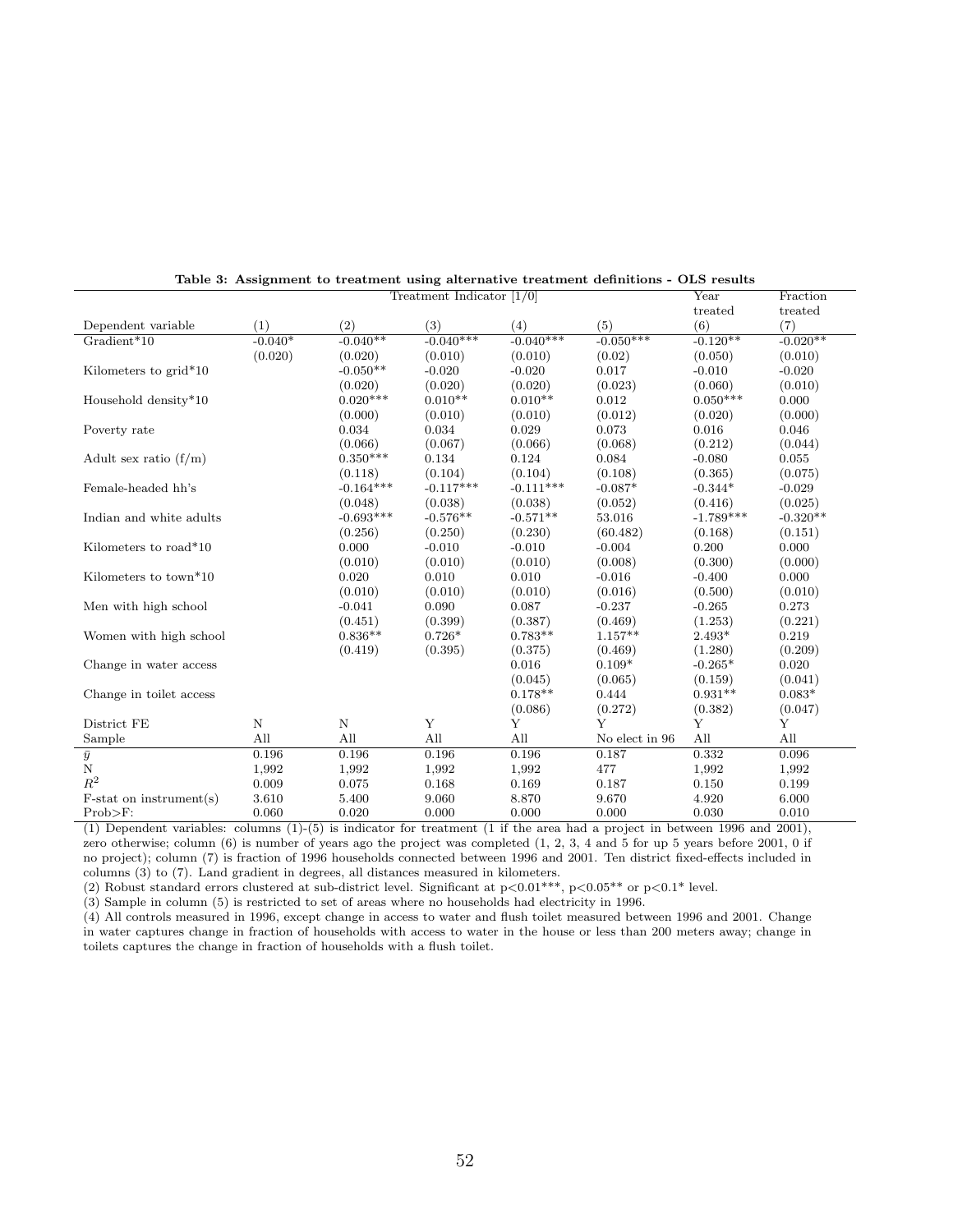|                                 |                   | <b>OLS</b>             |                        | IV                   |                       |  |
|---------------------------------|-------------------|------------------------|------------------------|----------------------|-----------------------|--|
|                                 | $\bar{y}$         | No controls            | Controls               | No controls          | Controls              |  |
| Outcome is $\Delta_t$           | $\left( 1\right)$ | (2)                    | (3)                    | $\left( 4\right)$    | (5)                   |  |
| $(1)$ Lighting with electricity | 0.08              | $0.258***$             | $0.233***$             | $0.661***$           | $0.71\overline{3***}$ |  |
|                                 |                   | (0.031)                | (0.031)                | (0.233)              | (0.232)               |  |
| (2) Cooking with wood           | $-0.03$           | $-0.049***$<br>(0.012) | $-0.042***$<br>(0.012) | $-0.305$<br>(0.197)  | $-0.283*$<br>(0.148)  |  |
| (3) Cooking with electricity    | 0.03              | $0.069***$<br>(0.008)  | $0.059***$<br>(0.008)  | $0.281**$<br>(0.125) | $0.241**$<br>(0.099)  |  |
| Water nearby<br>(4)             | 0.01              | $-0.03$<br>(0.028)     | 0.009<br>(0.023)       | $-0.449*$<br>(0.251) | $-0.287$<br>(0.231)   |  |
| $(5)$ Flush toilet              | 0.09              | 0.003<br>(0.006)       | $0.01**$<br>(0.005)    | 0.042<br>(0.080)     | 0.095<br>(0.067)      |  |

Table 4: Effects of electricity projects on household energy sources and other services

(1) Cells contain treatment coefficients (robust standard errors clustered at sub-district level) from OLS regressions of dependent variable on treatment dummy and all explanatory variables. Significant at  $p<0.01^{***}$ ,  $p<0.05^{**}$  or  $p<0.1^*$ level.

(2) Column (1) contains the mean value of each dependent variable, the change in the fraction of households using electricity for lighting or cooking, using wood for cooking, or having access to nearby water or adequate toilet facilities.

(3) Treatment is 1 if the first Eskom project occurred between 1996 and 2001, otherwise 0.

(4) Excluded instrument is mean community gradient.

(5) Other controls included in each regression: distance to grid, household density, community poverty rate, adult sex ratio (F/M), share of female-headed households, share of Indian/white adults, distance to nearest road, distance to nearest town, share of adult men and women with at least high school, change in fraction of households with water close by, change in proportion of households with flush toilets and ten district fixed-effects. Change in water (toilet) access excluded from controls in rows (4) and (5).

(6) Anderson-Rubin confidence intervals for  $\hat{\beta_{T,IV}}$  (not shown here) contain only positive values and reject 0 for electric lighting and cooking; are negative and reject zero for wood cooking and cannot reject zero for water and toilet access result.

(7) Each regression contains  $N= 1,992$ .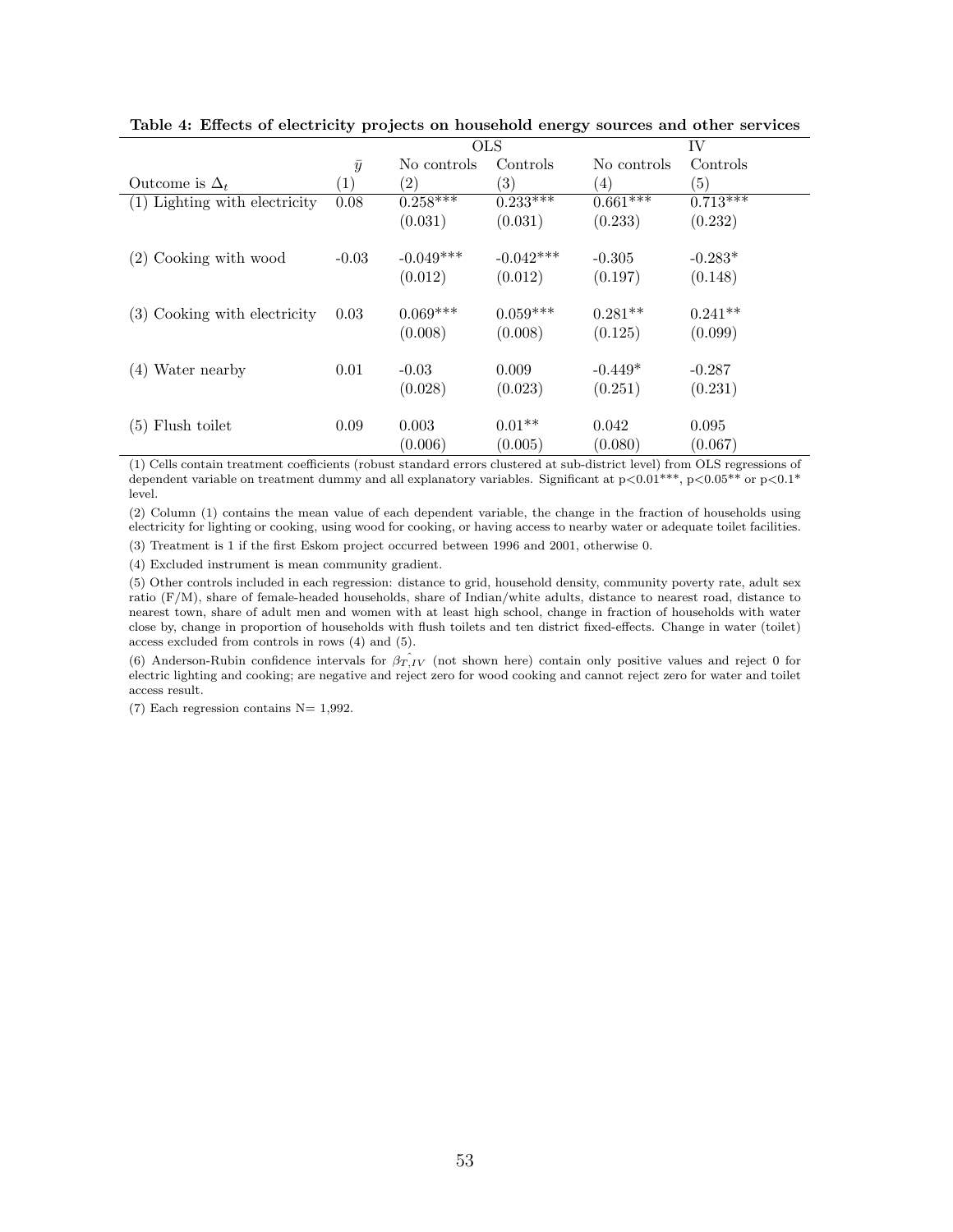| ravic<br>Outcome is $\Delta_t$ female | $\overline{\text{OLS}}$ | or Encoup of creemmeasion on female employments<br>$\overline{\text{OLS}}$ | $\overline{\text{OLS}}$ | <b>OLS</b>  | $\overline{\text{IV}}$ | $\overline{\text{IV}}$ | $\overline{\text{IV}}$ | IV           |
|---------------------------------------|-------------------------|----------------------------------------------------------------------------|-------------------------|-------------|------------------------|------------------------|------------------------|--------------|
| employment rate                       | (1)                     | (2)                                                                        | (3)                     | (4)         | (5)                    | (6)                    | (7)                    | (8)          |
|                                       |                         |                                                                            |                         |             |                        |                        |                        |              |
| Treatment                             | $-0.004$                | 0.000                                                                      | 0.002                   | 0.001       | 0.045                  | 0.091                  | $0.136**$              | $0.135**$    |
|                                       | (0.005)                 | (0.005)                                                                    | (0.005)                 | (0.005)     | (0.055)                | (0.062)                | (0.064)                | (0.062)      |
| Kilometers to grid*10                 |                         | 0.004                                                                      | 0.004                   | 0.004       |                        | $0.001*$               | 0.001                  | 0.001        |
|                                       |                         | (0.003)                                                                    | (0.003)                 | (0.003)     |                        | (0.004)                | (0.000)                | (0.000)      |
| Household density*10                  |                         | 0.000                                                                      | 0.000                   | 0.000       |                        | $-0.001$               | $-0.002$               | $-0.002$     |
|                                       |                         | (0.001)                                                                    | (0.001)                 | (0.001)     |                        | (0.002)                | (0.001)                | (0.001)      |
| Poverty rate                          |                         | $0.032***$                                                                 | $0.035***$              | $0.031***$  |                        | $0.028**$              | $0.031**$              | $0.028*$     |
|                                       |                         | (0.011)                                                                    | (0.011)                 | (0.011)     |                        | (0.013)                | (0.016)                | (0.015)      |
| Female-headed hh's                    |                         | $0.036\,$                                                                  | 0.039                   | $\,0.034\,$ |                        | 0.008                  | 0.022                  | 0.019        |
|                                       |                         | (0.023)                                                                    | (0.023)                 | (0.023)     |                        | (0.032)                | (0.030)                | (0.030)      |
| Sex ratio $(F/M)$                     |                         | $0.020**$                                                                  | $0.020**$               | $0.024**$   |                        | $0.036**$              | $0.038***$             | $0.040***$   |
|                                       |                         | (0.010)                                                                    | (0.010)                 | (0.009)     |                        | (0.015)                | (0.013)                | (0.013)      |
| Indian & white adults                 |                         | $-0.495*$                                                                  | $-0.485*$               | $-0.482*$   |                        | $-0.433$               | $-0.413$               | $-0.410$     |
|                                       |                         | (0.270)                                                                    | (0.269)                 | (0.256)     |                        | (0.271)                | (0.263)                | (0.255)      |
| Kilometers to road*10                 |                         | $0.001\,$                                                                  | $0.001\,$               | 0.001       |                        | 0.000                  | 0.001                  | $0.002\,$    |
|                                       |                         | (0.001)                                                                    | (0.001)                 | (0.001)     |                        | (0.001)                | (0.002)                | (0.002)      |
| Kilometers to town*10                 |                         | $-0.004**$                                                                 | $-0.003$                | $-0.004*$   |                        | $-0.006**$             | $-0.004$               | $-0.005*$    |
|                                       |                         | (0.002)                                                                    | (0.002)                 | (0.002)     |                        | (0.003)                | (0.000)                | (0.003)      |
| Men with high school                  |                         | 0.150                                                                      | 0.161                   | $0.159*$    |                        | 0.146                  | 0.139                  | 0.137        |
|                                       |                         | (0.104)                                                                    | (0.105)                 | (0.092)     |                        | (0.102)                | (0.101)                | (0.094)      |
| Women with high school                |                         | $-0.180$                                                                   | $-0.195*$               | $-0.153$    |                        | $-0.257**$             | $-0.290**$             | $-0.257**$   |
|                                       |                         | (0.115)                                                                    | (0.116)                 | (0.100)     |                        | (0.120)                | (0.114)                | (0.108)      |
| Change in water                       |                         |                                                                            |                         | $0.028***$  |                        |                        |                        | $0.026***$   |
| access                                |                         |                                                                            |                         | (0.007)     |                        |                        |                        | (0.010)      |
| Change in toilet access               |                         |                                                                            |                         | $0.111*$    |                        |                        |                        | 0.085        |
|                                       |                         |                                                                            |                         | (0.058)     |                        |                        |                        | (0.058)      |
| District FE                           | ${\rm N}$               | ${\rm N}$                                                                  | $\mathbf Y$             | Υ           | ${\bf N}$              | ${\bf N}$              | $\mathbf Y$            | Υ            |
|                                       |                         |                                                                            |                         |             |                        |                        |                        |              |
| $\overline{\text{N}}$                 | 1,992                   | 1,992                                                                      | 1,992                   | 1,992       | 1,992                  | 1,992                  | 1,992                  | 1,992        |
| $\mathbb{R}^2$                        | 0.000                   | $0.067\,$                                                                  | $0.075\,$               | $0.100\,$   |                        |                        |                        |              |
| Standard 95% C.I.                     | $[.0 - .0]$             | $[0.0 - 0]$                                                                | $[.0 - .0]$             | $[0.0 - 0]$ | $[-.06-.2]$            | $[-.03-.2]$            | $[.01-.26]$            | $[.01-.26]$  |
| AR 95% C.I.                           |                         |                                                                            |                         |             |                        |                        | $0.05 - .4$            | $.05 - .4$ ] |

Table 5: Effects of electrification on female employment

(1) Outcome variable is change in employment rate of African females aged 15-59.

(2) Robust standard errors in parentheses, clustered at sub-district level. Significant at  $p<0.01***$ ,  $p<0.05**$  or  $p<0.1*$  level.

(3) Treatment is 1 if community had the first Eskom project between 1996 and 2001, otherwise 0.

(4) Excluded instrument is mean community land gradient.

(5) All controls (except treatment indicator and change in access to water and toilet services) are measured in 1996. Change in access to water and toilets is measured between 1996 and 2001. Ten district fixed effects included in columns  $(3),(4),(7),(8)$ .

(6) For the IV results, standard confidence intervals are provided as well as confidence intervals from the Anderson-Rubin test. The AR test is robust to weak instruments and is implemented to be robust to heteroscedasticity.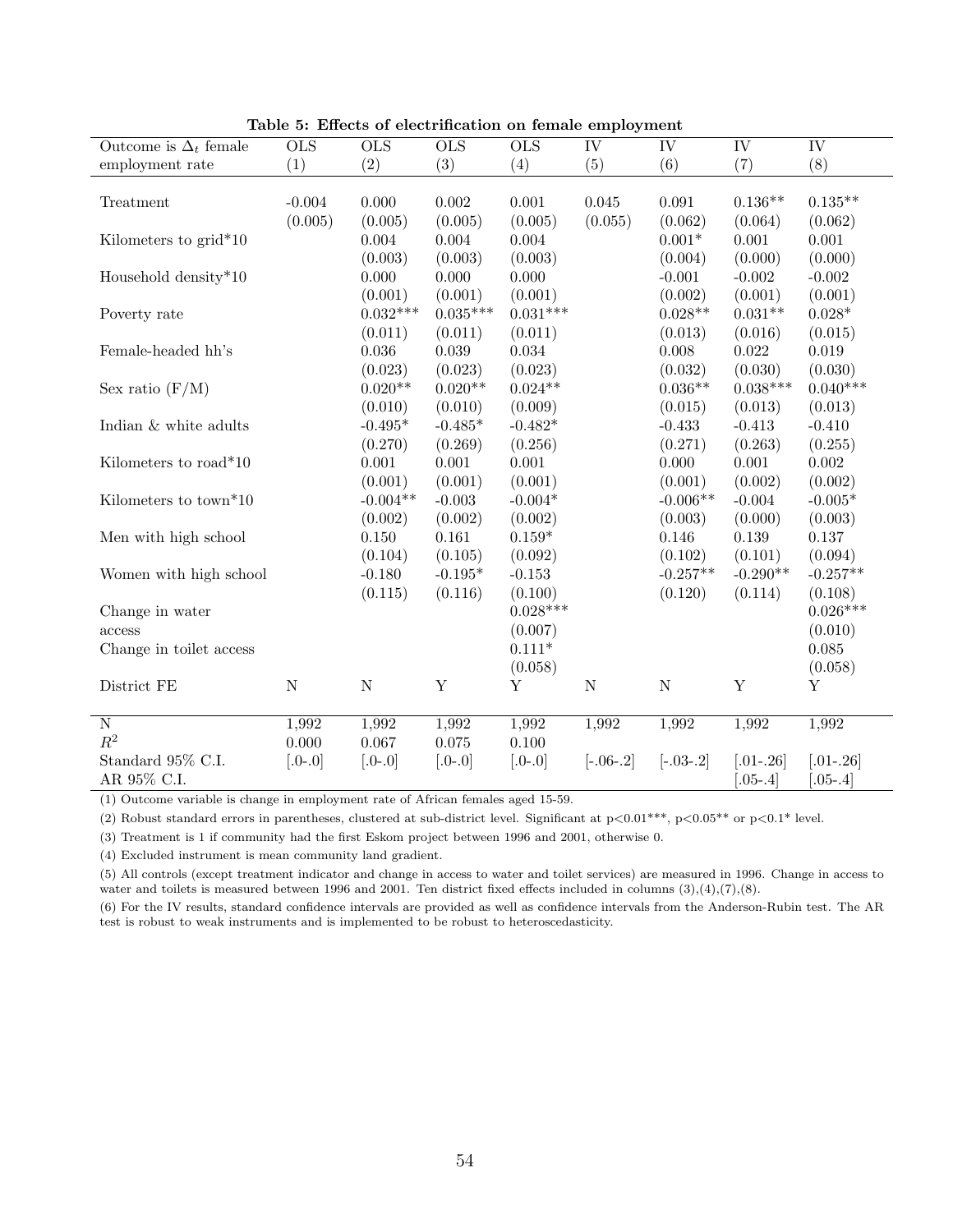|                            |                         | Table 6: Effects of electrification on male employment |                         |             |                        |                        |                        |                        |
|----------------------------|-------------------------|--------------------------------------------------------|-------------------------|-------------|------------------------|------------------------|------------------------|------------------------|
| Outcome is $\Delta_t$ male | $\overline{\text{OLS}}$ | $\overline{\text{OLS}}$                                | $\overline{\text{OLS}}$ | OLS         | $\overline{\text{IV}}$ | $\overline{\text{IV}}$ | $\overline{\text{IV}}$ | $\overline{\text{IV}}$ |
| employment rate            | (1)                     | (2)                                                    | (3)                     | (4)         | (5)                    | (6)                    | (7)                    | (8)                    |
|                            |                         |                                                        |                         |             |                        |                        |                        |                        |
| Treatment                  | $-0.018**$              | $-0.016**$                                             | $-0.010$                | $-0.011*$   | $-0.053$               | 0.053                  | 0.041                  | 0.042                  |
|                            | (0.008)                 | (0.006)                                                | (0.006)                 | (0.006)     | (0.080)                | (0.080)                | (0.068)                | (0.068)                |
| Kilometers to grid*10      |                         | $0.009**$                                              | 0.006                   | 0.006       |                        | $0.012**$              | 0.007                  | 0.008                  |
|                            |                         | (0.004)                                                | (0.004)                 | (0.004)     |                        | (0.005)                | (0.005)                | (0.005)                |
| Household density*10       |                         | $0.002\,$                                              | 0.002                   | 0.002       |                        | 0.000                  | 0.001                  | 0.001                  |
|                            |                         | (0.002)                                                | (0.002)                 | (0.002)     |                        | (0.002)                | (0.002)                | (0.002)                |
| Poverty rate               |                         | $0.066***$                                             | $0.068***$              | $0.064***$  |                        | $0.063***$             | $0.066***$             | $0.063***$             |
|                            |                         | (0.018)                                                | (0.017)                 | (0.016)     |                        | (0.020)                | (0.018)                | (0.018)                |
| Female-headed hh's         |                         | $0.235***$                                             | $0.243***$              | $0.240***$  |                        | $0.213***$             | $0.237***$             | $0.234***$             |
|                            |                         | (0.031)                                                | (0.033)                 | (0.033)     |                        | (0.041)                | (0.036)                | (0.036)                |
| Sex ratio $(F/M)$          |                         | 0.002                                                  | $-0.001$                | 0.001       |                        | 0.015                  | 0.005                  | 0.007                  |
|                            |                         | (0.011)                                                | (0.011)                 | (0.012)     |                        | (0.019)                | (0.015)                | (0.016)                |
| Indian & white adults      |                         | $-0.077$                                               | $-0.055$                | $-0.052$    |                        | $-0.030$               | $-0.027$               | $-0.024$               |
|                            |                         | (0.275)                                                | (0.270)                 | (0.257)     |                        | (0.280)                | (0.273)                | (0.262)                |
| Kilometers to road*10      |                         | 0.002                                                  | 0.000                   | 0.000       |                        | 0.001                  | 0.000                  | $0.001\,$              |
|                            |                         | (0.001)                                                | (0.002)                 | (0.002)     |                        | (0.002)                | (0.002)                | (0.002)                |
| Kilometers to town*10      |                         |                                                        | $-0.003$                | $-0.003$    |                        |                        | $-0.003$               | $-0.004$               |
|                            |                         | $0.008***$                                             |                         |             |                        | $0.009***$             |                        |                        |
|                            |                         | (0.002)                                                | (0.003)                 | (0.003)     |                        | (0.003)                | (0.003)                | (0.003)                |
| Men with high school       |                         | $-1.366$                                               | $-1.385$                | $-1.407$    |                        | $-1.399$               | $-1.468$               | $-1.491$               |
|                            |                         | (0.113)                                                | (1.153)                 | (1.258)     |                        | (1.258)                | (1.241)                | (1.343)                |
| Women with high school     |                         | 1.203                                                  | 1.074                   | 1.405       |                        | $0.615\,$              | 0.712                  | 0.997                  |
|                            |                         | (0.123)                                                | (1.258)                 | (1.314)     |                        | (1.551)                | (1.451)                | (1.506)                |
| Change in water            |                         |                                                        |                         | $0.278***$  |                        |                        |                        | $0.273***$             |
| access                     |                         |                                                        |                         | (0.009)     |                        |                        |                        | (0.009)                |
|                            |                         |                                                        |                         |             |                        |                        |                        |                        |
| Change in toilet access    |                         |                                                        |                         | 0.826       |                        |                        |                        | 0.723                  |
|                            |                         |                                                        |                         | (0.747)     |                        |                        |                        | (0.737)                |
| District FE?               | ${\bf N}$               | ${\bf N}$                                              | Y                       | Y           | ${\rm N}$              | ${\bf N}$              | $\mathbf Y$            | Y                      |
|                            |                         |                                                        |                         |             |                        |                        |                        |                        |
| $\overline{\text{N}}$      | 1,992                   | 1,992                                                  | 1,992                   | 1,992       | 1,992                  | 1,992                  | 1,992                  | 1,992                  |
| $\mathbb{R}^2$             | $0.005\,$               | $0.152\,$                                              | $0.169\,$               | 0.179       |                        |                        |                        |                        |
| Standard 95% C.I.          | $[.0 - .0]$             | $[0.0 - 0]$                                            | $[.0 - .0]$             | $[.0 - .0]$ | $[-.2-.1]$             | $[-.1-.2]$             | $[-.1-.2]$             | $[-.1 - 0.2]$          |
| AR 95% C.I.                |                         |                                                        |                         |             |                        |                        | $[-.05 -$              | $[-.05 -$              |
|                            |                         |                                                        |                         |             |                        |                        | .25]                   | .25                    |

Table 6: Effects of electrification on male employment

(1) Outcome variable is change in employment rate of African males aged 15-59.

(2) Robust standard errors in parentheses, clustered at sub-district level. Significant at  $p<0.01***$ ,  $p<0.05**$  or  $p<0.1*$  level.

(3) Treatment is 1 if community had the first Eskom project between 1996 and 2001, otherwise 0.

(4) Excluded instrument is mean community land gradient.

(5) All controls (except treatment indicator and change in access to water and toilet services) are measured in 1996. Change in access to water and toilets is measured between 1996 and 2001. Ten district fixed effects included in columns  $(3),(4),(7),(8)$ .

(6) For the IV results, standard confidence intervals are provided as well as confidence intervals from the Anderson-Rubin test. The AR test is robust to weak instruments and is implemented to be robust to heteroscedasticity.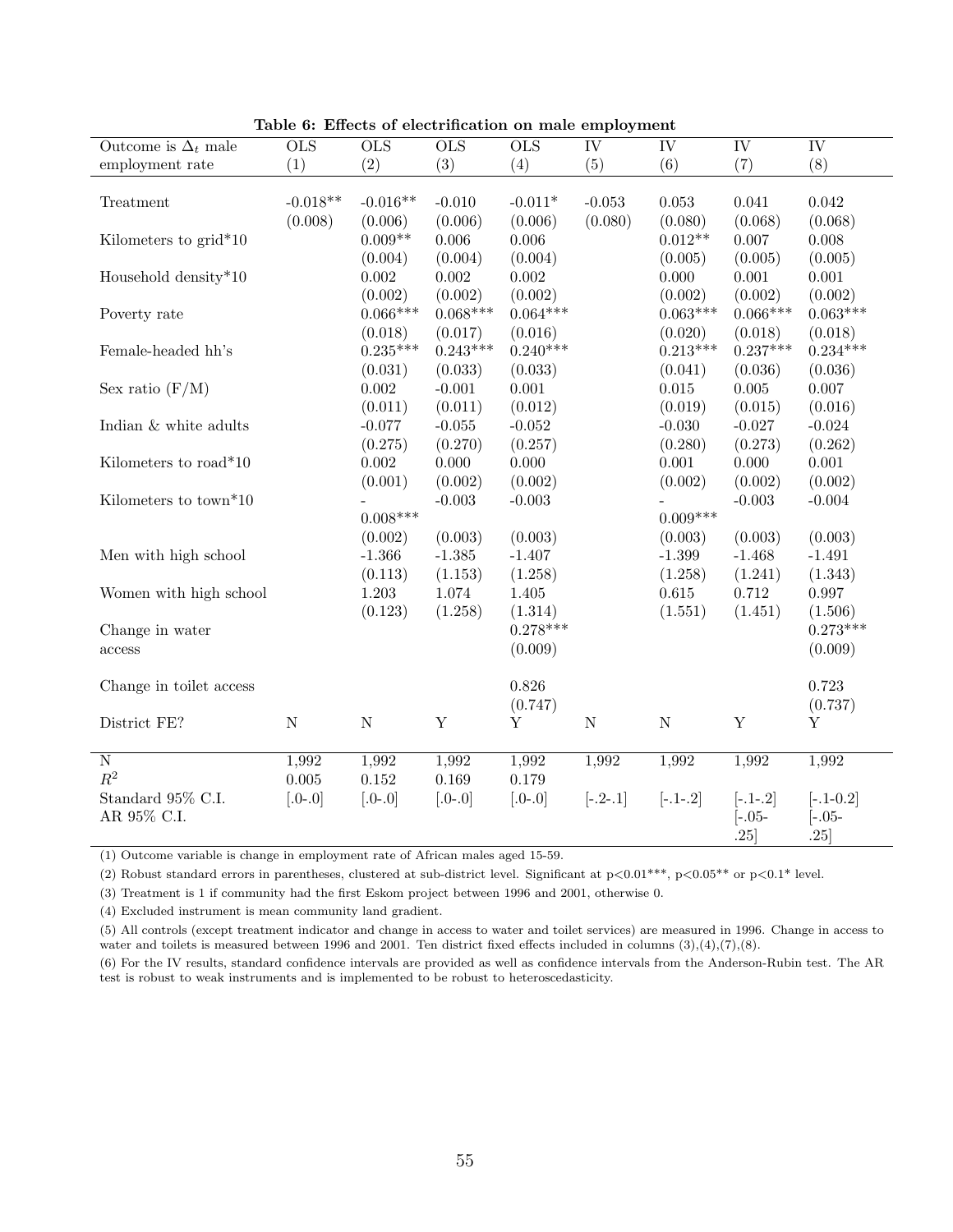| Outcome is $\Delta_t$                    | OLS               | IV                   | OLS              | IV                                                   | $_{\rm OLS}$     | IV                      |
|------------------------------------------|-------------------|----------------------|------------------|------------------------------------------------------|------------------|-------------------------|
| female employment                        | $\left(1\right)$  | $\left( 2\right)$    | (3)              | $\left( 4\right)$                                    | 5)               | $\left(6\right)$        |
| Treatment                                | 0.001<br>(0.005)  | $0.135**$<br>(0.062) | 0.010<br>(0.007) | $0.126**$<br>(0.065)                                 | 0.012<br>(0.009) | 0.136<br>(0.092)        |
| includes<br>Sample<br>control areas and: | All treated areas |                      |                  | Treated areas with over<br>$10\%$ change in coverage | 80\% coverage    | Treated areas with over |
| N                                        | 1.992             | 1,992                | 1,619            | 1.619                                                | 1.420            | 1,420                   |

Table 7: Contribution of measurement error in treatment to female employment result

(1) Dependent variable is change in employment rate of African females aged 15-59.

(2) Each coefficient (standard error) is from a separate regression that controls for all covariates. Robust standard errors in parentheses, clustered at sub-district level. Significant at  $p<0.01***$ ,  $p<0.05**$  or  $p<0.1*$  level.

(3) Treatment is 1 if community had first project between 1996 and 2001, else 0. Columns (1) and (2) replicate the coefficient on treatment from Table 5. Columns (3) and (4) restrict the sample to all control areas and treated areas with a 10% or larger change in fraction of households using electric lighting. Columns (5) and (6) restrict the sample to all control areas and treated areas in which Eskom connected at least 80% of households between 1996 and 2001.

(4) All controls (except treatment and change in access to other services) are measured in 1996: distance to the grid, household density, community poverty rate, adult sex ratio (F/M), fraction of female-headed households, share of Indian/white adults, distance to nearest road, distance to nearest town, share of adult men and women with at least high school. The change in the fraction of households with water close by is measured between 1996 and 2001, as is the change in fraction of households with flush toilets. Ten district fixed-effects are included in each regression.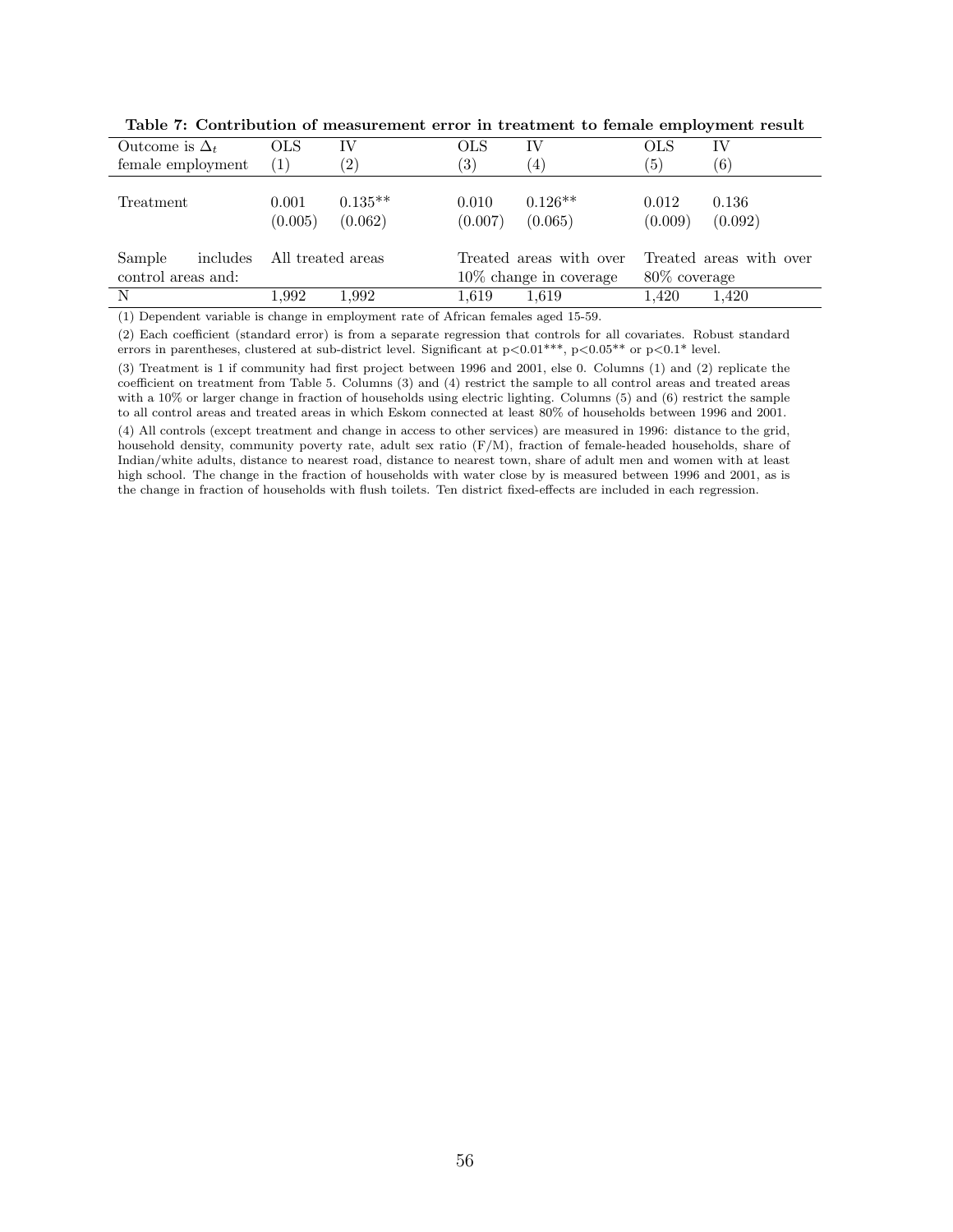|               | Placebo Experiment                   |                               | Growth in female employers |                         |  |  |
|---------------|--------------------------------------|-------------------------------|----------------------------|-------------------------|--|--|
|               | $\Delta_t$ Male<br>$\Delta_t$ Female |                               | $\Delta_t$ Schools         | $\Delta_t$ Indian/white |  |  |
|               | employment                           | employment                    | $({\rm N})$                | adults                  |  |  |
|               | (1)                                  | $\left( 2\right)$             | $\left(3\right)$           | $\left( 4\right)$       |  |  |
|               |                                      |                               |                            |                         |  |  |
| $Gradient*10$ | $-0.001$                             | $-0.001$                      | 0.002                      | 0.001                   |  |  |
|               | (0.001)                              | (0.001)                       | (0.013)                    | (0.001)                 |  |  |
| Sample        |                                      | Treated<1996 Treated<1996 All |                            | All                     |  |  |
|               |                                      |                               |                            |                         |  |  |
| N             | 406                                  | 406                           | 1,992                      | 1,992                   |  |  |
| $R^2$         | 0.162                                | 0.351                         | 0.050                      | 0.028                   |  |  |

Table 8: Placebo experiment and reduced form for employers of women - OLS results

(1) Dependent variable in columns (1) and (2) is change in employment rate for adult Africans. In column (3) it is the change in the number of schools in a community between 1996 and 2001. In column (4) it is the change in the fraction of Indian and white adults in the community between 1996 and 2001. Each regression controls for all covariates.

(2) Robust standard errors in parentheses, clustered at sub-district level. Significant at  $p<0.01***$ ,  $p<0.05**$  or  $p<0.1*$  level.

(3) In columns (1) and (2), sample includes only areas that had projects prior to 1996. Full sample in columns (3) and (4) includes all areas treated between 1996 and 2001 or never treated.

(4) All controls (except treatment and change in access to other services) are measured in 1996: distance to the grid, household density, community poverty rate, adult sex ratio (F/M), fraction of female-headed households, share of Indian/white adults, distance to nearest road, distance to nearest town, share of adult men and women with at least high school. The change in the fraction of households with water close by is measured between 1996 and 2001, as is the change in fraction of households with flush toilets. Ten district fixed-effects are included in each regression. In column (4), the level of Indian/white adults in the community is excluded from regression.

(5) Schools data are taken from the 1995 and 2000 Schools Register of Needs. See data appendix for details.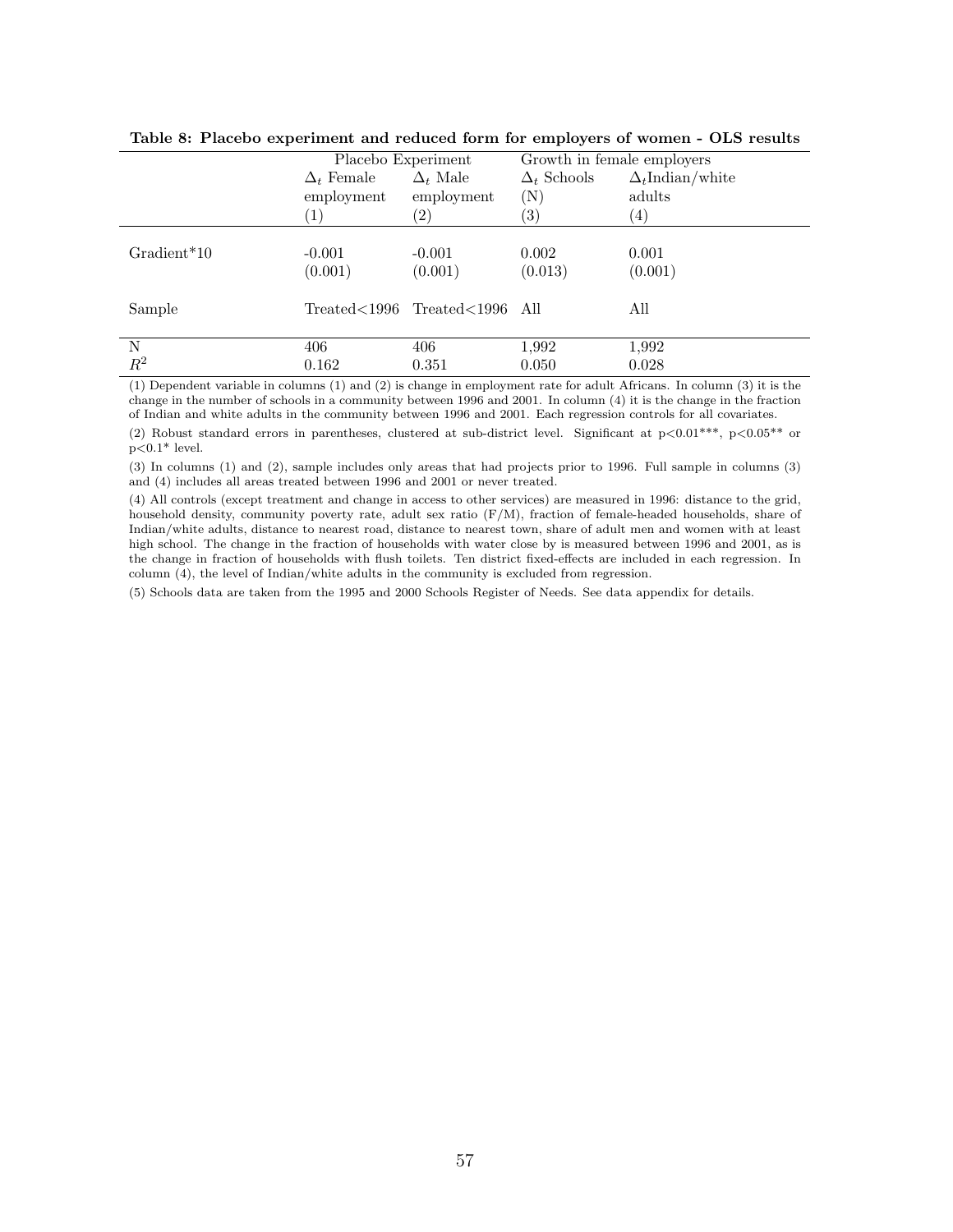|                                                      |                     | Treatment coefficient   |                        |
|------------------------------------------------------|---------------------|-------------------------|------------------------|
| $\Delta_t$ Female employment                         | <b>OLS</b><br>(1)   | IV<br>$\left( 2\right)$ | Ν<br>$\left( 3\right)$ |
| Full Sample                                          | 0.001<br>(0.005)    | $0.135**$<br>(0.062)    | 1,992                  |
| Sample excludes:                                     |                     |                         |                        |
| Control areas within 1 kilometer of a treated areas  | $-0.005$<br>(0.006) | $0.104*$<br>(0.061)     | 1,332                  |
| Control areas within 5 kilometers of a treated areas | $-0.005$<br>(0.008) | 0.114<br>(0.097)        | 686                    |

#### Table 9: Testing for spillovers in female employment by excluding adjacent control areas

(1) Dependent variable is change in employment rate of African women aged 15-59.

(2) Each coefficient (standard error) is from a separate regression. Robust standard errors in parentheses, clustered at sub-district level. Significant at p<0.01\*\*\*, p<0.05\*\* or p<0.1\* level.

(3) Treatment is 1 if community had first Eskom project between 1996 and 2001, otherwise 0.

(4) Successive sample restrictions exclude control communities which fall partly/wholly inside an [X] kilometer radius of an area treated prior to 2001.

(5) All controls (except treatment and change in access to other services) are measured in 1996: distance to the grid, household density, community poverty rate, adult sex ratio  $(F/M)$ , fraction of female-headed households, share of Indian/white adults, distance to nearest road, distance to nearest town, share of adult men and women with at least high school education. The change in the fraction of households with water close by is measured between 1996 and 2001, as is the change in fraction of households with flush toilets. Ten district fixed-effects are included in each regression.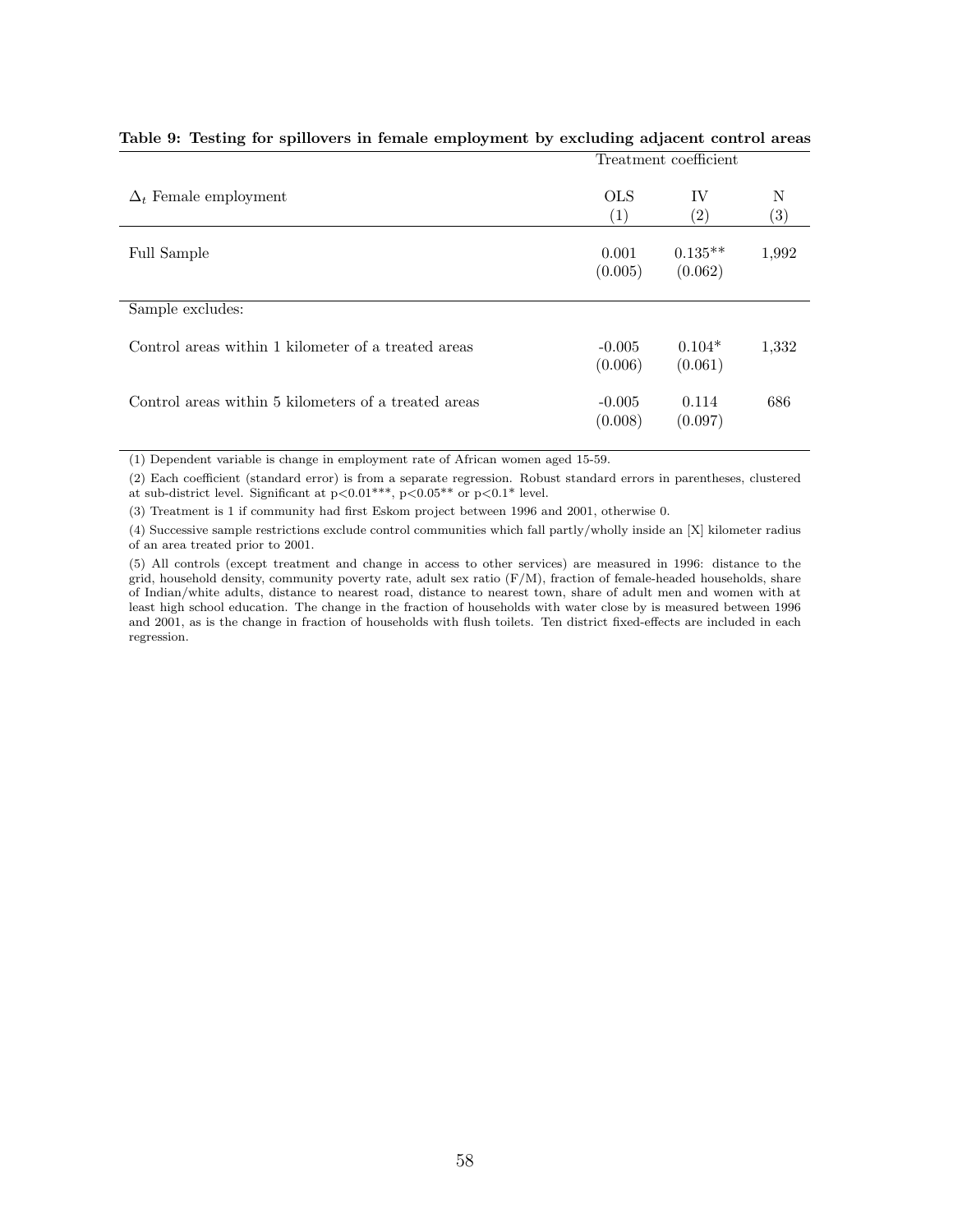| Quintiles of     | Fraction of sample | Variance of gradient      |                      |                   |
|------------------|--------------------|---------------------------|----------------------|-------------------|
| Predicted        | in quintile        | by quintile $(\lambda_a)$ | $ \Delta \hat{T} _q$ | IV weight $(w_q)$ |
| Poverty Index    | 1                  | $\left( 2\right)$         | $\left( 3\right)$    | $\left(4\right)$  |
| Richest quintile | 0.24               | 0.196                     | 0.044                | 0.138             |
|                  |                    |                           | (0.044)              |                   |
| Second richest   | 0.21               | 0.203                     | $0.112***$           | 0.319             |
|                  |                    |                           | (0.040)              |                   |
| Middle quintile  | 0.21               | 0.211                     | $0.127***$           | 0.392             |
|                  |                    |                           | (0.038)              |                   |
| Second poorest   | 0.18               | 0.210                     | $0.055*$             | 0.145             |
|                  |                    |                           | (0.033)              |                   |
| Poorest quintile | 0.16               | 0.199                     | 0.003                | 0.006             |
|                  |                    |                           | (0.037)              |                   |

Table 10: Contribution of each poverty quintile to IV estimate of treatment effect

(1) Significant at  $p < 0.01***$ ,  $p < 0.05**$  or  $p < 0.1*$  level.

(2) Predicted poverty values are assigned as follows: for communities in the steepest half of the gradient distribution, I project the treatment indicator on to community poverty rate, the fraction of female-headed households and the female/male sex ratio. Predicted values are created for every community using these regression coefficients. Communities are then assigned to quintiles, where quintile cut-points are defined by the regression sample i.e. those communities in the steepest half of the gradient distribution.

(2)  $\lambda_q$  is the estimated conditional variance of the gradient dummy (1 =flat, 0 =steep) within each quintile (q):  $\hat{E}(P[Z|x, q][1 - P(Z|x, q)|q]).$ 

(3)  $\Delta \hat{T} |q = \hat{E}(E((T|z=1, x, q) - \hat{E}(T|z=0, x, q)|q))$  is the estimated difference in treatment probability across top and bottom halves of gradient distribution within each quintile, controlling for covariates. Each estimated coefficient in column (3) is on the interaction of the gradient dummy with each predicted quintile dummy.

(4)  $w_q$  is the weight that each quintile contributes to the IV estimate. As described in Kling (2001), it is computed across the columns (1)-(3): for each  $q, \omega_q = \frac{[(1)_q * (2)_q * (3)_q]}{\sum_q [(1)_q * (2)_q * (3)]}$  $_q[(1)_q*(2)_q*(3)_q]$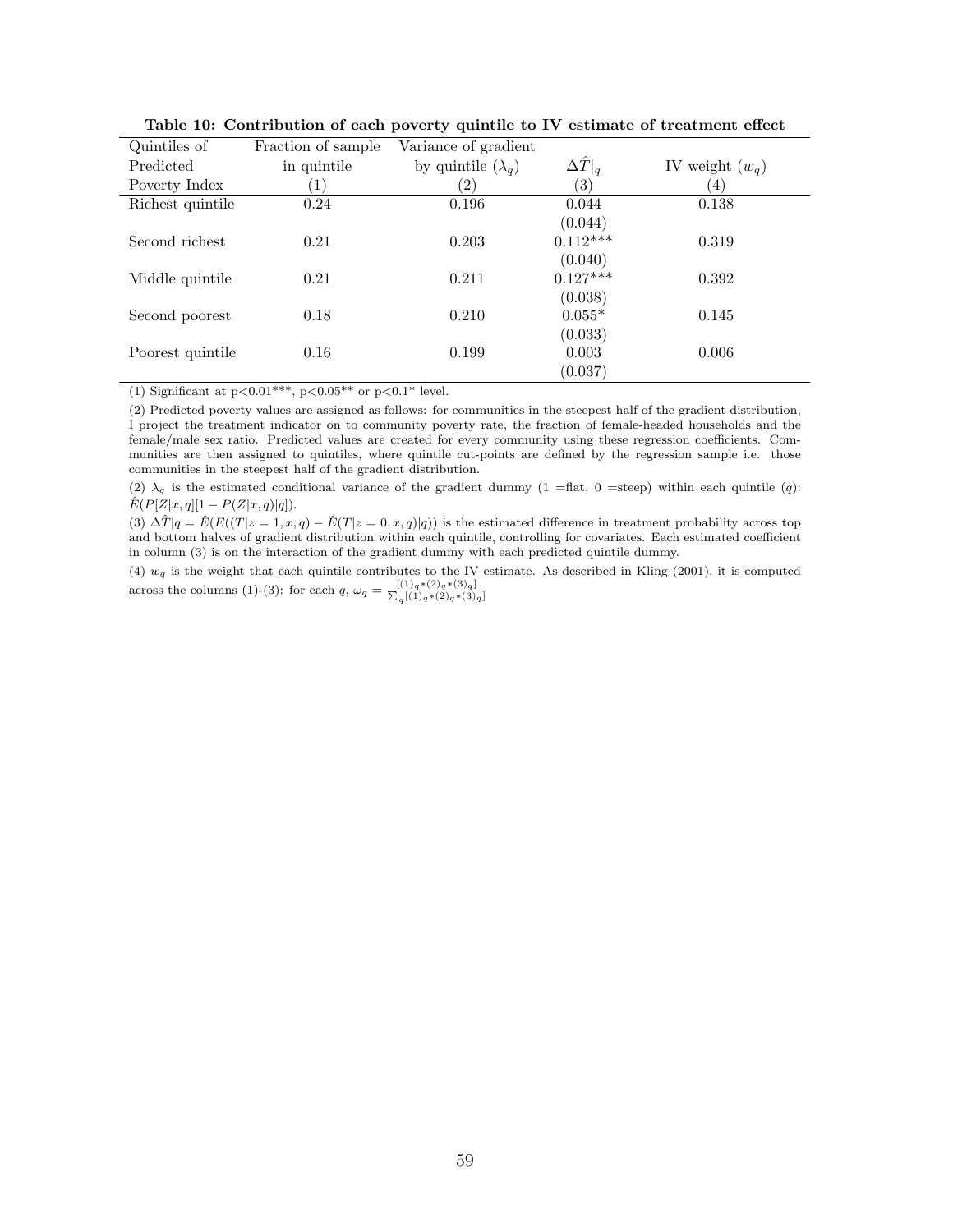|                   |                      |                     |                                                                                 |                      | $\Delta_t$ Employment<br>by gradient |                                                                                                      |          |
|-------------------|----------------------|---------------------|---------------------------------------------------------------------------------|----------------------|--------------------------------------|------------------------------------------------------------------------------------------------------|----------|
|                   |                      |                     |                                                                                 |                      |                                      |                                                                                                      |          |
|                   |                      |                     |                                                                                 |                      |                                      |                                                                                                      | Male     |
| $\left( 1\right)$ | $\left( 2\right)$    | (3)                 | (4)                                                                             | (5)                  | (6)                                  | (7)                                                                                                  | (8)      |
| 0.195             | 0.100                | 0.634               | $0.054*$                                                                        | $0.024***$           | $-0.026$                             | $-0.003**$                                                                                           | $-0.015$ |
| (0.282)           | (0.171)              | (0.300)             | (0.032)                                                                         | (0.010)              | (0.017)                              | (0.008)                                                                                              | (0.010)  |
| 0.086             | 0.038                | 0.762               | $0.055***$                                                                      | $0.026***$           | $-0.037***$                          | $0.013**$                                                                                            | $-0.001$ |
| (0.189)           | (0.085)              | (0.249)             | (0.023)                                                                         | (0.010)              | (0.014)                              | (0.006)                                                                                              | (0.008)  |
| 0.061             | 0.030                | 0.815               | $0.055**$                                                                       | $0.021***$           | $-0.029***$                          | $0.010**$                                                                                            | 0.000    |
| (0.162)           | (0.096)              | (0.208)             | (0.026)                                                                         | (0.008)              | (0.011)                              | (0.005)                                                                                              | (0.007)  |
| 0.049             | 0.023                | 0.851               | 0.009                                                                           | 0.003                | $-0.012$                             | 0.009                                                                                                | 0.006    |
| (0.149)           | (0.078)              | (0.188)             | (0.017)                                                                         | (0.008)              | (0.013)                              | (0.005)                                                                                              | (0.007)  |
| 0.013             | 0.007                | 0.900               | 0.007                                                                           | $-0.002$             | $-0.001$                             | 0.006                                                                                                | 0.002    |
| (0.060)           | (0.023)              | (0.151)             | (0.017)                                                                         | (0.007)              | (0.017)                              | (0.006)                                                                                              | (0.008)  |
|                   | Electric<br>lighting | Electric<br>cooking | Fuel use in home production:<br>Fraction using $[X]$ in 1996<br>Wood<br>cooking | Electric<br>lighting | Electric<br>cooking                  | $\Delta_t$ Fuel use in home production:<br>Within-quintile difference by gradient<br>Wood<br>cooking | Female   |

Table 11: Household energy use by poverty quintile: At baseline and over time, 1996 to 2001

(1) Significant at  $p<0.01***$ ,  $p<0.05**$  or  $p<0.1*$  level.

(2) Columns (1)-(3) present the quintile means in 1996, columns (4)-(8) present coefficients from regression of outcomes on all controls, and interactions of gradient dummy and predicted poverty quintile. The gradient dummy is 1 for areas in the flattest half of the gradient distribution, 0 if in the steepest half.

(3) Predicted poverty quintile is assigned as follows: for communities in the steepest half of the gradient distribution, I project the treatment indicator on to community poverty rate, the fraction of female-headed households and the female/male sex ratio. Predicted values are created for every community using these regression coefficients. Communities are assigned to quintiles, where quintile cut-points are defined by the regression sub-sample.

(4) All controls (except treatment and change in access to other services) are measured in 1996: distance to the grid, household density, community poverty rate, adult sex ratio (F/M), fraction of female-headed households, share of Indian/white adults, distance to nearest road, distance to nearest town, share of adult men and women with at least high school. The change in the fraction of households with water close by is measured between 1996 and 2001, as is the change in fraction of households with flush toilets. Ten district fixed-effects are included in each regression.

(5) Columns (7) and (8) are akin to reduced-form regressions of the outcome variables on a binary version of the instrument, within quintile.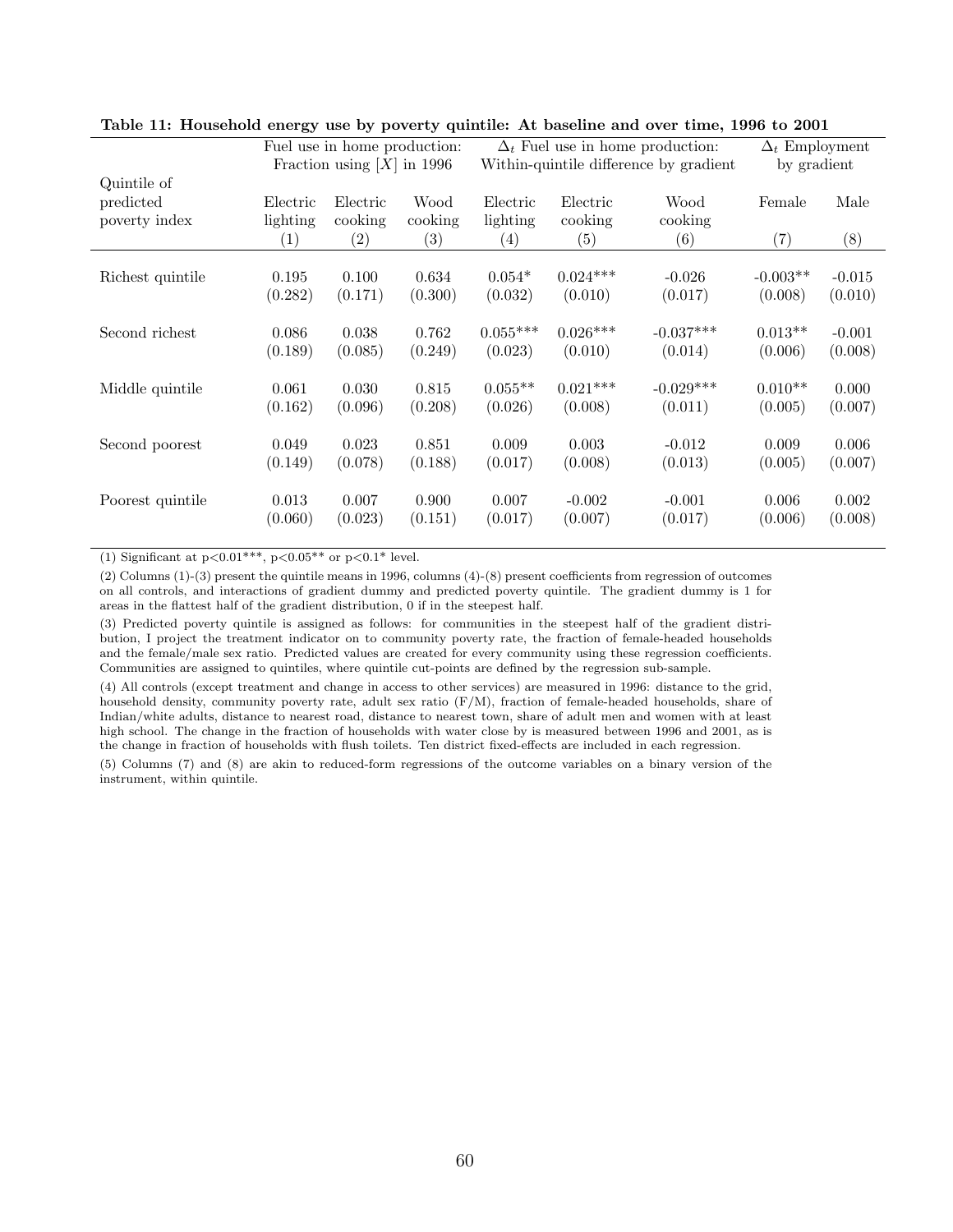|                                         | <b>OLS</b>  | IV                |
|-----------------------------------------|-------------|-------------------|
| $\Delta_t$ Female employment            | (1)         | $\left( 2\right)$ |
|                                         |             |                   |
| Treatment                               | 0.035       | $0.623**$         |
|                                         | (0.022)     | (0.271)           |
|                                         |             |                   |
| Treatment*Children/Household            | $-0.040$    | $-0.607*$         |
|                                         | $(0.024)^*$ | (0.346)           |
|                                         |             |                   |
| Children/Household                      | $-0.002$    | $0.076*$          |
|                                         | (0.017)     | (0.040)           |
|                                         |             |                   |
| Interaction at mean Children/Household  | $-0.035$    | $-0.531*$         |
|                                         | (0.004)     | (0.303)           |
|                                         |             |                   |
| Total effect at mean Children/Household | 0.000       | 0.092             |
|                                         | (0.004)     | (0.069)           |
|                                         |             |                   |
| N                                       | 1,992       | 1,992             |
| $R^2$                                   | 0.10        |                   |
|                                         |             |                   |

Table 12: Treatment effect heterogeneity related to child-care

(1) Dependent variable is change in proportion of employed African females.

(2) Robust standard errors in parentheses, clustered at sub-district level. Significant at p<0.01\*\*\*, p<0.05\*\* or  $p<0.1*$  level.

(3) Treatment is 1 if community had first Eskom project between 1996 and 2001, else 0.

(4) Children/Household is the ratio of children ages 5 to 14 in 2001 to the number of households in 2001. Most of these children will not have been enrolled in school between 1996 and 2001. The mean (std. dev.) of this variable is 0.87 (.20).

(5) Excluded instruments are average land gradient and the interaction of gradient with the ratio of children to households measured in 2001.

(6) All controls (except treatment and change in access to other services) are measured in 1996: distance to the grid, household density, community poverty rate, adult sex ratio (F/M), fraction of female-headed households, share of Indian/white adults, distance to nearest road, distance to nearest town, share of adult men and women with at least high school. The change in the fraction of households with water close by is measured between 1996 and 2001, as is the change in fraction of households with flush toilets. Ten district fixed-effects are included in each regression.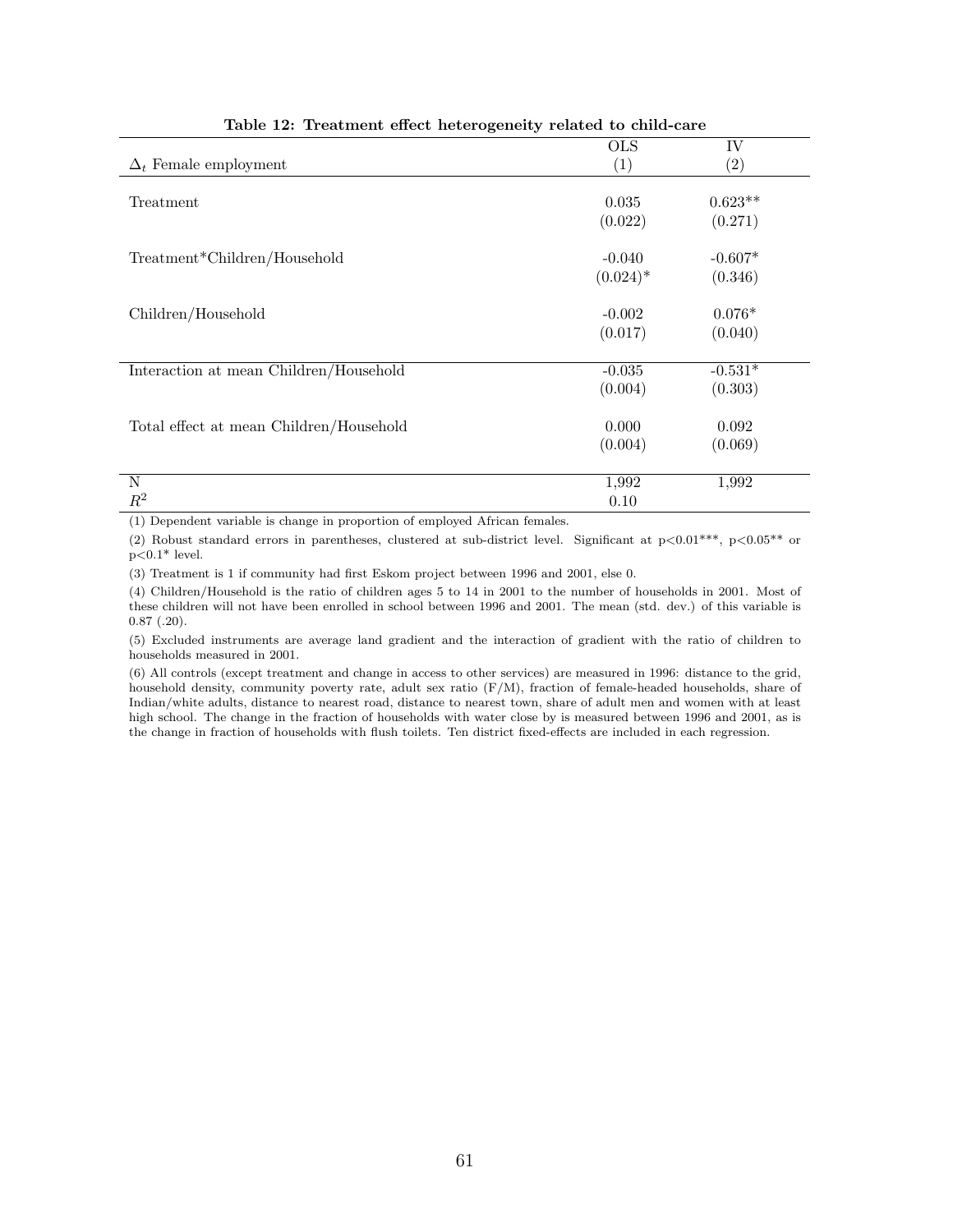|                        | $\Delta_t$ Log Population |                   |                   | $\Delta_t$ Female Employment: | $\Delta_t$ Male Employment: |                   |  |
|------------------------|---------------------------|-------------------|-------------------|-------------------------------|-----------------------------|-------------------|--|
|                        |                           |                   |                   | Excluding In-Migrants         | Excluding In-Migrants       |                   |  |
|                        |                           |                   |                   |                               |                             |                   |  |
|                        | <b>OLS</b>                | IV                | <b>OLS</b>        | <b>IV</b>                     | <b>OLS</b>                  | IV                |  |
|                        | $\left( 1\right)$         | $\left( 2\right)$ | $\left( 3\right)$ | $^{(4)}$                      | $\left( 5\right)$           | $\left( 6\right)$ |  |
|                        |                           |                   |                   |                               |                             |                   |  |
| Treatment              | $0.258***$                | $4.00***$         | 0.000             | $0.133*$                      | $-0.010*$                   | 0.082             |  |
|                        | (0.062)                   | (1.501)           | (0.005)           | (0.071)                       | (0.006)                     | (0.069)           |  |
| N                      | 1,992                     | 1,992             | 1,992             | 1,992                         | 1,992                       | 1,992             |  |
| $R^2$                  | 0.072                     |                   | 0.025             |                               | 0.137                       |                   |  |
| Standard C.I.          | $[.14-.38]$               | $[1.05 - 6.94]$   | $[-.009 -$        | $[-.006-.27]$                 | $[-.021 -$                  | $[.0-.3]$         |  |
|                        |                           |                   | .009              |                               | .002]                       |                   |  |
| AR confidence interval |                           | $[2.15 - 7.0]$    |                   | $.05 - .45$                   |                             | $[.0-.3]$         |  |

|  | Table 13: Effects of electrification on population growth and employment of incumbents |  |  |  |  |  |
|--|----------------------------------------------------------------------------------------|--|--|--|--|--|
|  |                                                                                        |  |  |  |  |  |

(1) Dependent variable in columns (1)-(2) is change in log African population, in columns (3)-(6) is change in employment rate of African females or males where the numerator has been adjusted downwards to exclude those African adults who report they have moved to the area in the five years before the relevant Census year.

(2) Robust standard errors in parentheses, clustered at sub-district level. Significant at  $p<0.01***$ ,  $p<0.05**$  or  $p<0.1*$  level.

(3) Treatment is 1 if community had first project between 1996 and 2001, else 0.

(4) All controls (except treatment and change in access to other services) are measured in 1996: distance to the grid, household density, community poverty rate, adult sex ratio (F/M), fraction of female-headed households, share of Indian/white adults, distance to nearest road, distance to nearest town, share of adult men and women with at least high school. The change in the fraction of households with water close by is measured between 1996 and 2001, as is the change in fraction of households with flush toilets. Ten district fixed-effects are included in each regression.

(5) The mean number of adult female (male) in-migrants in 1996 is 15.02 (10.07), in 2001 is 11.56 (8.60).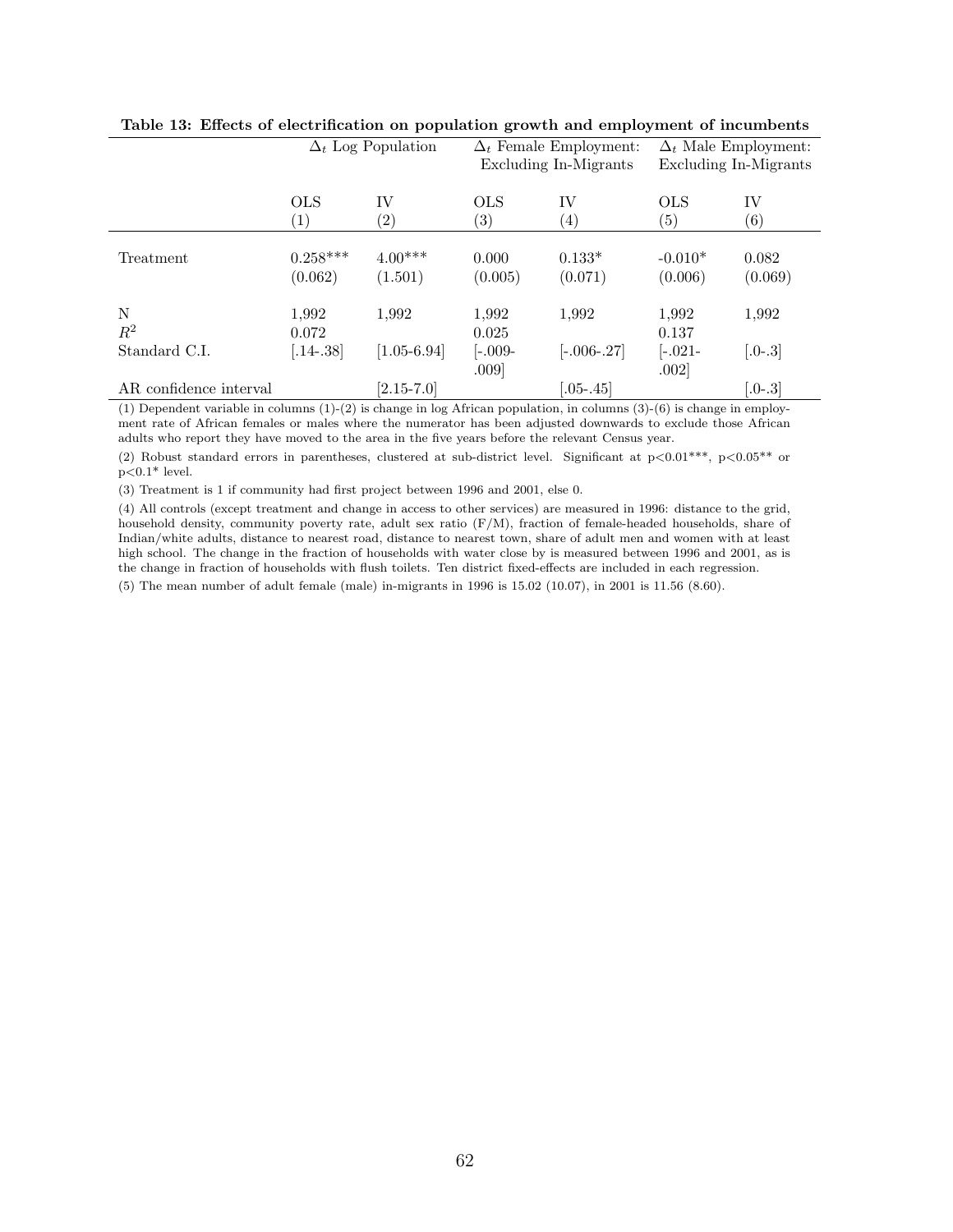Figure 1: Spatial distribution of gradient in sample areas: KwaZulu-Natal, South Africa



All shaded areas are included in sample. Steeper areas are shaded dark, flatter areas are shaded light (see electronic version for color). Lines depict electricity grid lines in 1996, triangles are electricity substations in 1996 and stars represent towns. N=1,992.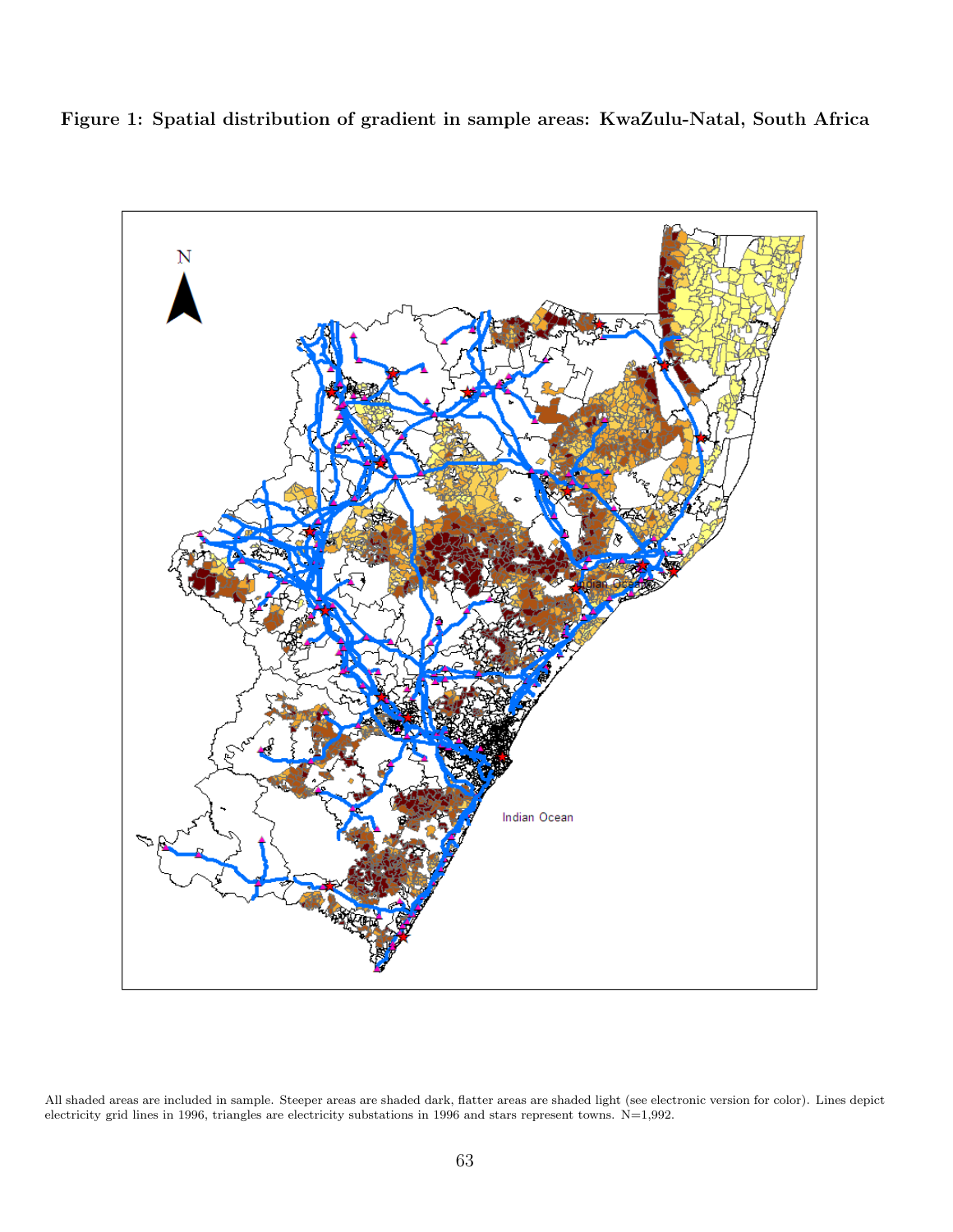Figure 2: Treated and control areas: KwaZulu-Natal, South Africa



Shaded areas are in the sample: dark-shaded areas are treated with an Eskom project between 1996 and 2001, lighter shaded areas are treated after 2001 or not at all (see electronic version for color). Lines represent electricity grid lines in 1996, triangles are electricity substations in 1996 and stars represent towns. N=1,992,  $\mathrm{N}_T =$  391,  $\mathrm{N}_C =$  1,601.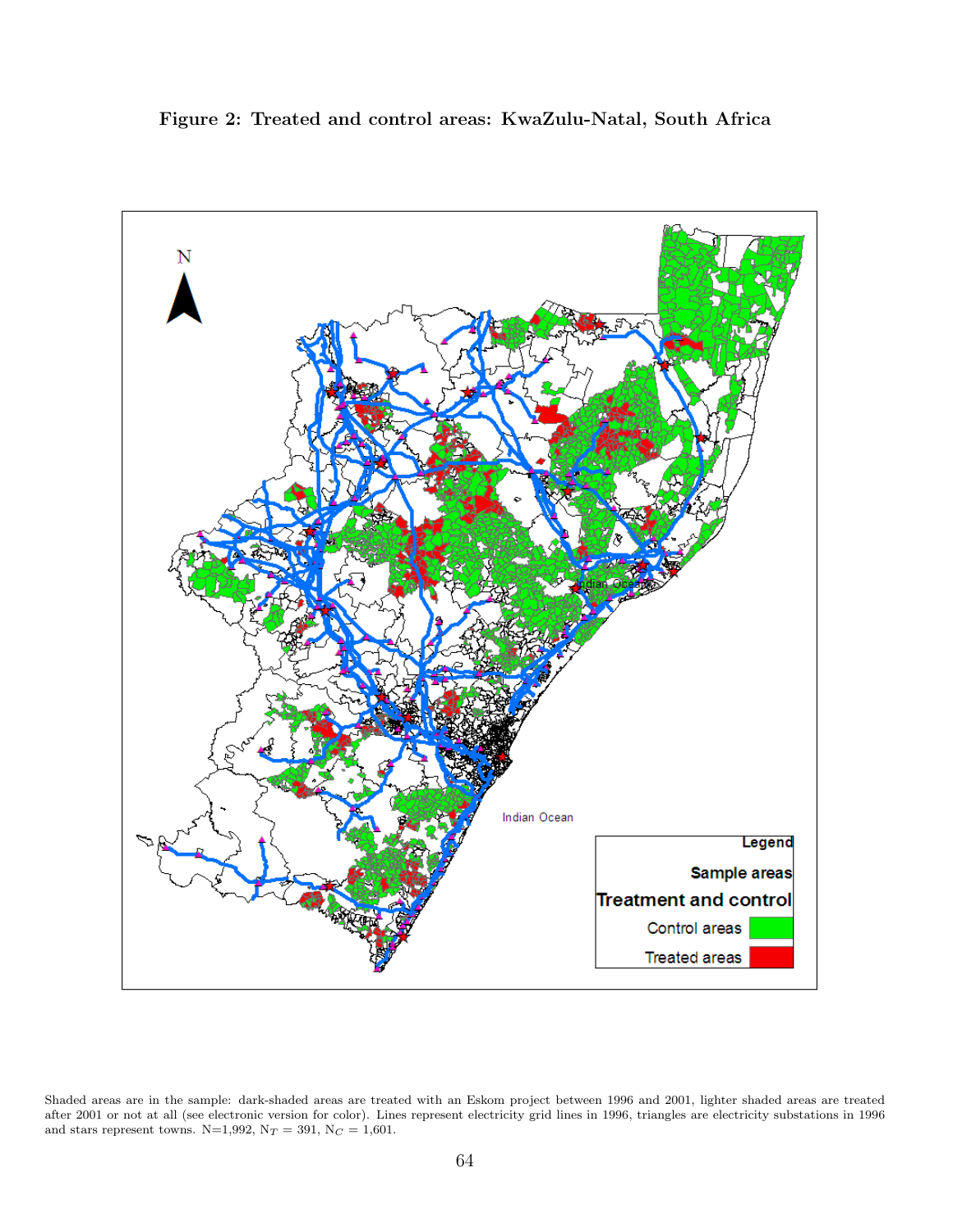

Figure 3: Effect of gradient on treatment probability, by predicted poverty quintile

Lines show fraction of each predicted poverty quintile that is treated, by top (steep) and bottom (flat) halves of the gradient distribution. See notes for Table 10 for a description of how poverty index is created. The gap between the two lines indicates at which part of the poverty index the gradient manipulates treatment probability the most.

Figure 4: Women living with young children, by age - Census 1996 10% micro sample



Lowess-smoothed graph of the fraction of women of each age living with at least one child under the age of 9. Data are from the 1996 South African Census 10% micro data and include African women aged 15-59 living in rural KwaZulu-Natal. N=116,381 collapsed to 45 age-specific data points.